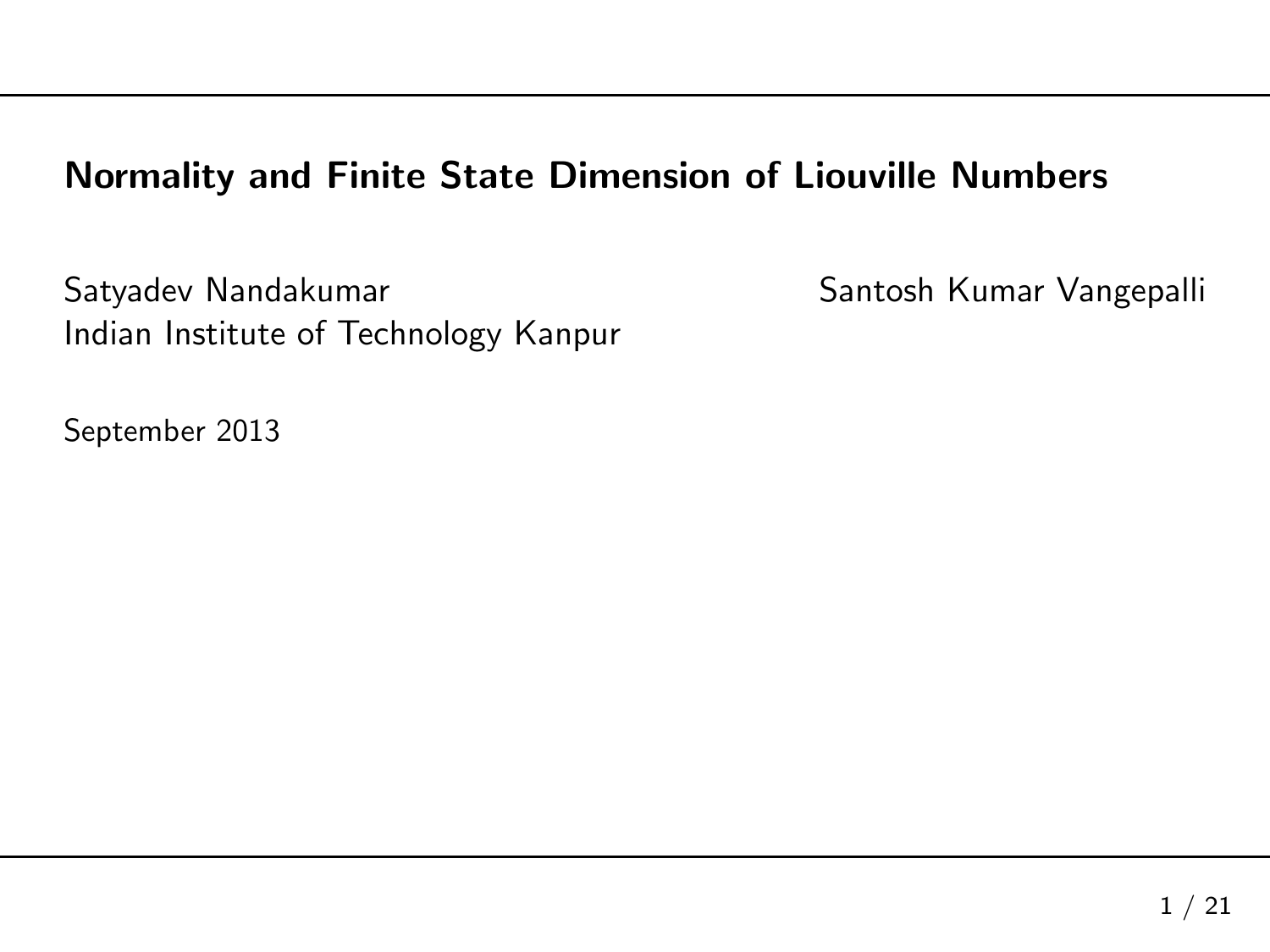<span id="page-1-0"></span> $\frac{1}{\sqrt{2}}$  [Introduction](#page-1-0)

[Definition](#page-2-0)

[Examples](#page-7-0)

[Properties](#page-15-0)

**[Transcendence](#page-20-0)** 

Normality and

Diophantine

[Approximation](#page-23-0)

[Normality](#page-28-0) of Liouville numbers

[Generalization:](#page-61-0)Finite State

Dimension

Open [Questions](#page-73-0)

### Introduction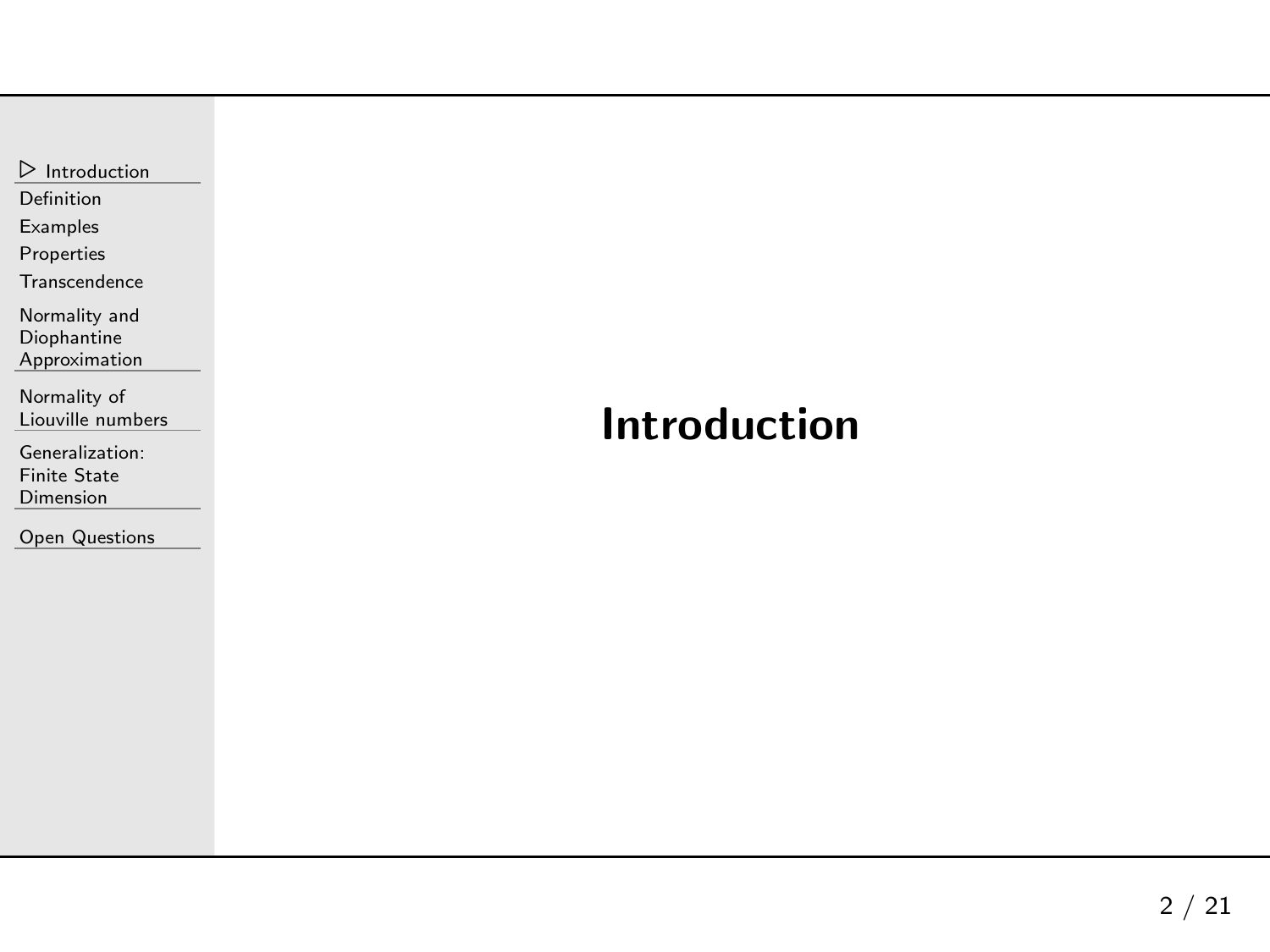<span id="page-2-0"></span>

| Introduction                           | Definition. [Normal Binary Sequence] |
|----------------------------------------|--------------------------------------|
| $\triangleright$ Definition            |                                      |
| Examples                               |                                      |
| Properties                             |                                      |
| Transcendence                          |                                      |
| Normality and                          |                                      |
| Diophantine<br>Approximation           |                                      |
|                                        |                                      |
| Normality of<br>Liouville numbers      |                                      |
|                                        |                                      |
| Generalization:<br><b>Finite State</b> |                                      |
| Dimension                              |                                      |
| Open Questions                         |                                      |
|                                        |                                      |
|                                        |                                      |
|                                        |                                      |
|                                        |                                      |
|                                        |                                      |
|                                        |                                      |
|                                        |                                      |
|                                        |                                      |
|                                        |                                      |
|                                        |                                      |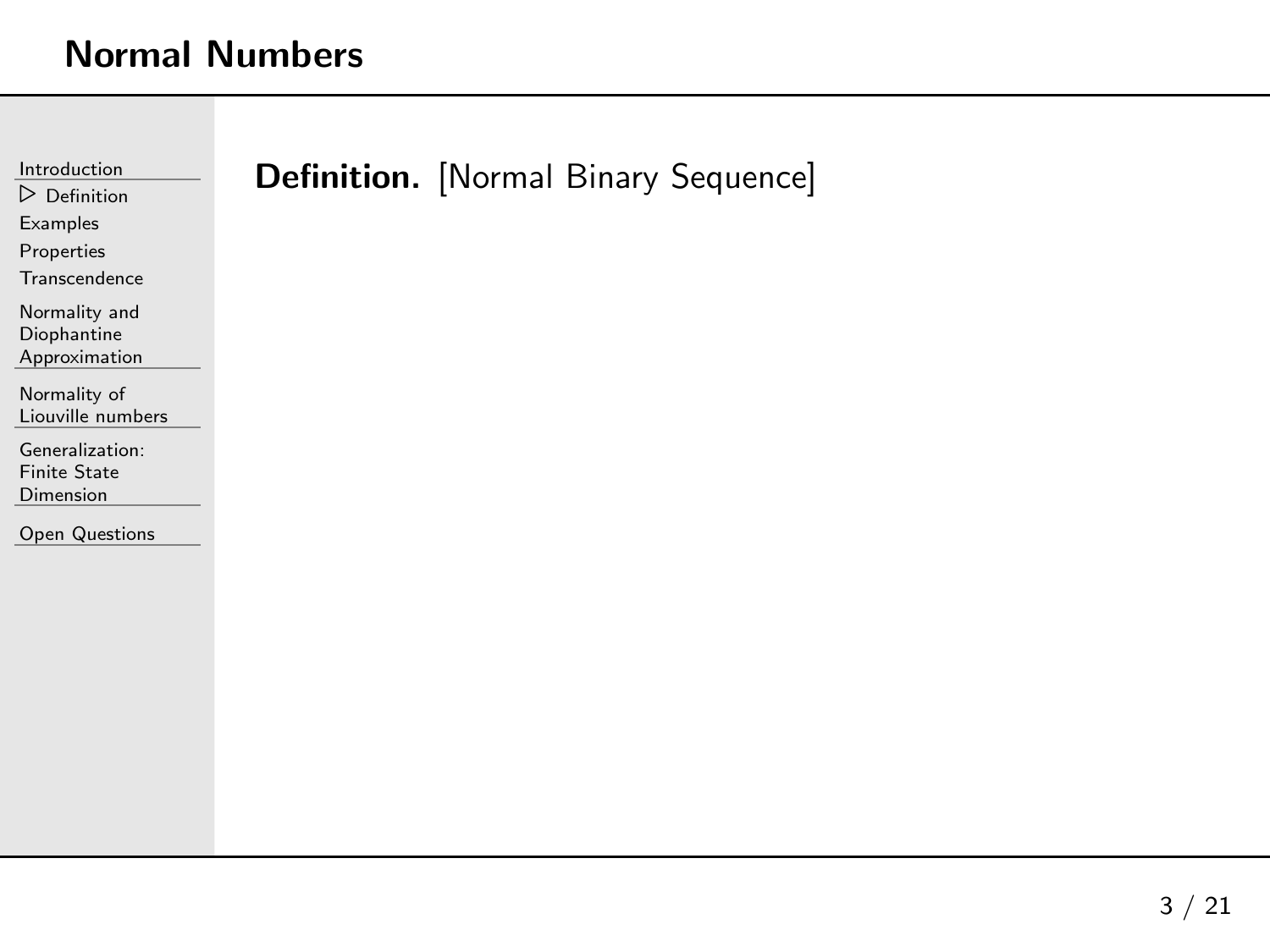[Introduction](#page-1-0)

⊲ [Definition](#page-2-0)

**[Examples](#page-7-0)** 

[Properties](#page-15-0)

**[Transcendence](#page-20-0)** 

Normality andDiophantine[Approximation](#page-23-0)

[Normality](#page-28-0) of

Liouville numbers

[Generalization:](#page-61-0)Finite State Dimension

Open [Questions](#page-73-0)

### **Definition.** [Normal Binary Sequence]

An infinite binary sequence  $\omega$  is said to be normal in base 2 if for every natural number  $k$  and every  $k$ -long string  $w,$ 

$$
\lim_{n \to \infty} \frac{|\{i \in \mathbb{N} \mid \omega[i \dots i + n - 1] = w\}|}{n} = \frac{1}{2^k}.
$$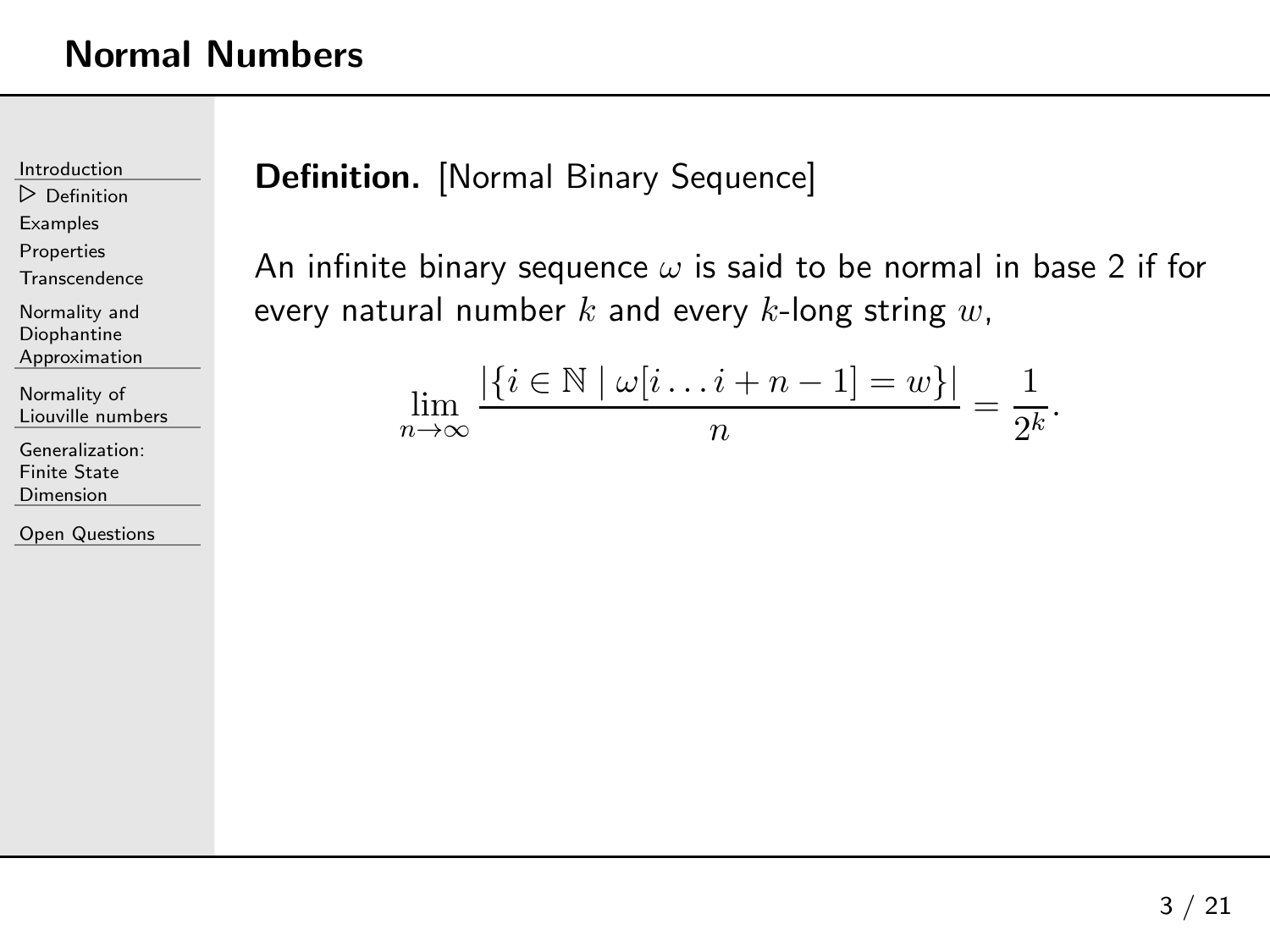[Introduction](#page-1-0)

⊲ [Definition](#page-2-0)

[Examples](#page-7-0)

[Properties](#page-15-0)

**[Transcendence](#page-20-0)** 

Normality andDiophantine[Approximation](#page-23-0)

[Normality](#page-28-0) of Liouville numbers

[Generalization:](#page-61-0)Finite State Dimension

Open [Questions](#page-73-0)

### **Definition.** [Normal Binary Sequence]

An infinite binary sequence  $\omega$  is said to be normal in base 2 if for every natural number  $k$  and every  $k$ -long string  $w,$ 

$$
\lim_{n \to \infty} \frac{|\{i \in \mathbb{N} \mid \omega[i \dots i + n - 1] = w\}|}{n} = \frac{1}{2^k}.
$$

For example, the asymptotic density of 0s is  $1/2$ ,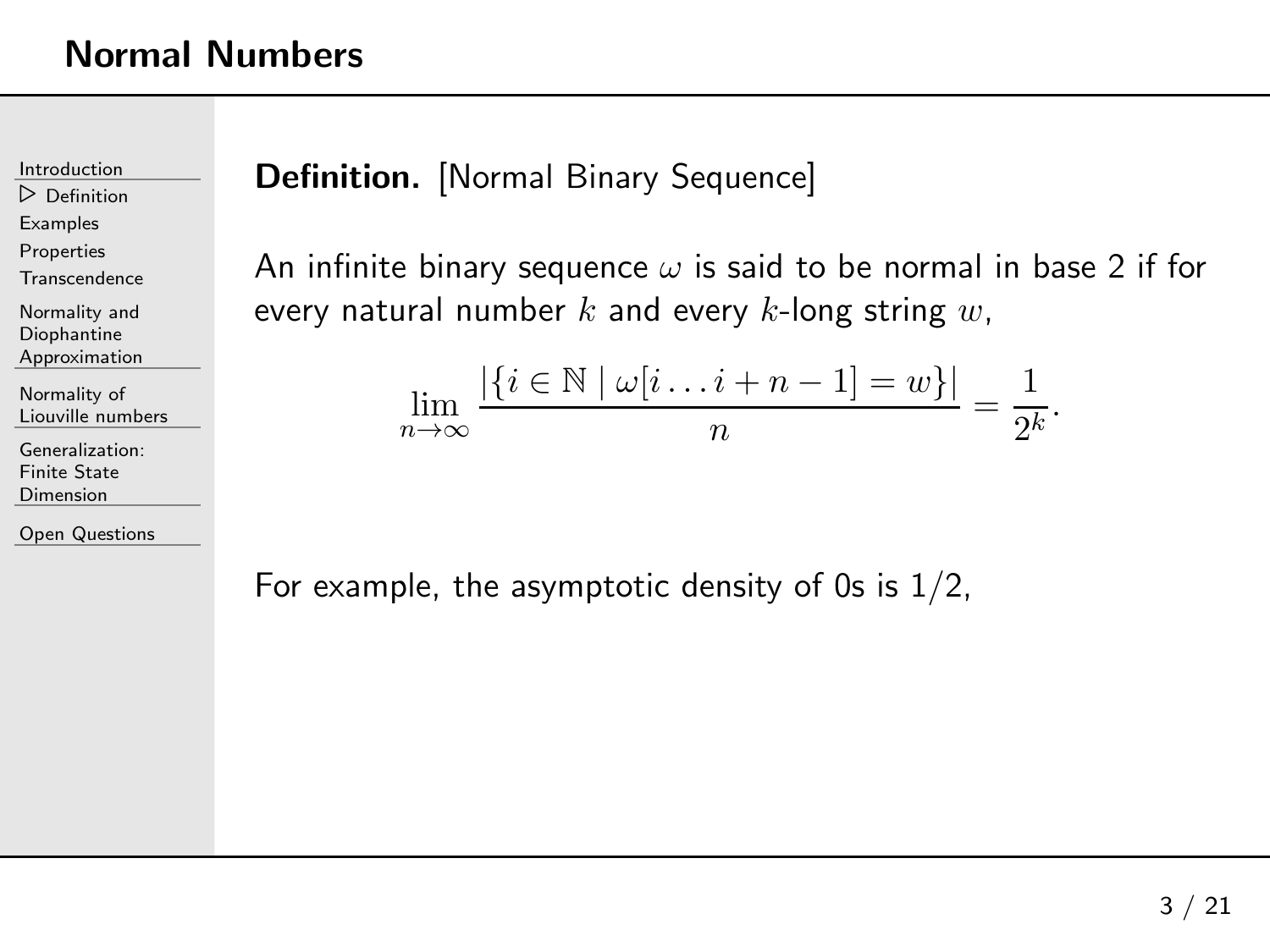[Introduction](#page-1-0)

⊲ [Definition](#page-2-0)

[Examples](#page-7-0)

[Properties](#page-15-0)

**[Transcendence](#page-20-0)** 

Normality andDiophantine[Approximation](#page-23-0)

[Normality](#page-28-0) of Liouville numbers

[Generalization:](#page-61-0)Finite State

Dimension

Open [Questions](#page-73-0)

### **Definition.** [Normal Binary Sequence]

An infinite binary sequence  $\omega$  is said to be normal in base 2 if for every natural number  $k$  and every  $k$ -long string  $w,$ 

$$
\lim_{n \to \infty} \frac{|\{i \in \mathbb{N} \mid \omega[i \dots i + n - 1] = w\}|}{n} = \frac{1}{2^k}.
$$

For example, the asymptotic density of 0s is  $1/2$ , the asymptotic density of 01 is  $\frac{1}{4}$ , and so on.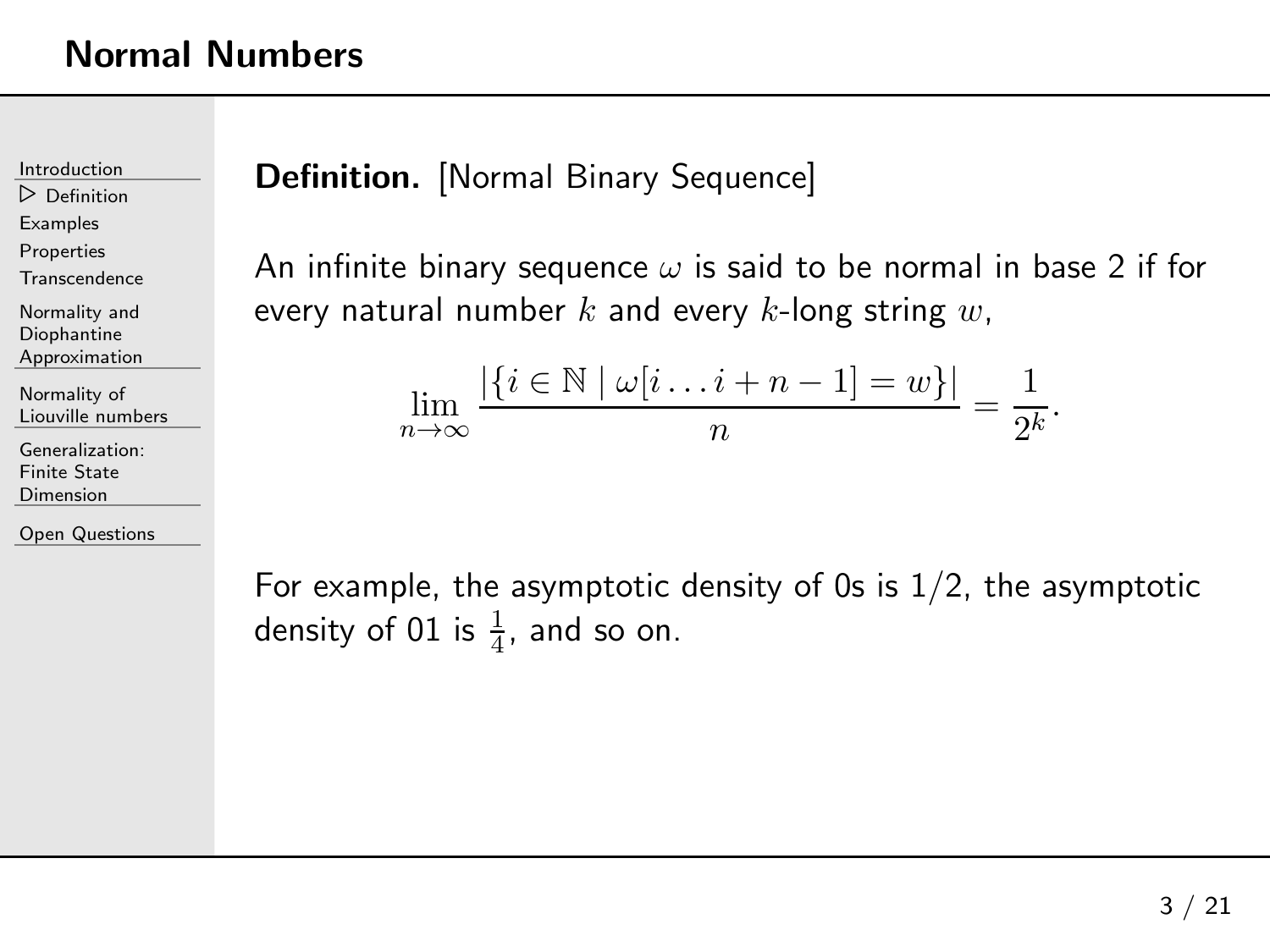[Introduction](#page-1-0)

⊲ [Definition](#page-2-0)

[Examples](#page-7-0)

[Properties](#page-15-0)

**[Transcendence](#page-20-0)** 

Normality andDiophantine[Approximation](#page-23-0)

[Normality](#page-28-0) of Liouville numbers

[Generalization:](#page-61-0)Finite State **Dimension** 

Open [Questions](#page-73-0)

### **Definition.** [Normal Binary Sequence]

An infinite binary sequence  $\omega$  is said to be normal in base 2 if for every natural number  $k$  and every  $k$ -long string  $w,$ 

$$
\lim_{n \to \infty} \frac{|\{i \in \mathbb{N} \mid \omega[i \dots i + n - 1] = w\}|}{n} = \frac{1}{2^k}.
$$

For example, the asymptotic density of 0s is  $1/2$ , the asymptotic density of 01 is  $\frac{1}{4}$ , and so on.

<sup>A</sup> real number in [0,1] will be called normal if its binary expansion is <sup>a</sup> normal sequence.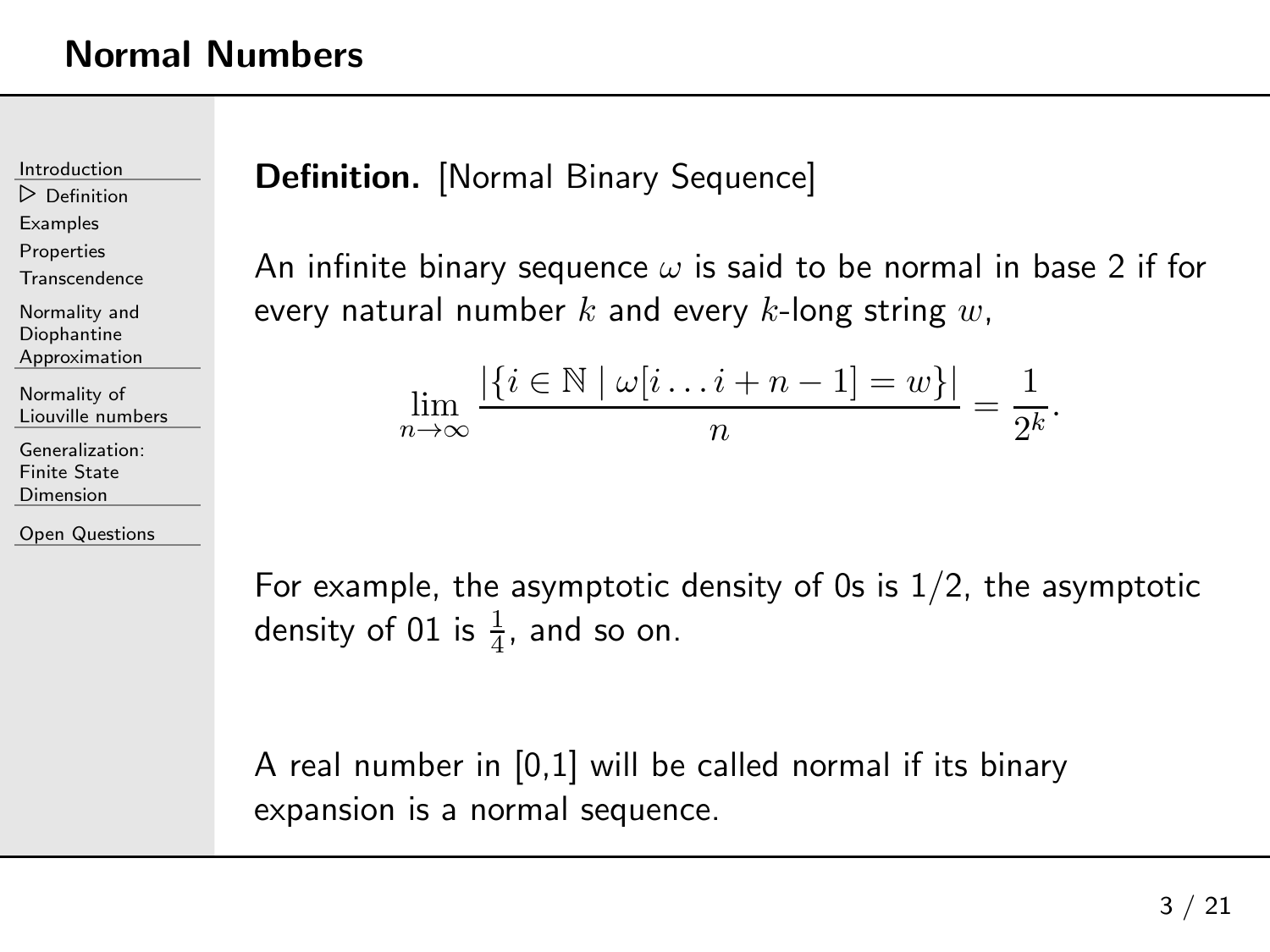### <span id="page-7-0"></span>Examples of Normal Numbers

| Introduction              | Are there normal numbers in $[0,1]$ ? |
|---------------------------|---------------------------------------|
| Definition                |                                       |
| $\triangleright$ Examples |                                       |
| Properties                |                                       |
| Transcendence             |                                       |
| Normality and             |                                       |
| Diophantine               |                                       |
| Approximation             |                                       |
| Normality of              |                                       |
| Liouville numbers         |                                       |
| Generalization:           |                                       |
| <b>Finite State</b>       |                                       |
| Dimension                 |                                       |
|                           |                                       |
| <b>Open Questions</b>     |                                       |
|                           |                                       |
|                           |                                       |
|                           |                                       |
|                           |                                       |
|                           |                                       |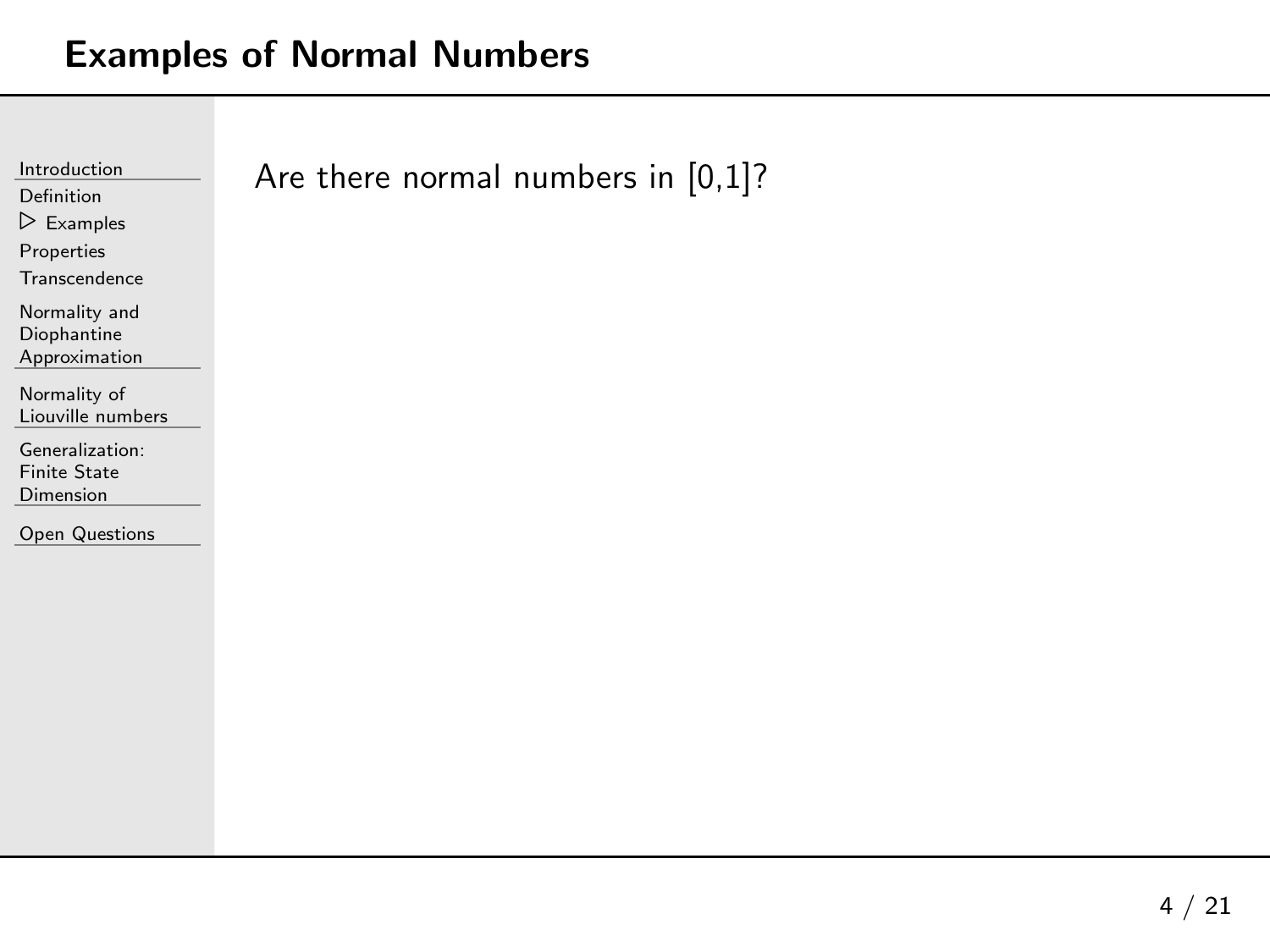[Introduction](#page-1-0)[Definition](#page-2-0) ⊲ [Examples](#page-7-0) [Properties](#page-15-0)**[Transcendence](#page-20-0)** Normality andDiophantine [Approximation](#page-23-0)[Normality](#page-28-0) of Liouville numbers

[Generalization:](#page-61-0)Finite State Dimension

Open [Questions](#page-73-0)

Are there normal numbers in [0,1]?

**Theorem** (Borel, 1909). The set of normal numbers in [0,1] has<br>Leheerus messure 1 Lebesgue measure 1.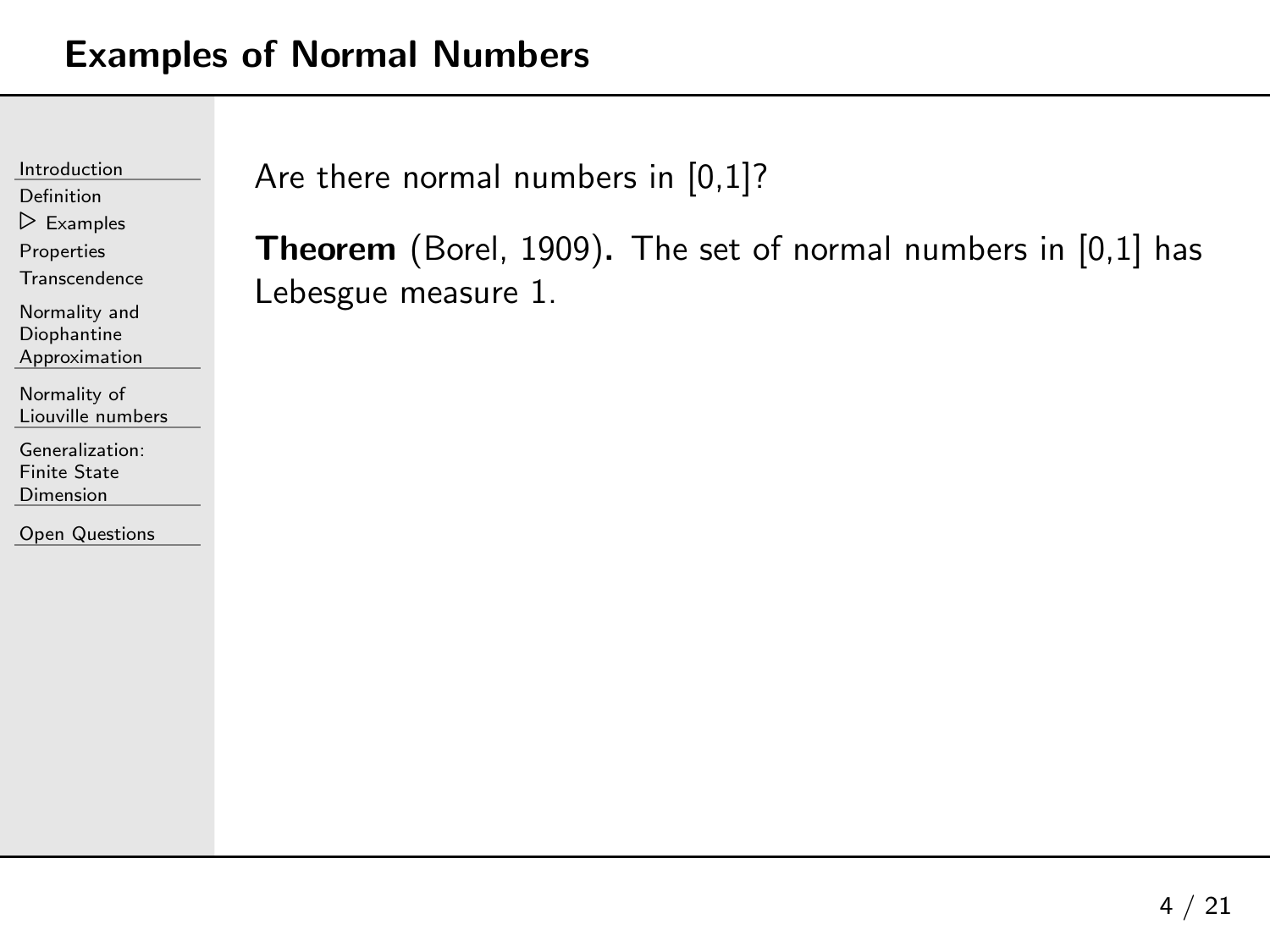[Introduction](#page-1-0)[Definition](#page-2-0) ⊲ [Examples](#page-7-0) [Properties](#page-15-0)**[Transcendence](#page-20-0)** Normality andDiophantine [Approximation](#page-23-0)[Normality](#page-28-0) of Liouville numbers

[Generalization:](#page-61-0)Finite State Dimension

Open [Questions](#page-73-0)

Are there normal numbers in [0,1]?

**Theorem** (Borel, 1909). The set of normal numbers in [0,1] has<br>Leheerus messure 1 Lebesgue measure 1.

But are there any constructions known?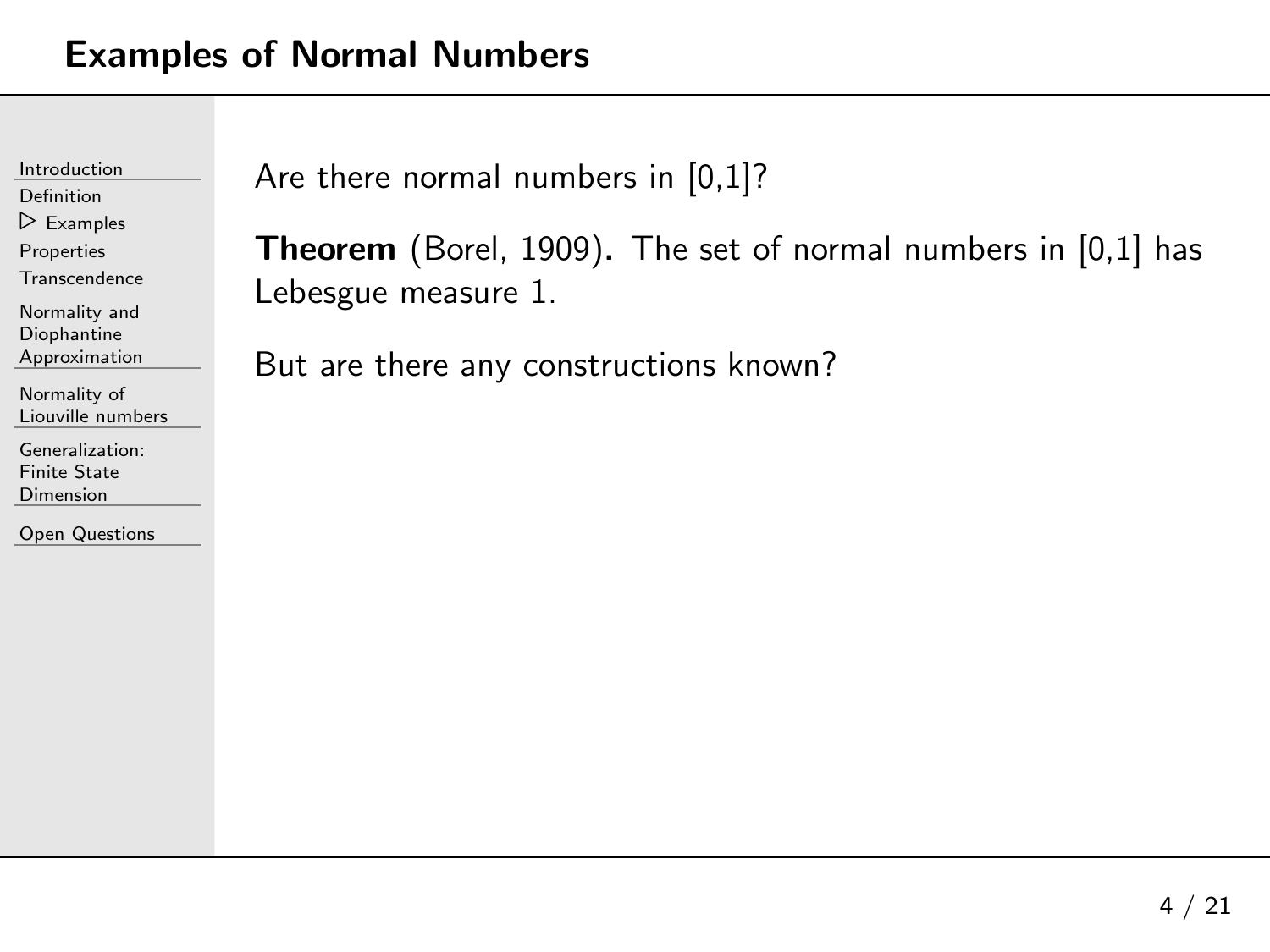| Introduction              |  |  |
|---------------------------|--|--|
| Definition                |  |  |
| $\triangleright$ Examples |  |  |
| Properties                |  |  |
| Transcendence             |  |  |
| Normality and             |  |  |
| Diophantine               |  |  |
| Approximation             |  |  |
| Normality of              |  |  |
| Liouville numbers         |  |  |
| Generalization:           |  |  |
| Finite State              |  |  |
| Dimension                 |  |  |

Are there normal numbers in [0,1]?

**Theorem** (Borel, 1909). The set of normal numbers in [0,1] has<br>Leheerus messure 1 Lebesgue measure 1.

But are there any constructions known?

<sup>A</sup> simple example of <sup>a</sup> normal binary sequence: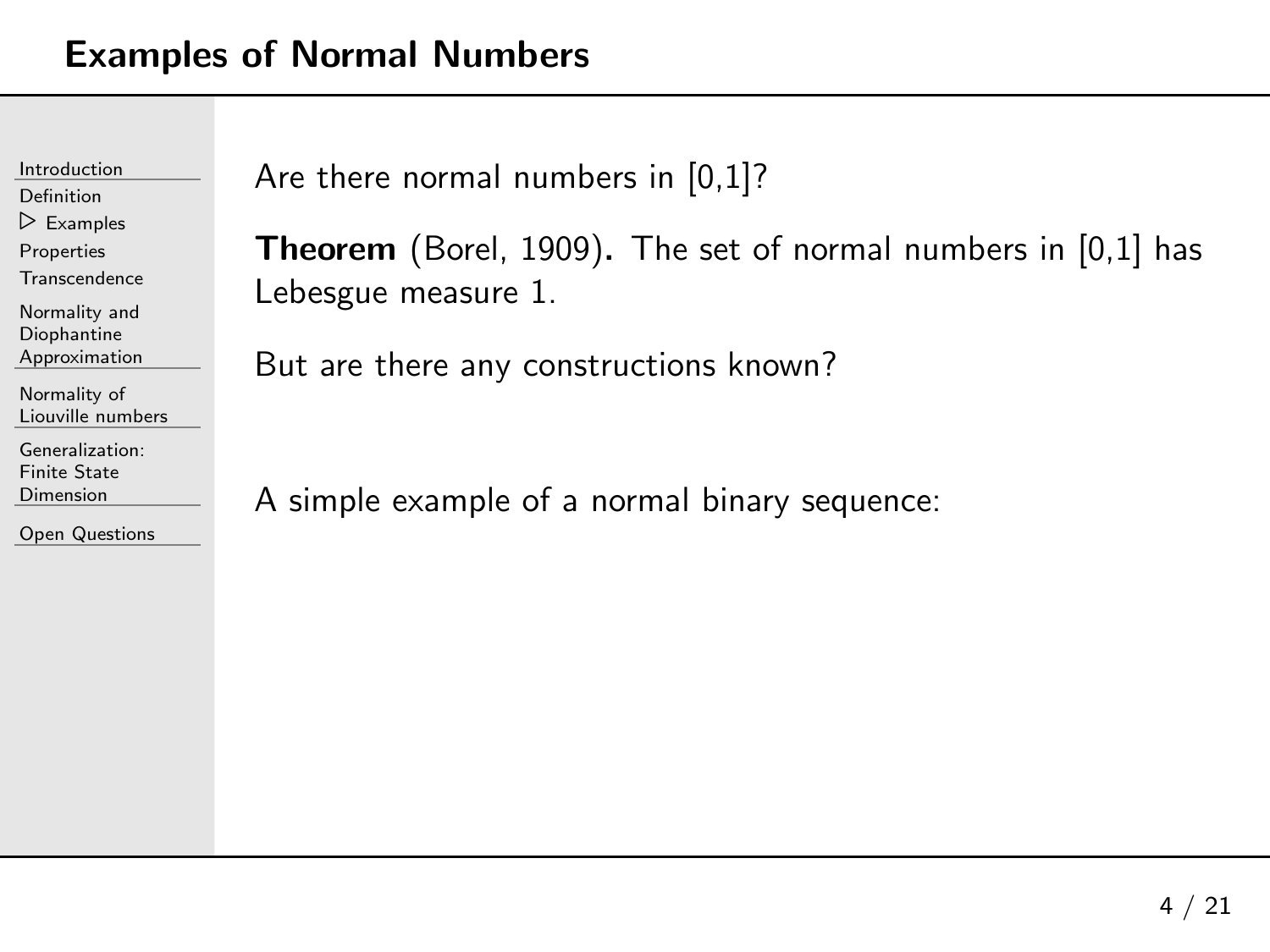| Introduction                      | Are |
|-----------------------------------|-----|
| Definition                        |     |
| $\triangleright$ Examples         |     |
| Properties                        | Th  |
| Transcendence                     | Lel |
| Normality and                     |     |
| Diophantine                       |     |
| Approximation                     | Bu  |
| Normality of<br>Liouville numbers |     |
| Generalization:                   |     |
| <b>Finite State</b>               |     |
| <b>Dimension</b>                  |     |
|                                   |     |

```
e there normal numbers in [0,1]?
```
**Theorem** (Borel, 1909). The set of normal numbers in [0,1] has<br>Leheerus messure 1 besgue measure  $1.$ 

t are there any constructions known?

simple example of a normal binary sequence:

<sup>0</sup> <sup>1</sup>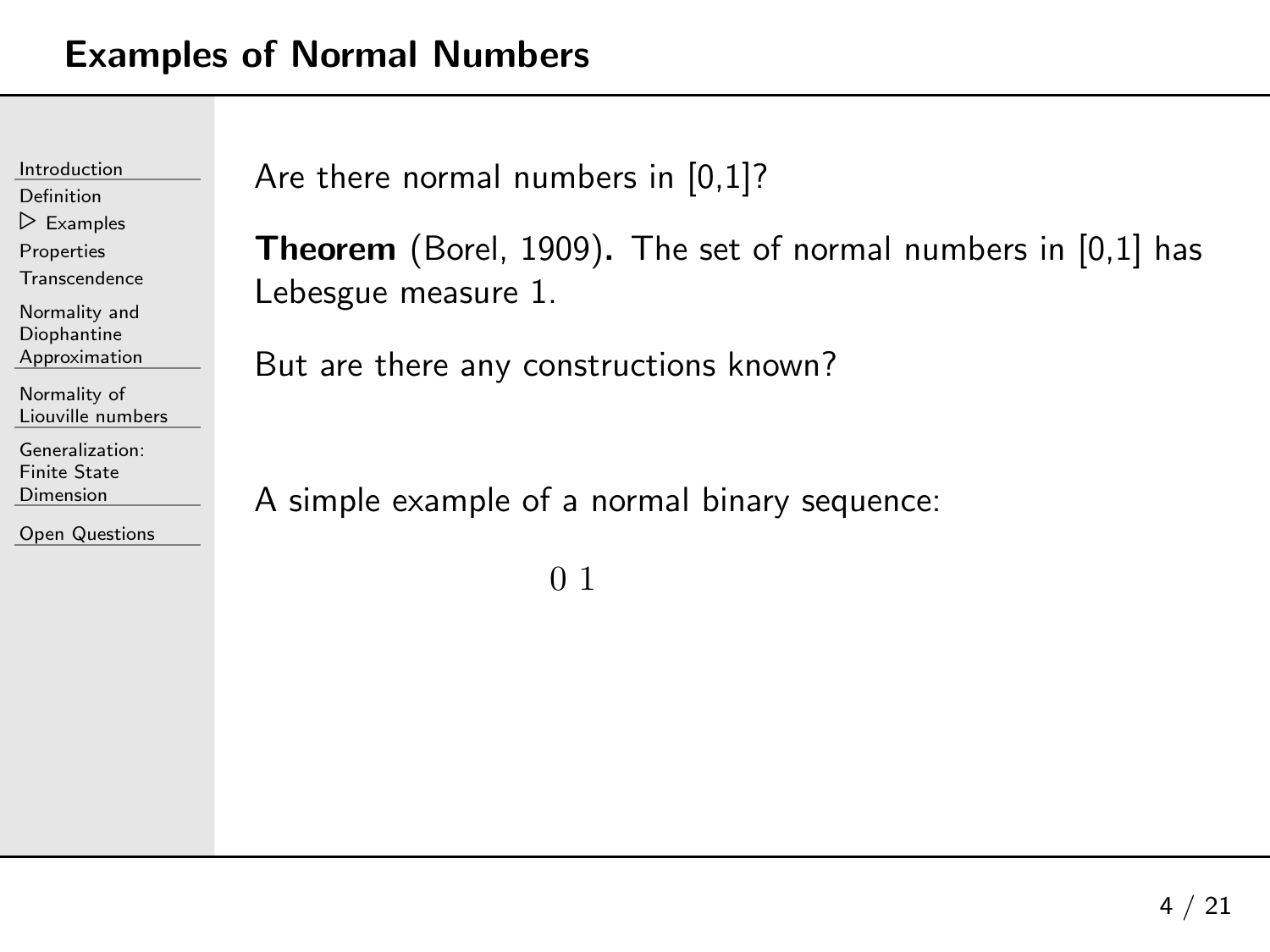| Introduction              | Are |
|---------------------------|-----|
| Definition                |     |
| $\triangleright$ Examples |     |
| Properties                | Th  |
| Transcendence             | Lel |
| Normality and             |     |
| Diophantine               |     |
| Approximation             | Bu  |
| Normality of              |     |
| Liouville numbers         |     |
| Generalization:           |     |
| <b>Finite State</b>       |     |
| Dimension                 |     |
|                           |     |

```
e there normal numbers in [0,1]?
```
**Theorem** (Borel, 1909). The set of normal numbers in [0,1] has<br>Leheerus messure 1 besgue measure 1.

It are there any constructions known?

simple example of a normal binary sequence:

<sup>0</sup> <sup>1</sup> <sup>00</sup> <sup>01</sup> <sup>10</sup> <sup>11</sup>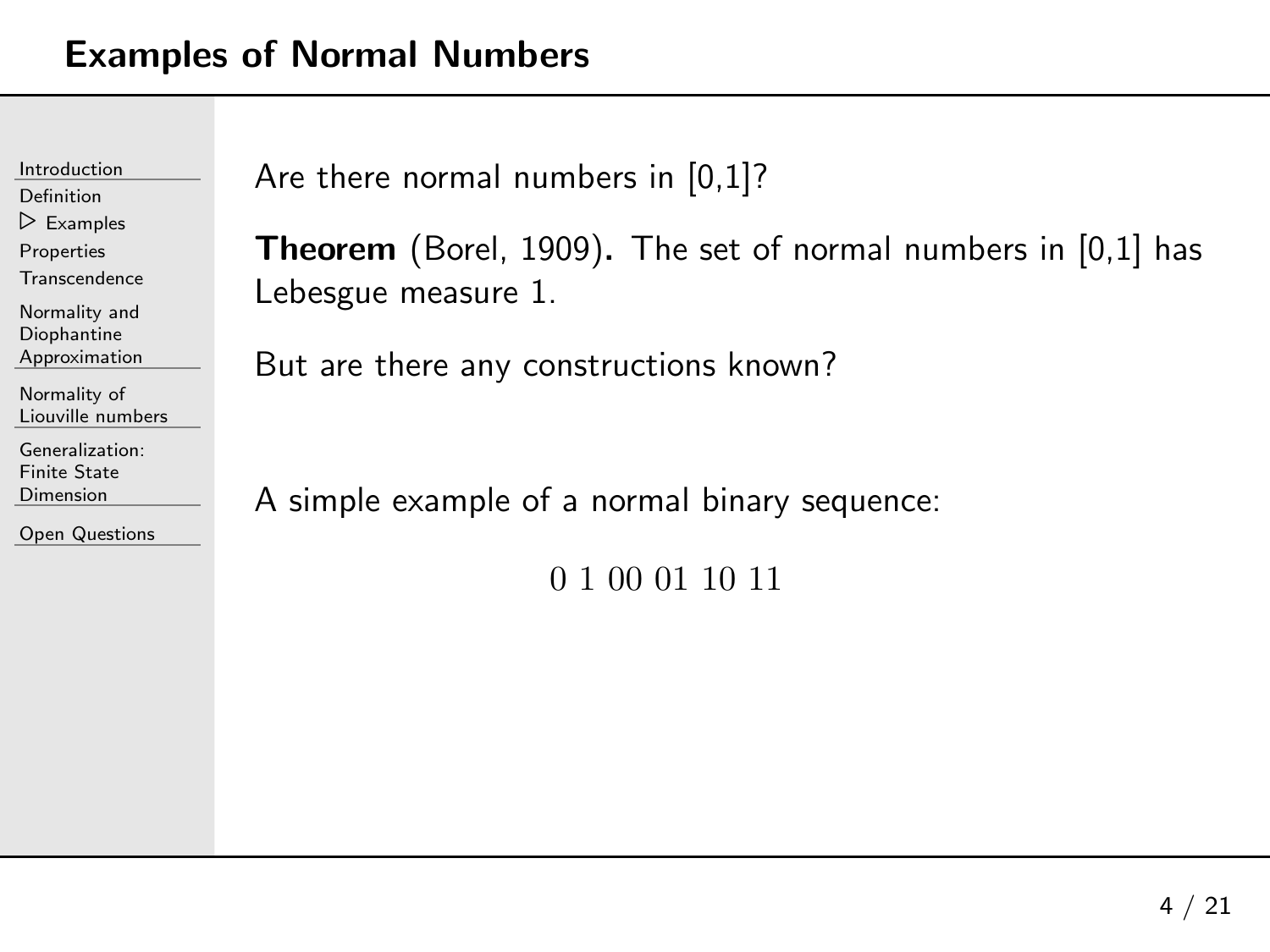| Introduction              |  |
|---------------------------|--|
| Definition                |  |
| $\triangleright$ Examples |  |
| Properties                |  |
| <b>Transcendence</b>      |  |
| Normality and             |  |
| Diophantine               |  |
| Approximation             |  |
| Normality of              |  |
| Liouville numbers         |  |
| Generalization:           |  |
| <b>Finite State</b>       |  |
| Dimension                 |  |
|                           |  |

```
The there normal numbers in [0,1]?
```
**Theorem** (Borel, 1909). The set of normal numbers in [0,1] has<br>Leheerus messure 1 ebesgue measure 1.

 $\delta$ ut are there any constructions known?

simple example of a normal binary sequence:

0 1 00 01 10 11 000 ...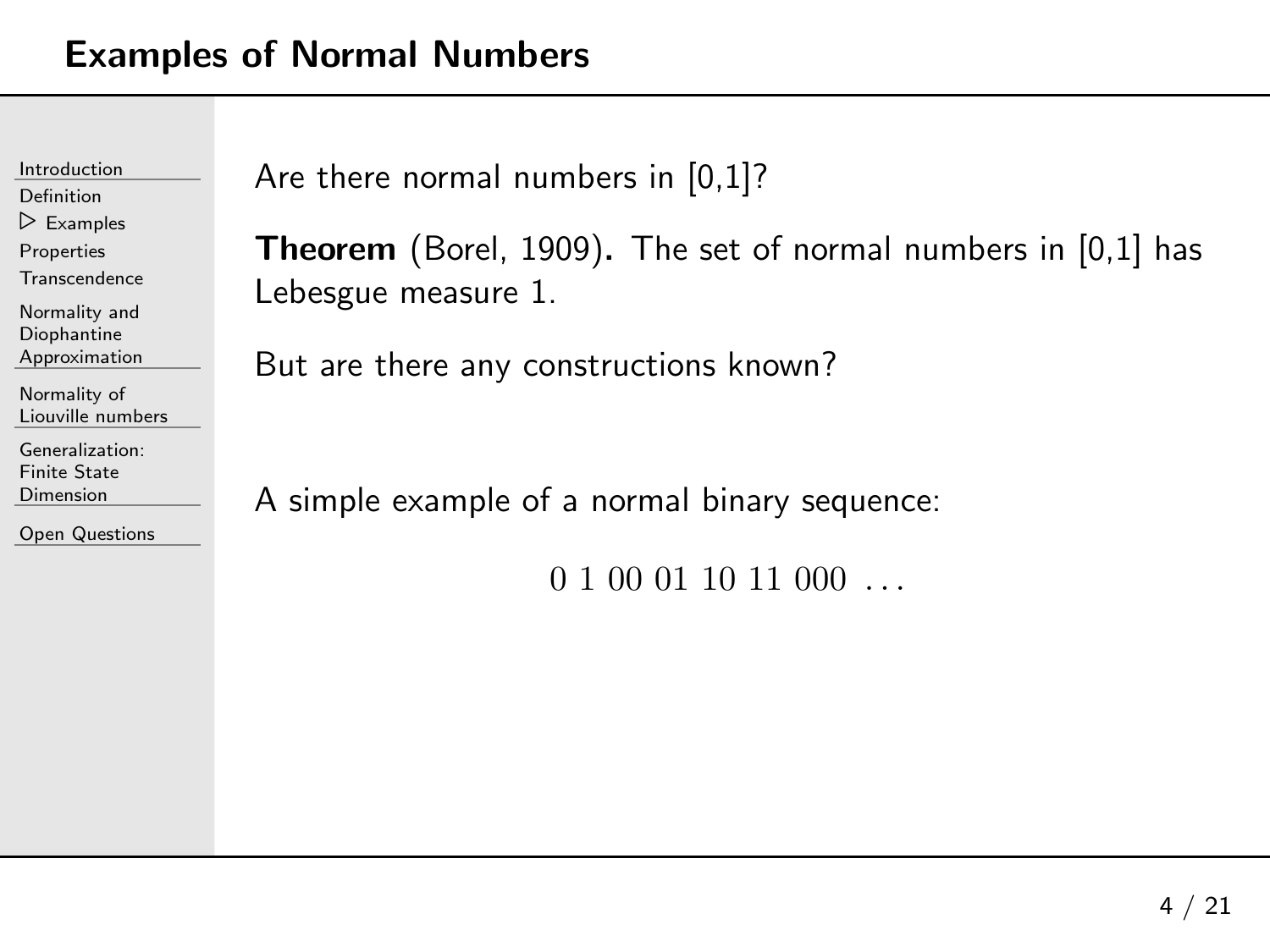| Introduction                      | Are |
|-----------------------------------|-----|
| Definition                        |     |
| $\triangleright$ Examples         |     |
| Properties                        | Tho |
| <b>Transcendence</b>              | Leb |
| Normality and                     |     |
| Diophantine                       |     |
| Approximation                     | But |
| Normality of<br>Liouville numbers |     |
| Generalization:                   |     |
| <b>Finite State</b>               |     |
| Dimension                         |     |
| <b>Open Questions</b>             |     |

```
there normal numbers in [0,1]?
```

```
Theorem (Borel, 1909). The set of normal numbers in [0,1] has<br>Leheerus messure 1
oesgue measure 1.
```
t are there any constructions known?

simple example of a normal binary sequence:

 $0 1 00 01 10 11 000 \ldots$ 

This is known as the Champernowne sequence (1933).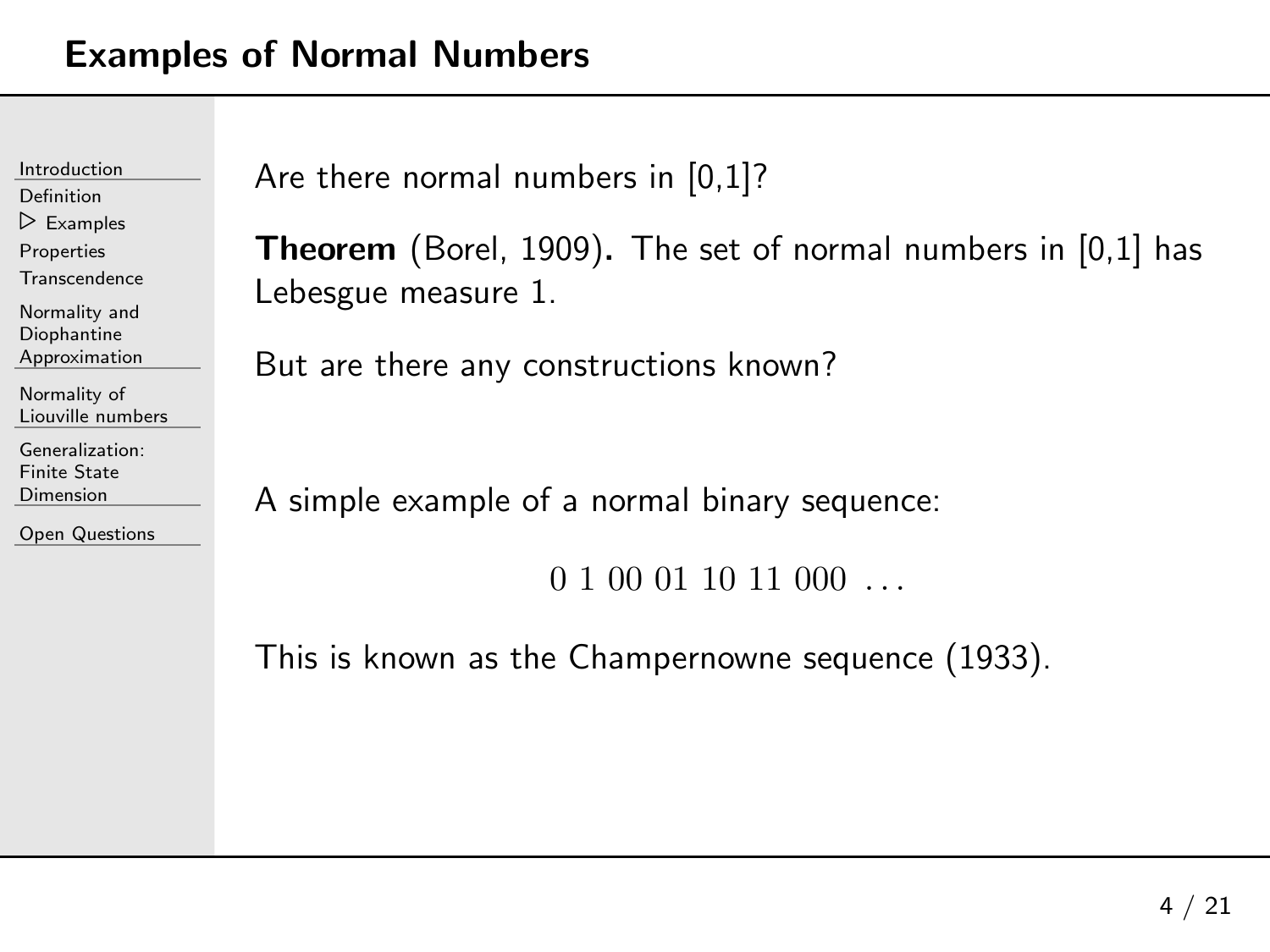<span id="page-15-0"></span>

| Introduction                                        | No normal number can be rational. |
|-----------------------------------------------------|-----------------------------------|
| Definition                                          |                                   |
| Examples                                            |                                   |
| $\triangleright$ Properties                         |                                   |
| Transcendence                                       |                                   |
| Normality and<br>Diophantine<br>Approximation       |                                   |
| Normality of<br>Liouville numbers                   |                                   |
| Generalization:<br><b>Finite State</b><br>Dimension |                                   |
| <b>Open Questions</b>                               |                                   |
|                                                     |                                   |
|                                                     |                                   |
|                                                     |                                   |
|                                                     |                                   |
|                                                     |                                   |
|                                                     |                                   |
|                                                     |                                   |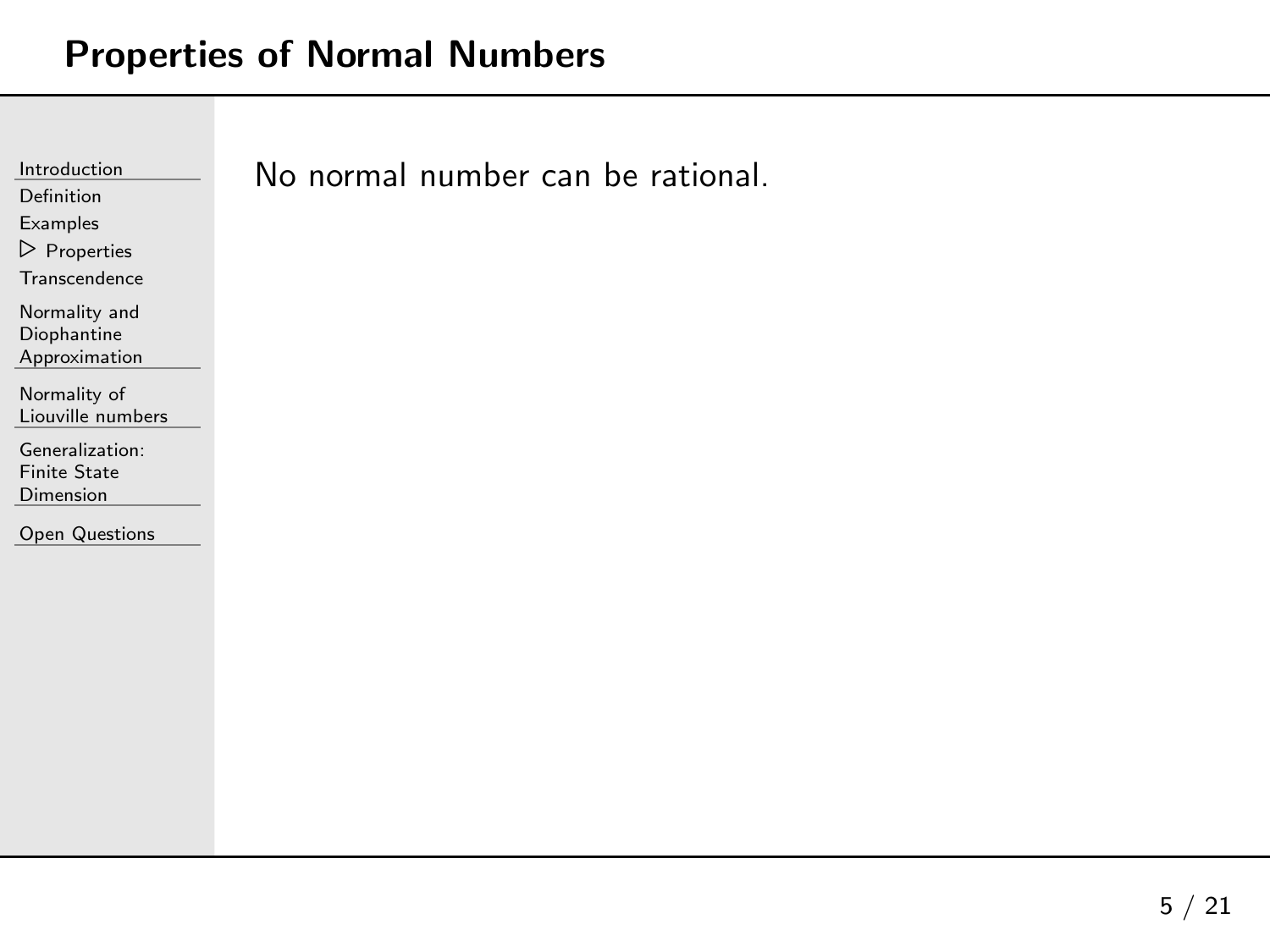[Definition](#page-2-0)[Examples](#page-7-0)

 ⊲ [Properties](#page-15-0) **[Transcendence](#page-20-0)** 

Normality andDiophantine[Approximation](#page-23-0)

[Normality](#page-28-0) of Liouville numbers

[Generalization:](#page-61-0)Finite State Dimension

Open [Questions](#page-73-0)

No normal number can be rational.

**Definition.** A real number is *algebraic* if it is the root of a polynomial with integer coefficients. e.g.  $\sqrt{2}$  is the root of the polynomial  $x$ 2 $^2-2.$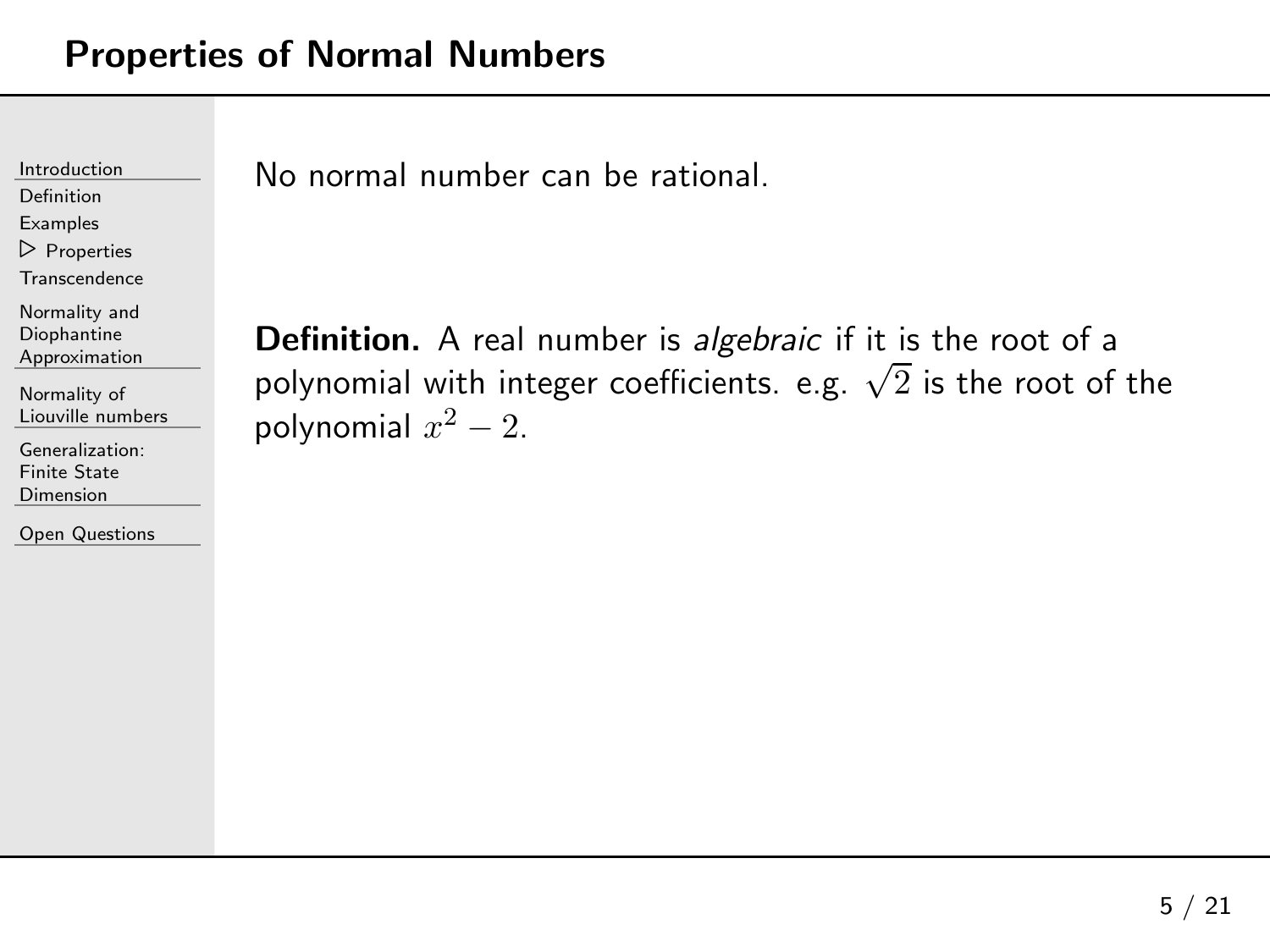[Definition](#page-2-0)

[Examples](#page-7-0)

 ⊲ [Properties](#page-15-0) **[Transcendence](#page-20-0)** 

Normality andDiophantine

 [Approximation](#page-23-0)[Normality](#page-28-0) of

Liouville numbers

[Generalization:](#page-61-0)Finite State Dimension

Open [Questions](#page-73-0)

No normal number can be rational.

**Definition.** A real number is *algebraic* if it is the root of a polynomial with integer coefficients. e.g.  $\sqrt{2}$  is the root of the polynomial  $x$ Non-algebraic irrational numbers are called *transcendental*. (e.g. 2 $^2-2.$  $\pi$ , e etc.)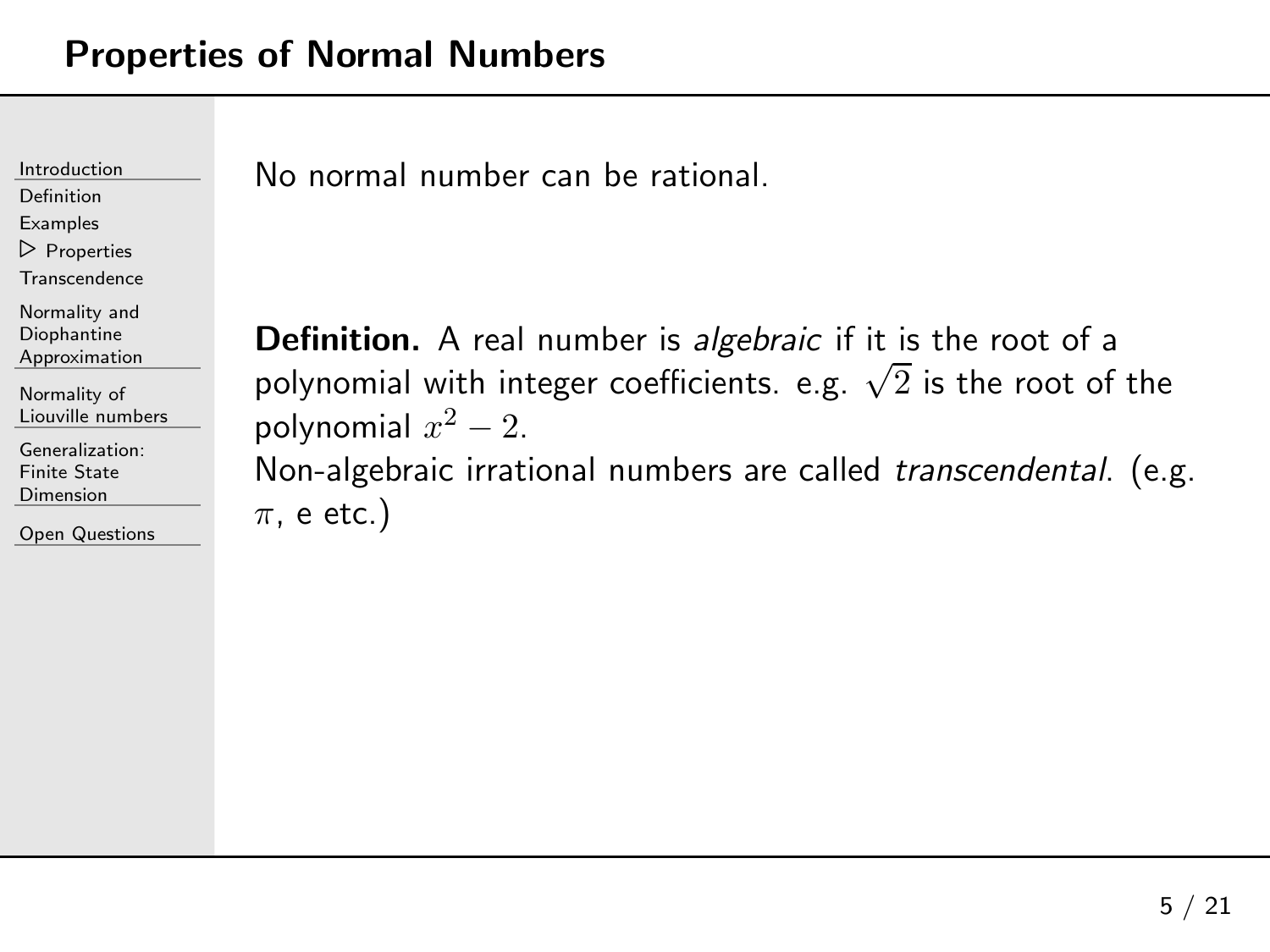[Definition](#page-2-0)

[Examples](#page-7-0)

⊲ [Properties](#page-15-0)

**[Transcendence](#page-20-0)** 

Normality andDiophantine

[Approximation](#page-23-0)

[Normality](#page-28-0) of Liouville numbers

[Generalization:](#page-61-0)Finite State Dimension

Open [Questions](#page-73-0)

No normal number can be rational.

**Definition.** A real number is *algebraic* if it is the root of a polynomial with integer coefficients. e.g.  $\sqrt{2}$  is the root of the polynomial  $x$ Non-algebraic irrational numbers are called *transcendental*. (e.g. 2 $^2-2.$  $\pi$ , e etc.)

Are normal numbers always transcendental? (We do not know)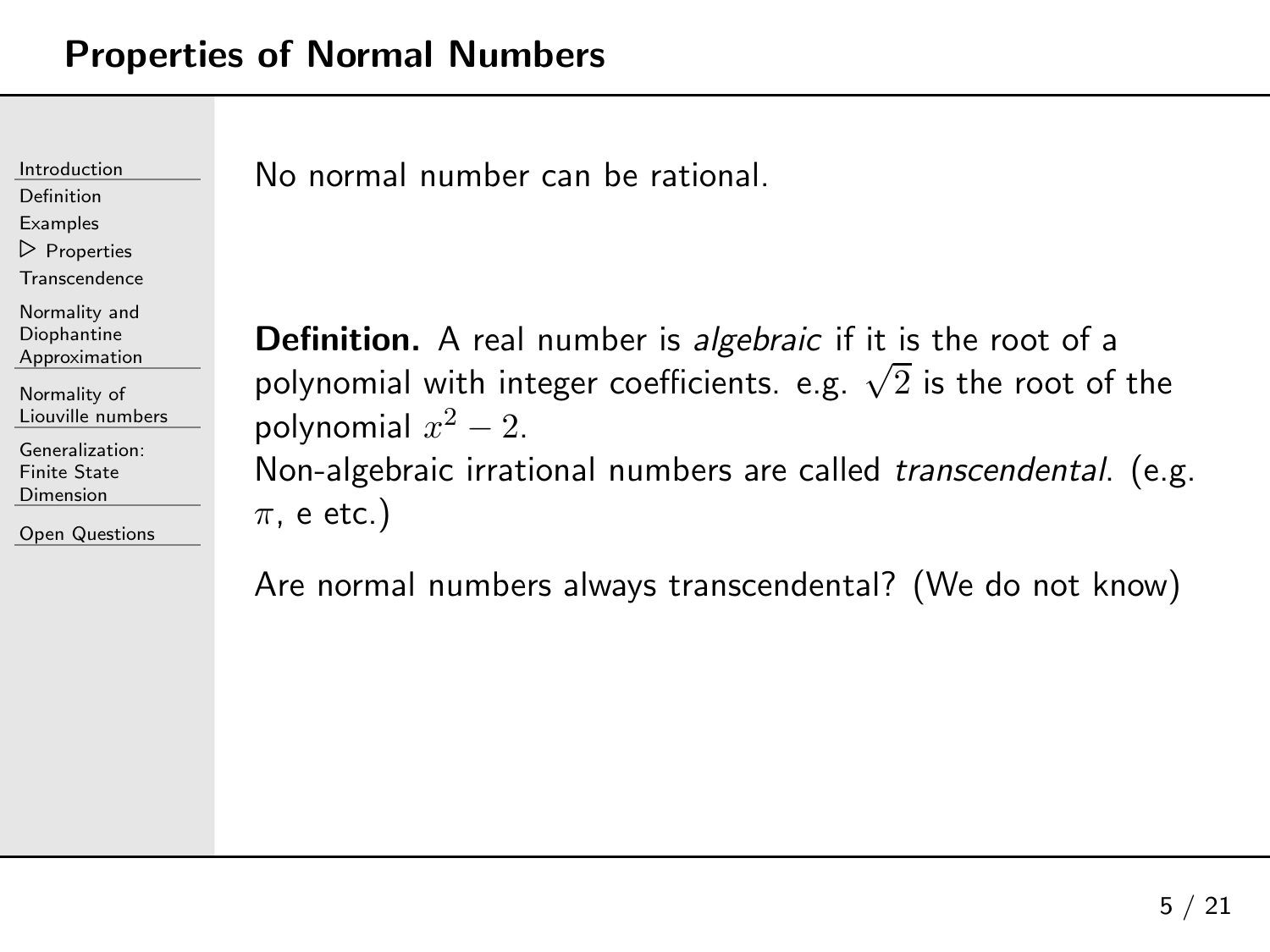[Definition](#page-2-0)[Examples](#page-7-0)

⊲ [Properties](#page-15-0) **[Transcendence](#page-20-0)** 

Normality andDiophantine[Approximation](#page-23-0)

[Normality](#page-28-0) of Liouville numbers

[Generalization:](#page-61-0)Finite State **Dimension** 

Open [Questions](#page-73-0)

No normal number can be rational.

**Definition.** A real number is *algebraic* if it is the root of a polynomial with integer coefficients. e.g.  $\sqrt{2}$  is the root of the polynomial  $x$ Non-algebraic irrational numbers are called *transcendental*. (e.g. 2 $^2-2.$  $\pi$ , e etc.)

Are normal numbers always transcendental? (We do not know)

Can we construct normal numbers which are provably transcendental? What can we say about normal numbers inspecial classes of transcendental numbers?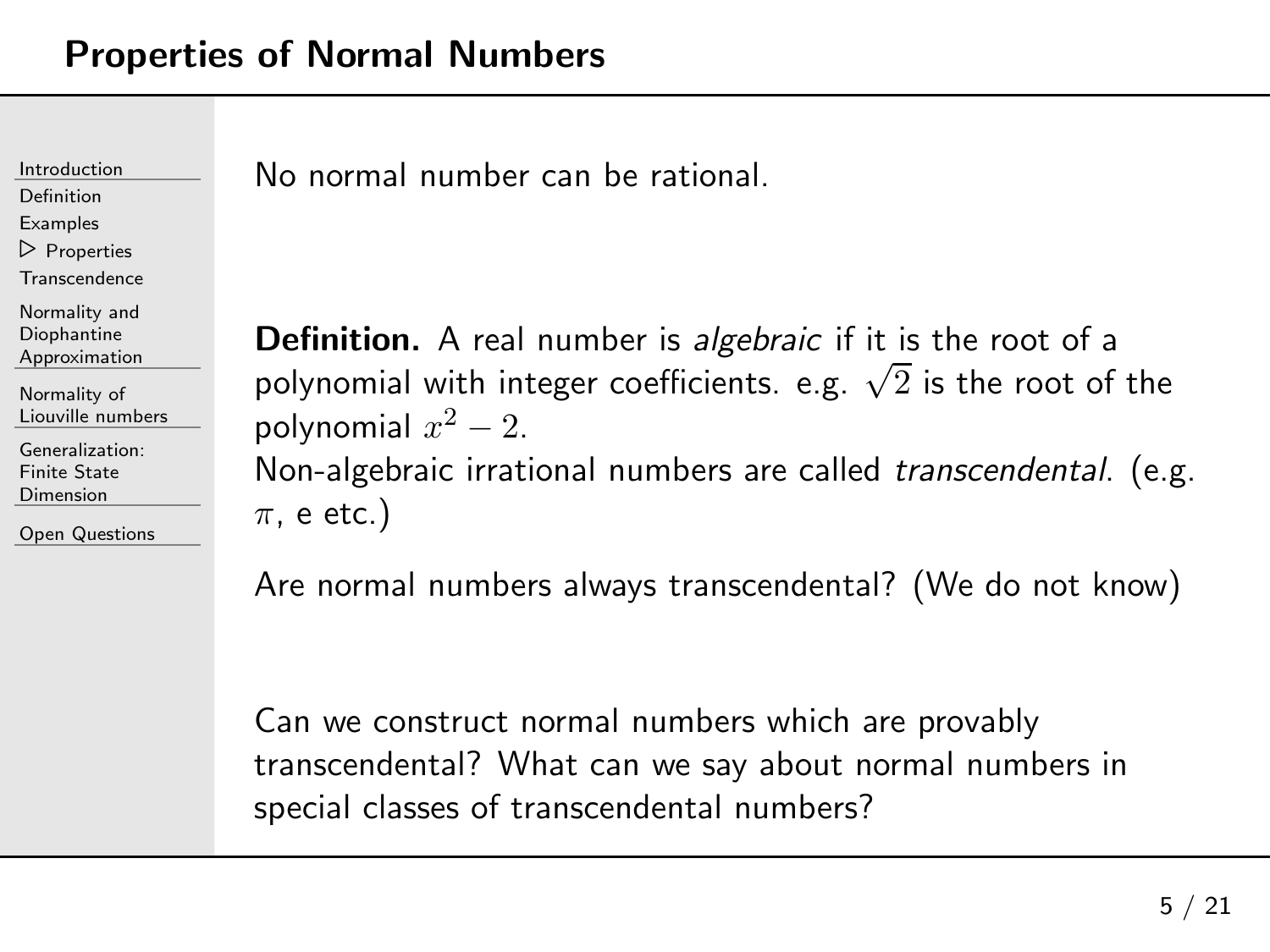<span id="page-20-0"></span>

| Introduction<br>Definition<br>Examples<br>Properties<br>$\triangleright$ Transcendence | Champernowne number is a transcendental number. (Mahler,<br>1937) |
|----------------------------------------------------------------------------------------|-------------------------------------------------------------------|
| Normality and<br>Diophantine<br>Approximation                                          |                                                                   |
| Normality of<br>Liouville numbers                                                      |                                                                   |
| Generalization:<br><b>Finite State</b><br>Dimension                                    |                                                                   |
| Open Questions                                                                         |                                                                   |
|                                                                                        |                                                                   |
|                                                                                        |                                                                   |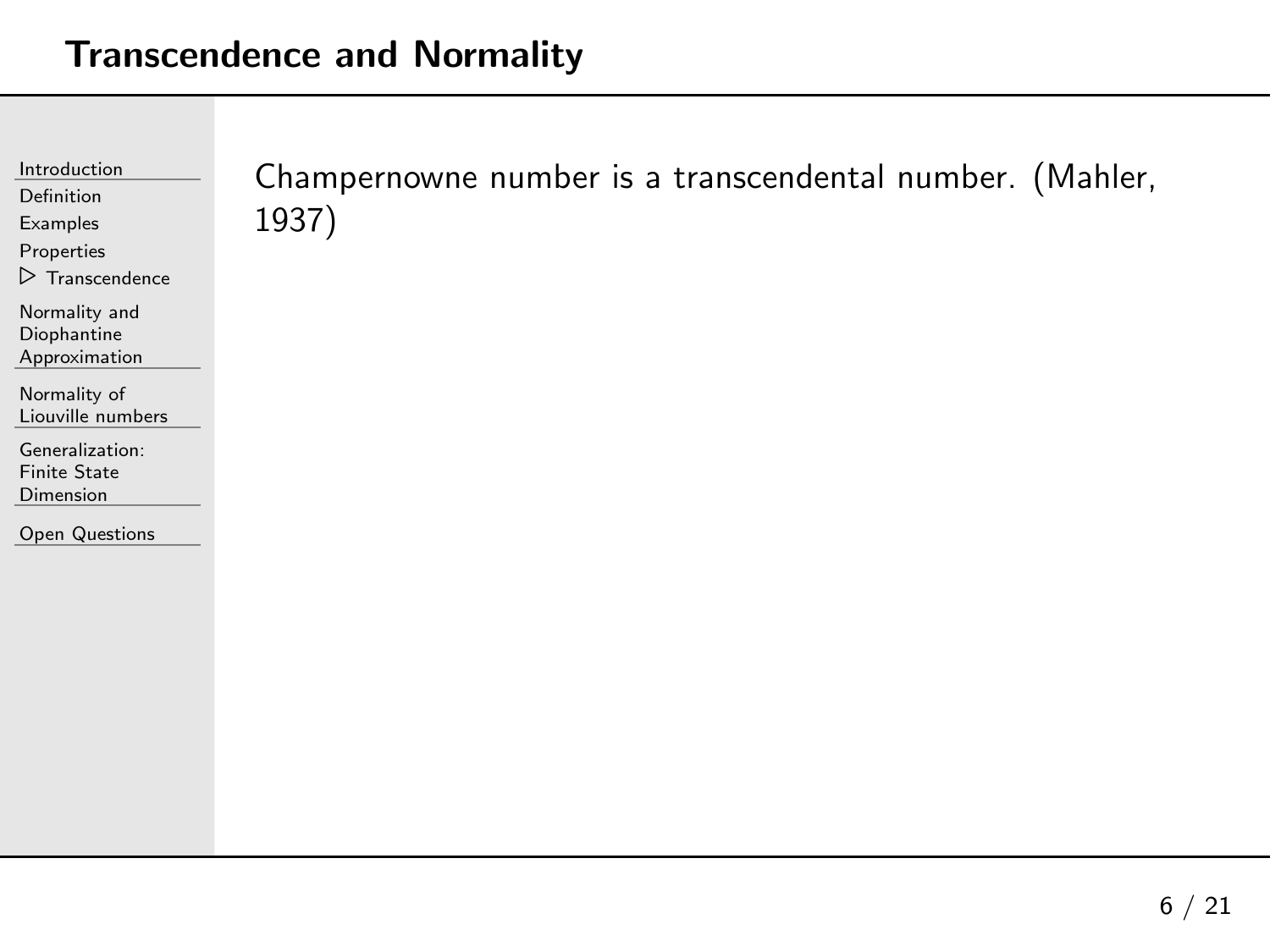[Definition](#page-2-0)

[Examples](#page-7-0)

[Properties](#page-15-0)

 $\triangleright$  [Transcendence](#page-20-0)

Normality andDiophantine

[Approximation](#page-23-0)

[Normality](#page-28-0) of Liouville numbers

[Generalization:](#page-61-0)Finite State Dimension

Open [Questions](#page-73-0)

Champernowne number is <sup>a</sup> transcendental number. (Mahler, 1937)

<span id="page-21-0"></span>Some transcendental numbers are far from normal.

 $\pmb{\text{Example.}}$  Liouville constant $^1$  $^1$  defined as

$$
\alpha = \sum_{i=0}^{\infty} \frac{1}{2^{i!}}.
$$

is <sup>a</sup> transcendental number.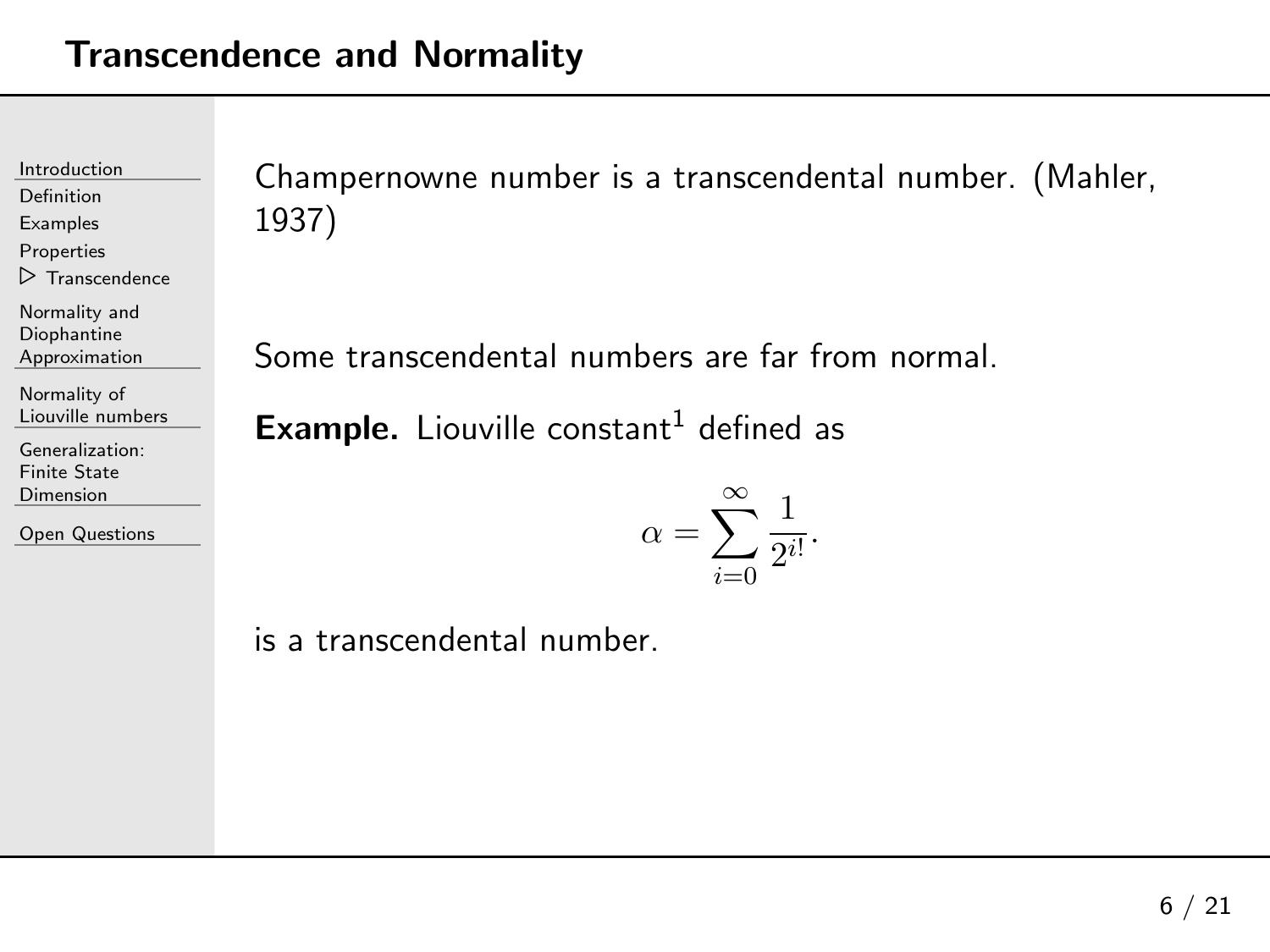[Definition](#page-2-0)

[Examples](#page-7-0)

[Properties](#page-15-0)

 $\triangleright$  [Transcendence](#page-20-0)

Normality andDiophantine

[Approximation](#page-23-0)

[Normality](#page-28-0) of Liouville numbers

[Generalization:](#page-61-0)Finite State Dimension

Open [Questions](#page-73-0)

Champernowne number is <sup>a</sup> transcendental number. (Mahler, 1937)

<span id="page-22-0"></span>Some transcendental numbers are far from normal.

 $\pmb{\text{Example.}}$  Liouville constant $^1$  $^1$  defined as

$$
\alpha = \sum_{i=0}^{\infty} \frac{1}{2^{i!}}.
$$

is <sup>a</sup> transcendental number.

 $\alpha$  cannot be normal - e.g.  $111$  never appears in  $\alpha.$ 

 $1$ in base 2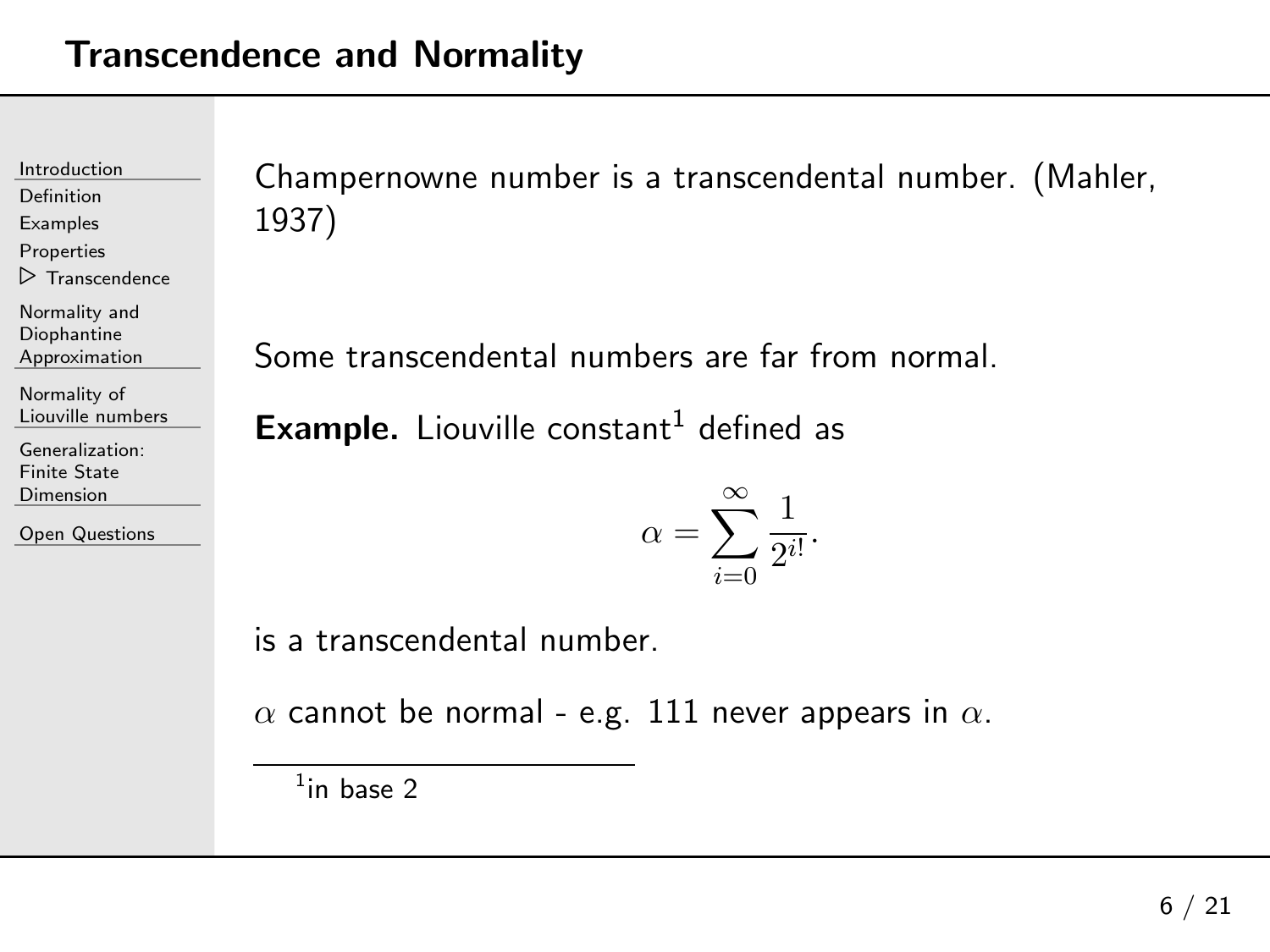<span id="page-23-0"></span>

| Introduction |
|--------------|
|              |

 $\triangleright$  [Approximation](#page-23-0) Normality andDiophantine

Liouville [Numbers](#page-24-0)

[Normality](#page-28-0) of Liouville numbers

[Generalization:](#page-61-0)Finite State Dimension

Open [Questions](#page-73-0)

# Normality and Diophantine Approximation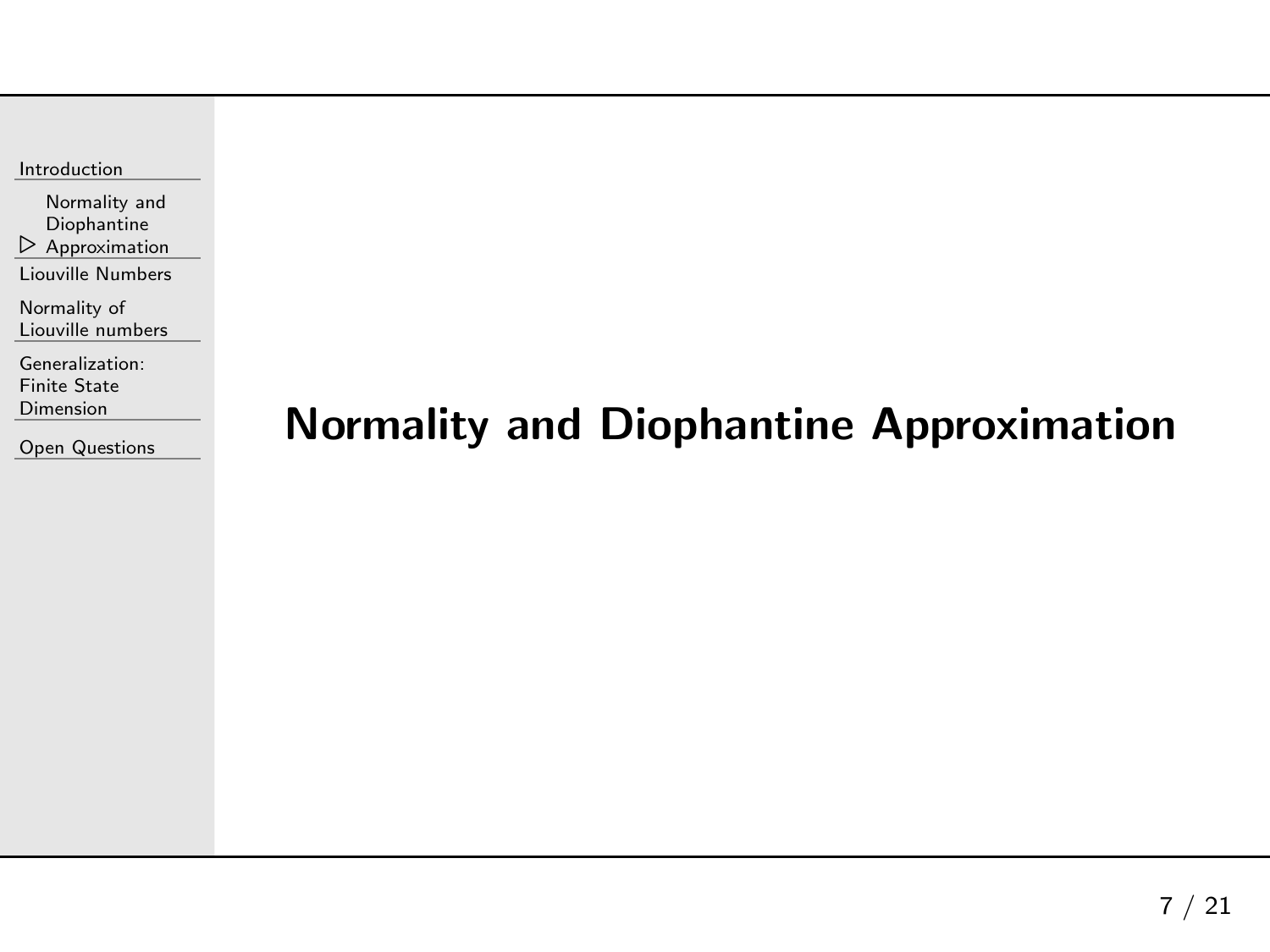<span id="page-24-0"></span>
$$
\left|\gamma - \frac{a}{b}\right| < \frac{C}{b^d}.
$$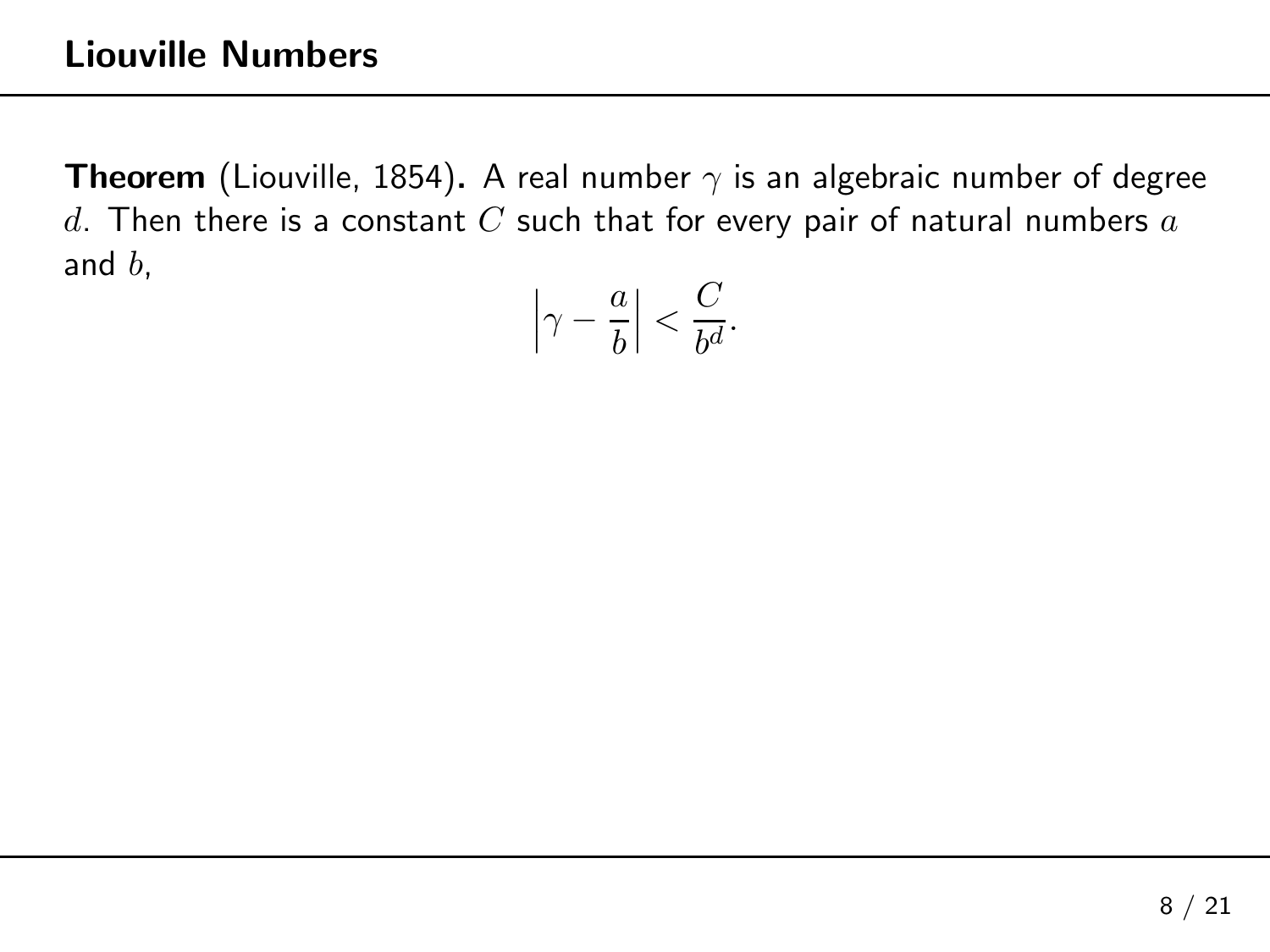$$
\left|\gamma - \frac{a}{b}\right| < \frac{C}{b^d}.
$$

We can define the following class of transcendentals.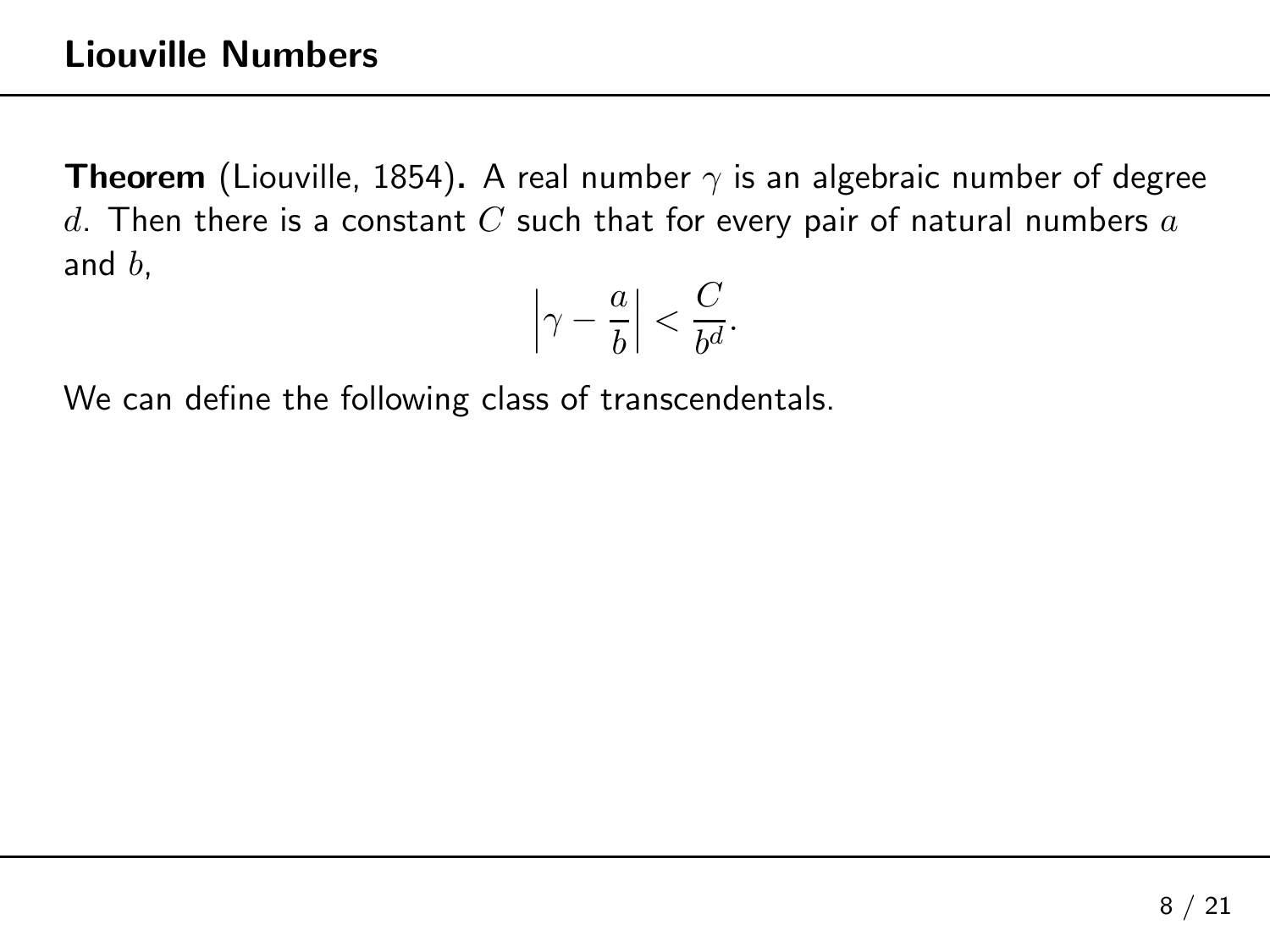$$
\left|\gamma - \frac{a}{b}\right| < \frac{C}{b^d}.
$$

We can define the following class of transcendentals.

 $\mathop{\mathsf{Definition.}}$  A real number  $\beta$  is called a *Liouville Number* if there is a sequence of rationals  $\left(\frac{p_i}{q_i}\right)_{i=1}^{\infty}$ such that  $\frac{1}{1}$ 

$$
\left|\beta - \frac{p_i}{q_i}\right| \le \frac{1}{q_i^i}.
$$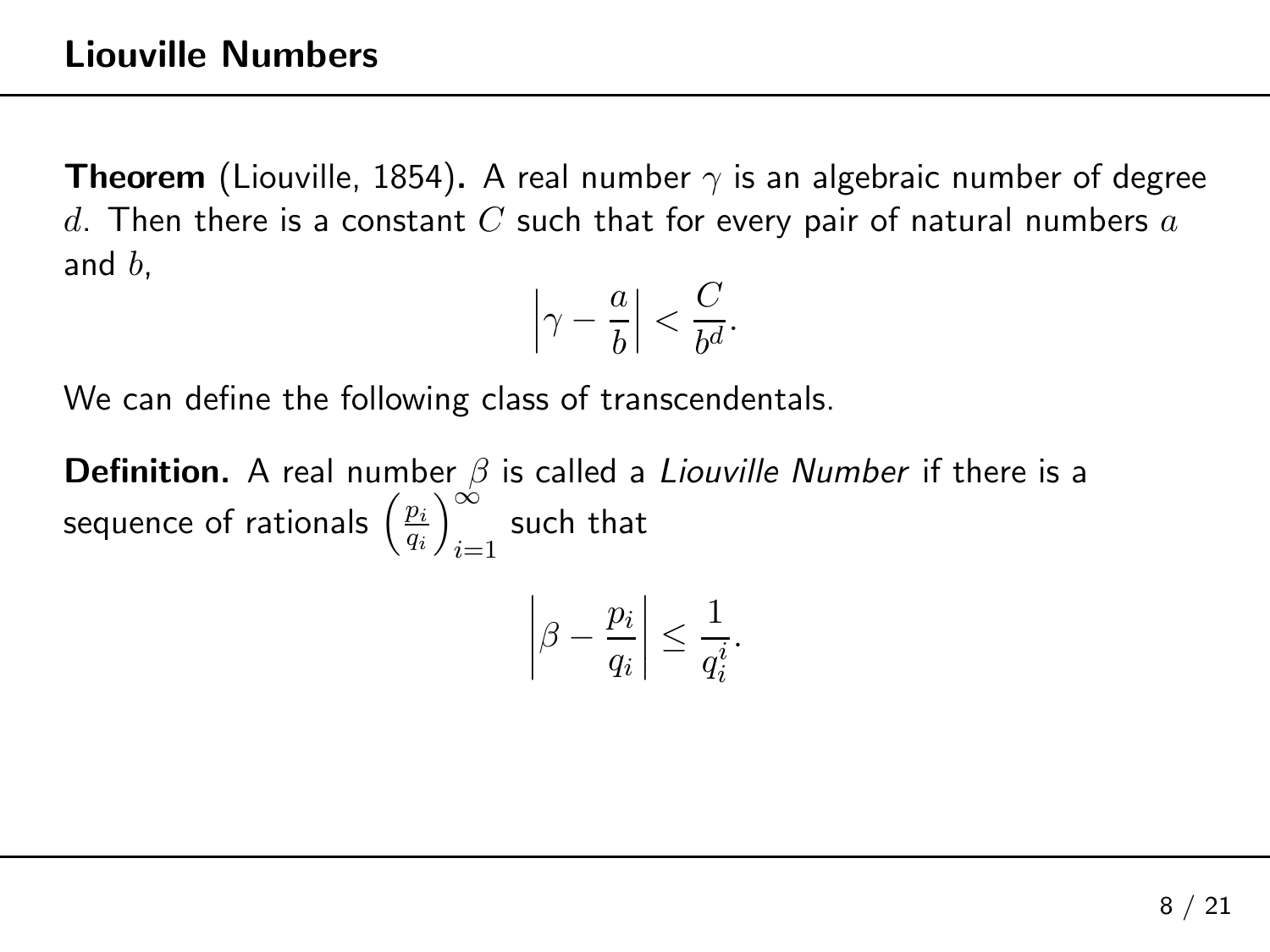$$
\left|\gamma - \frac{a}{b}\right| < \frac{C}{b^d}.
$$

We can define the following class of transcendentals.

 $\mathop{\mathsf{Definition.}}$  A real number  $\beta$  is called a *Liouville Number* if there is a sequence of rationals  $\left(\frac{p_i}{q_i}\right)_{i=1}^{\infty}$ such that  $\frac{1}{1}$ 

$$
\left|\beta-\frac{p_i}{q_i}\right|\leq \frac{1}{q_i^i}.
$$

Liouville's constant is <sup>a</sup> Liouville number. (first number provedtranscendental).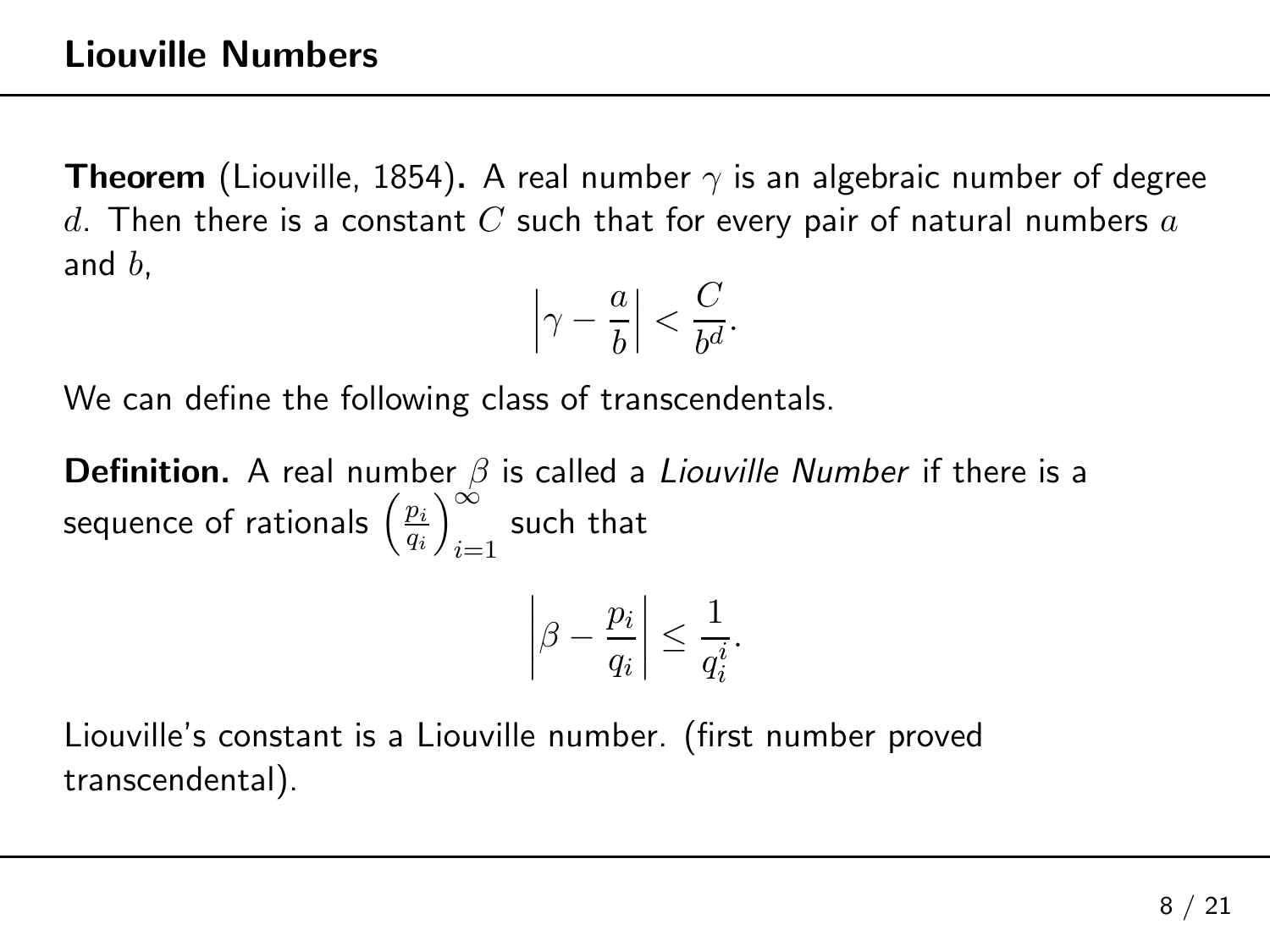<span id="page-28-0"></span>

 $\triangleright$  Liouville numbers [Normality](#page-28-0) of

[Question](#page-29-0)

de Bruijn [strings](#page-34-0)

[Construction](#page-41-0)

[Liouvilleness](#page-49-0)

[Normality](#page-55-0)

[Generalization:](#page-61-0)Finite State Dimension

Open [Questions](#page-73-0)

## Normality of Liouville numbers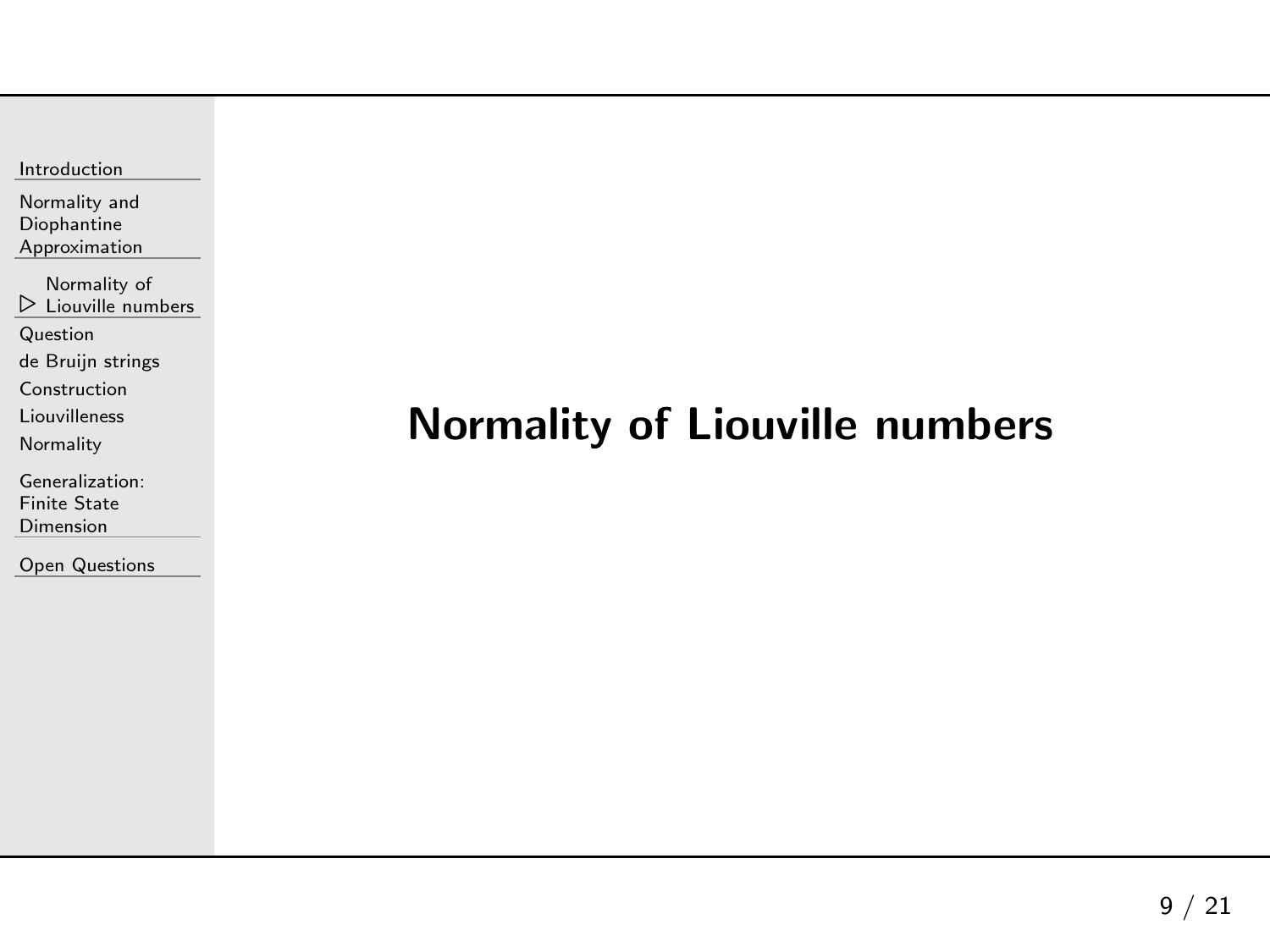<span id="page-29-0"></span>

| Introduction<br>Normality and<br>Diophantine<br>Approximation                                                                     | Liouville numbers have Lebesgue measure 0. (e.g. Oxtoby, 1980) |
|-----------------------------------------------------------------------------------------------------------------------------------|----------------------------------------------------------------|
| Normality of<br>Liouville numbers<br>$\triangleright$ Question<br>de Bruijn strings<br>Construction<br>Liouvilleness<br>Normality |                                                                |
| Generalization:<br><b>Finite State</b><br>Dimension<br><b>Open Questions</b>                                                      |                                                                |
|                                                                                                                                   |                                                                |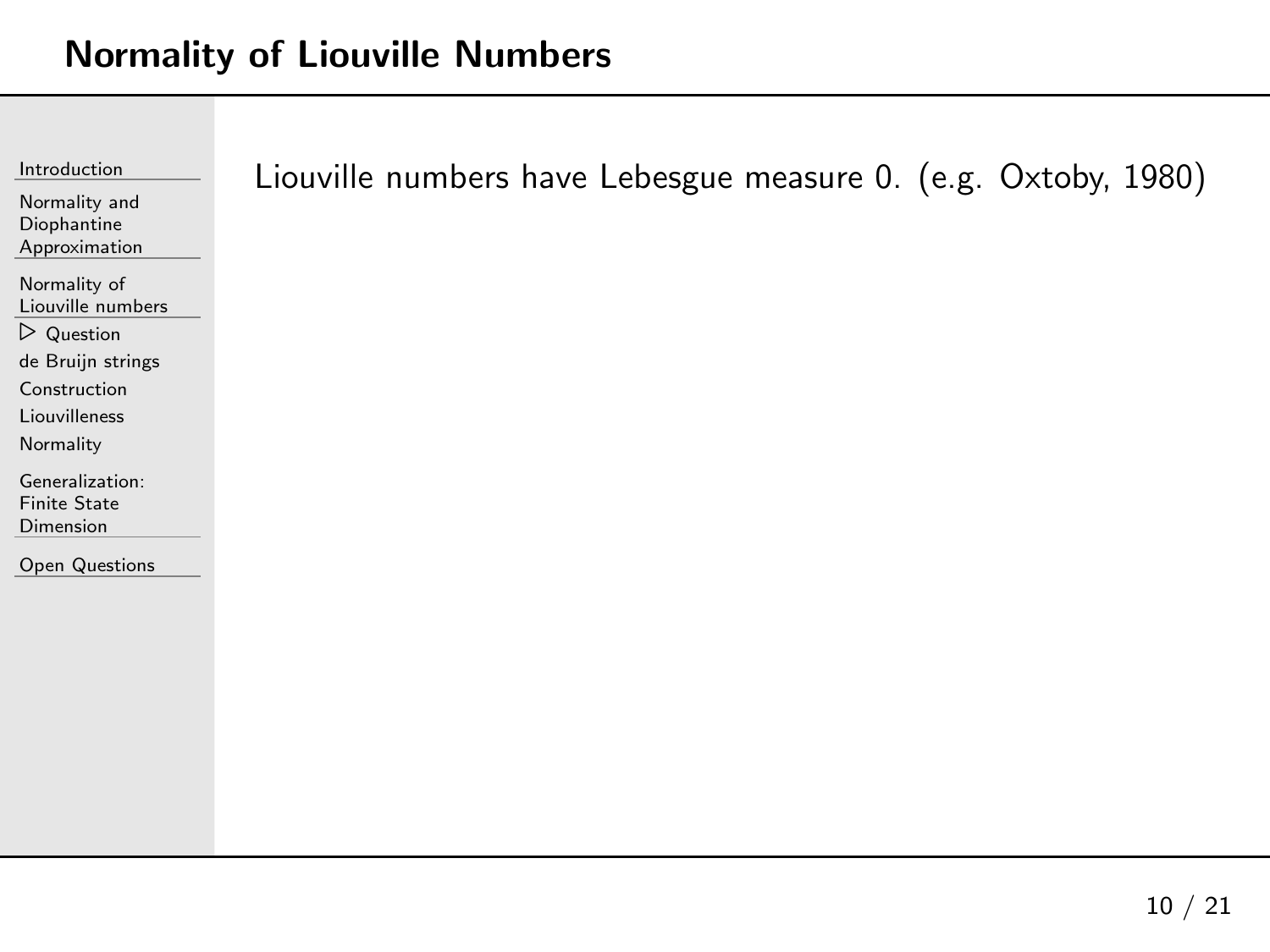| Introduction |
|--------------|

[Normality](#page-28-0) of Liouville numbers

⊲ [Question](#page-29-0)

de Bruijn [strings](#page-34-0)

[Construction](#page-41-0)

[Liouvilleness](#page-49-0)

**[Normality](#page-55-0)** 

[Generalization:](#page-61-0)Finite State Dimension

Open [Questions](#page-73-0)

Liouville numbers have Lebesgue measure 0. (e.g. Oxtoby, <sup>1980</sup> )They even have Hausdorff dimension 0. (e.g. Oxtoby, 1980). Further, they have constructive Hausdorff Dimension 0. (Staiger, 2002)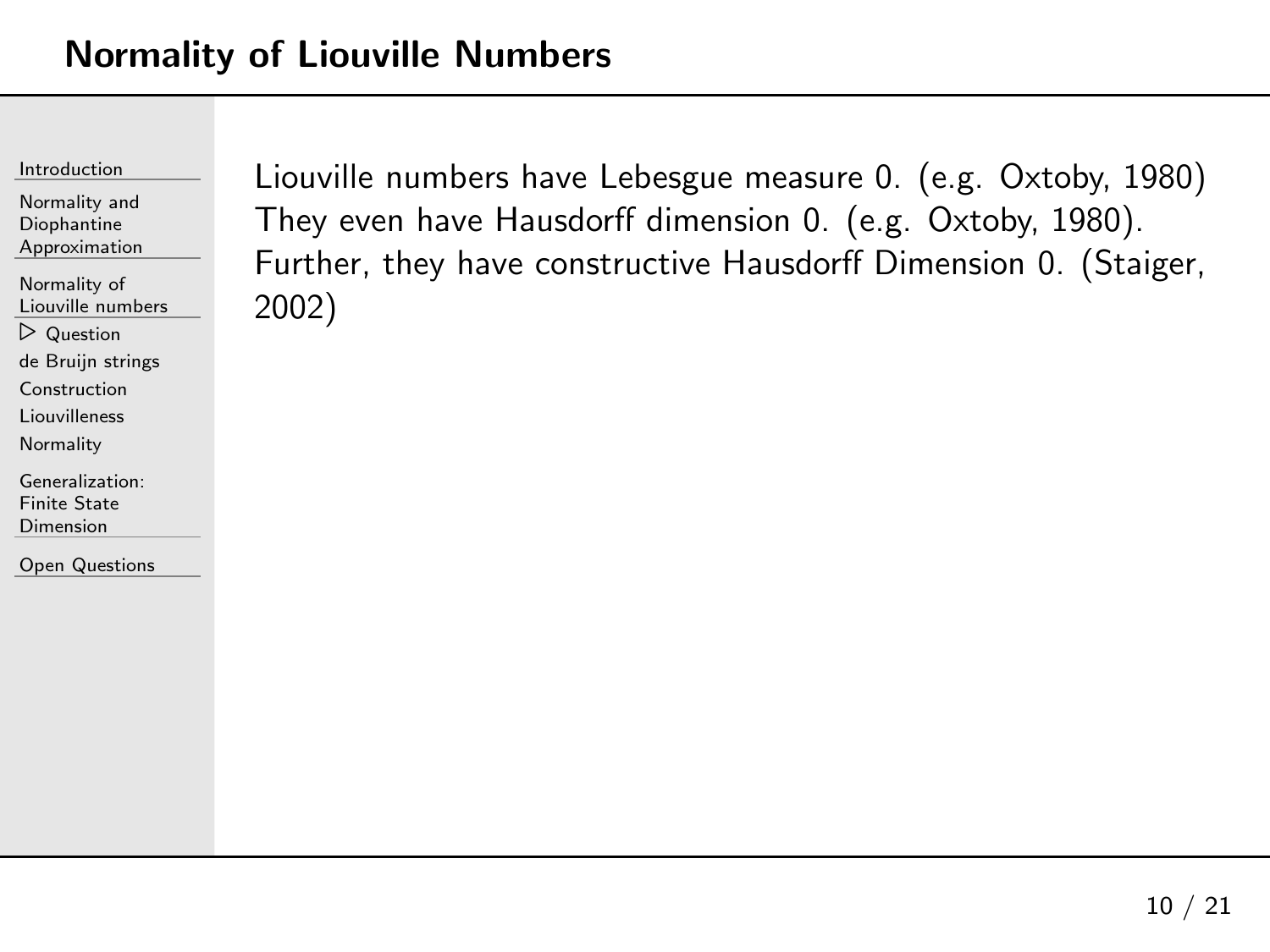| Introduction |
|--------------|
|              |

[Normality](#page-28-0) of Liouville numbers ⊲ [Question](#page-29-0)

de Bruijn [strings](#page-34-0)

[Construction](#page-41-0)

[Liouvilleness](#page-49-0)

**[Normality](#page-55-0)** 

[Generalization:](#page-61-0)Finite State Dimension

Open [Questions](#page-73-0)

Liouville numbers have Lebesgue measure 0. (e.g. Oxtoby, <sup>1980</sup> )They even have Hausdorff dimension 0. (e.g. Oxtoby, 1980). Further, they have constructive Hausdorff Dimension 0. (Staiger, 2002)

No easy measure-theoretic existence proof. (A measure <sup>0</sup> set may or may not meet a measure  $1$  set.)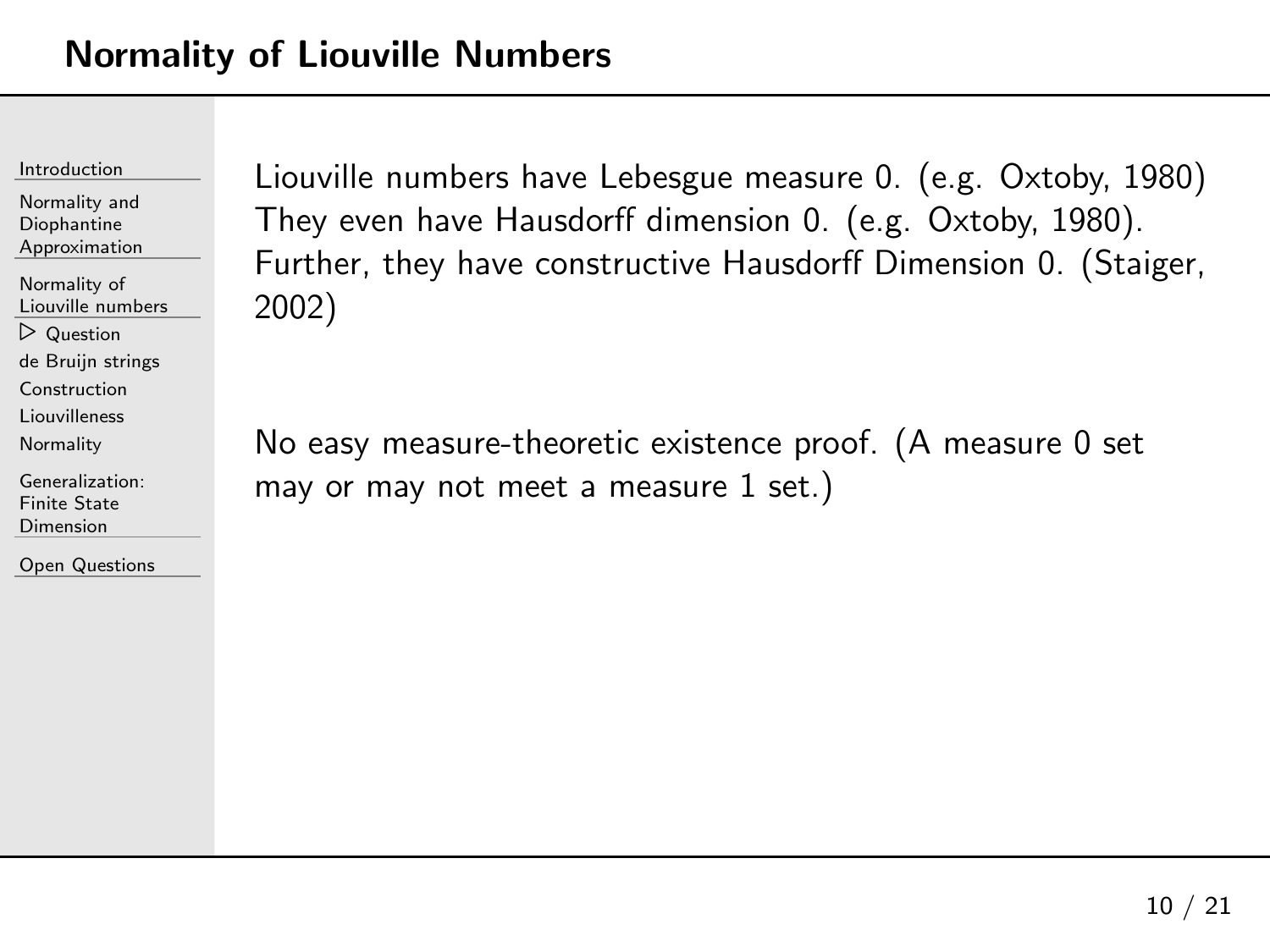| Introduction |
|--------------|
|              |

[Normality](#page-28-0) of Liouville numbers ⊲ [Question](#page-29-0) de Bruijn [strings](#page-34-0)

[Construction](#page-41-0)

[Liouvilleness](#page-49-0)

**[Normality](#page-55-0)** 

[Generalization:](#page-61-0)Finite State Dimension

Open [Questions](#page-73-0)

Liouville numbers have Lebesgue measure 0. (e.g. Oxtoby, <sup>1980</sup> )They even have Hausdorff dimension 0. (e.g. Oxtoby, 1980). Further, they have constructive Hausdorff Dimension 0. (Staiger, 2002)

No easy measure-theoretic existence proof. (A measure <sup>0</sup> set may or may not meet a measure  $1$  set.)

Liouville's constant is non-normal.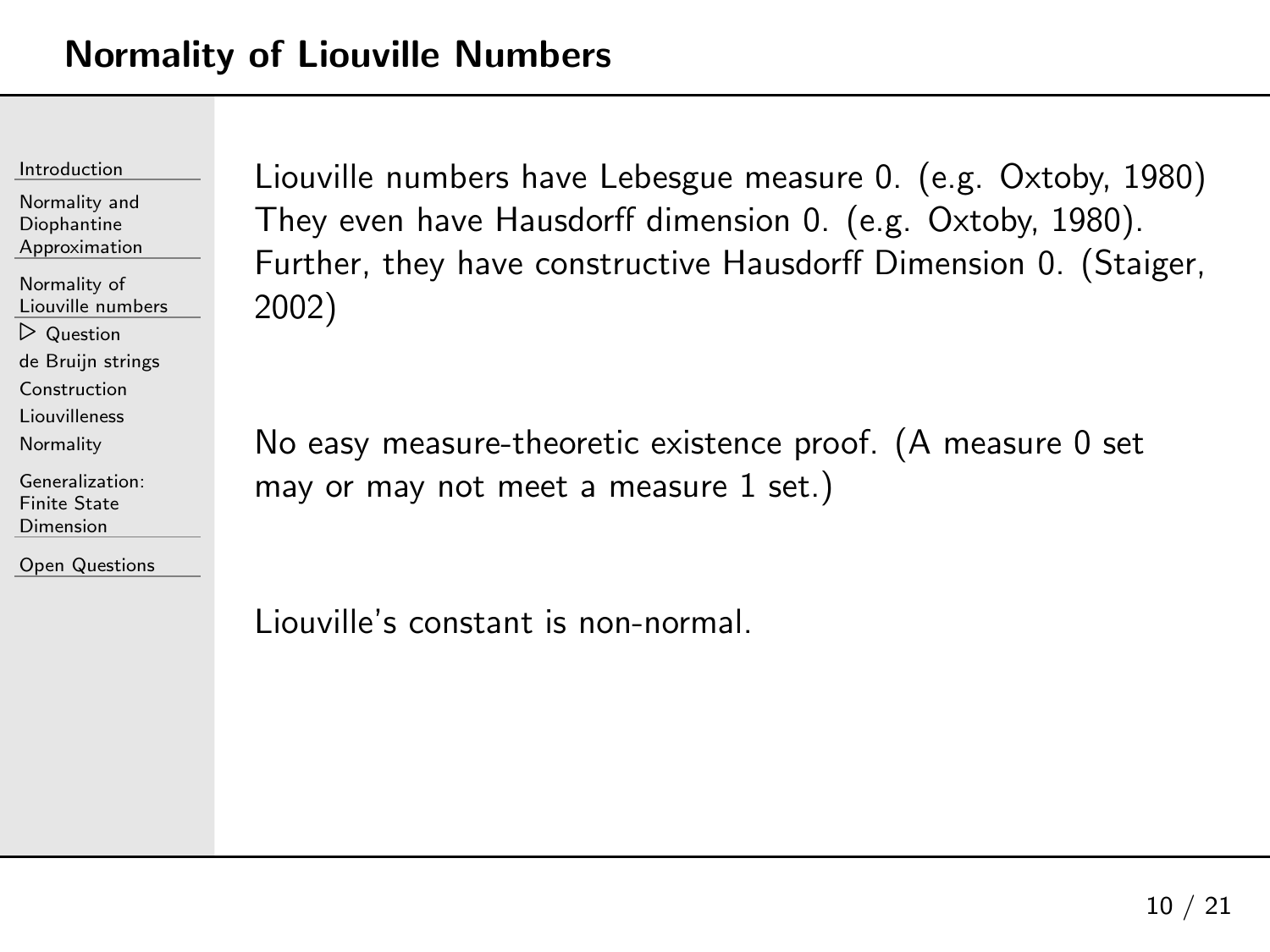| Introduction |
|--------------|
|              |

[Normality](#page-28-0) of Liouville numbers ⊲ [Question](#page-29-0) de Bruijn [strings](#page-34-0)

[Construction](#page-41-0)

[Liouvilleness](#page-49-0)

**[Normality](#page-55-0)** 

[Generalization:](#page-61-0)Finite State Dimension

Open [Questions](#page-73-0)

Liouville numbers have Lebesgue measure 0. (e.g. Oxtoby, <sup>1980</sup> )They even have Hausdorff dimension 0. (e.g. Oxtoby, 1980). Further, they have constructive Hausdorff Dimension 0. (Staiger, 2002)

No easy measure-theoretic existence proof. (A measure <sup>0</sup> set may or may not meet a measure  $1$  set.)

Liouville's constant is non-normal.

Surprisingly, there are normal Liouville numbers.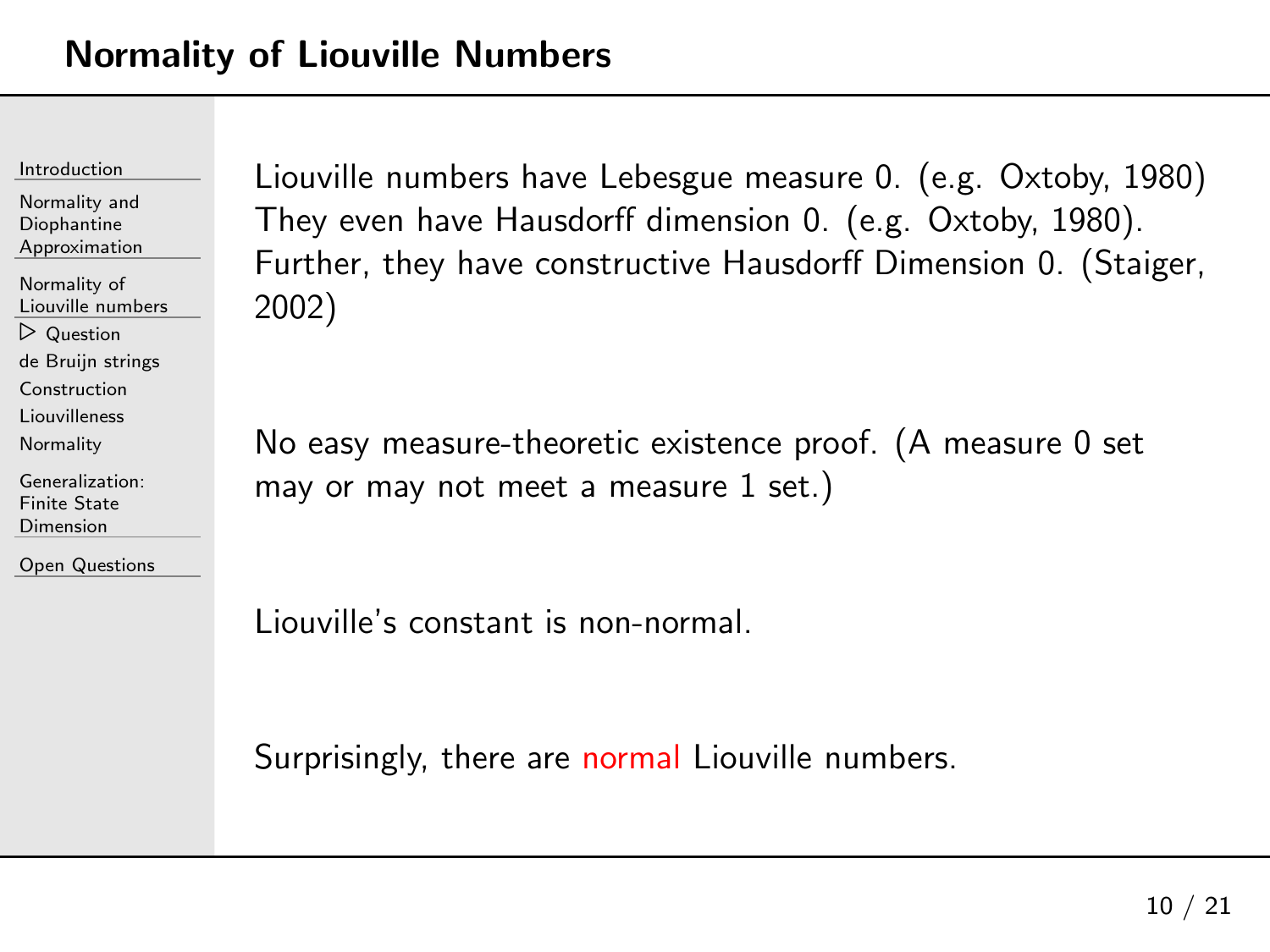### <span id="page-34-0"></span>Idea: de Bruijn Strings

[Introduction](#page-1-0)

Normality andDiophantine[Approximation](#page-23-0)

[Normality](#page-28-0) of Liouville numbers

**[Question](#page-29-0)** 

⊲ de Bruijn [strings](#page-34-0)

[Construction](#page-41-0)

[Liouvilleness](#page-49-0)

**[Normality](#page-55-0)** 

[Generalization:](#page-61-0)Finite State Dimension

Open [Questions](#page-73-0)

A binary string  $w$  of length  $2^n$  is called a de-Bruijn string of order  $n$  if every  $n$  length string occurs exactly once in  $w$ , when looked in <sup>a</sup> cyclic manner.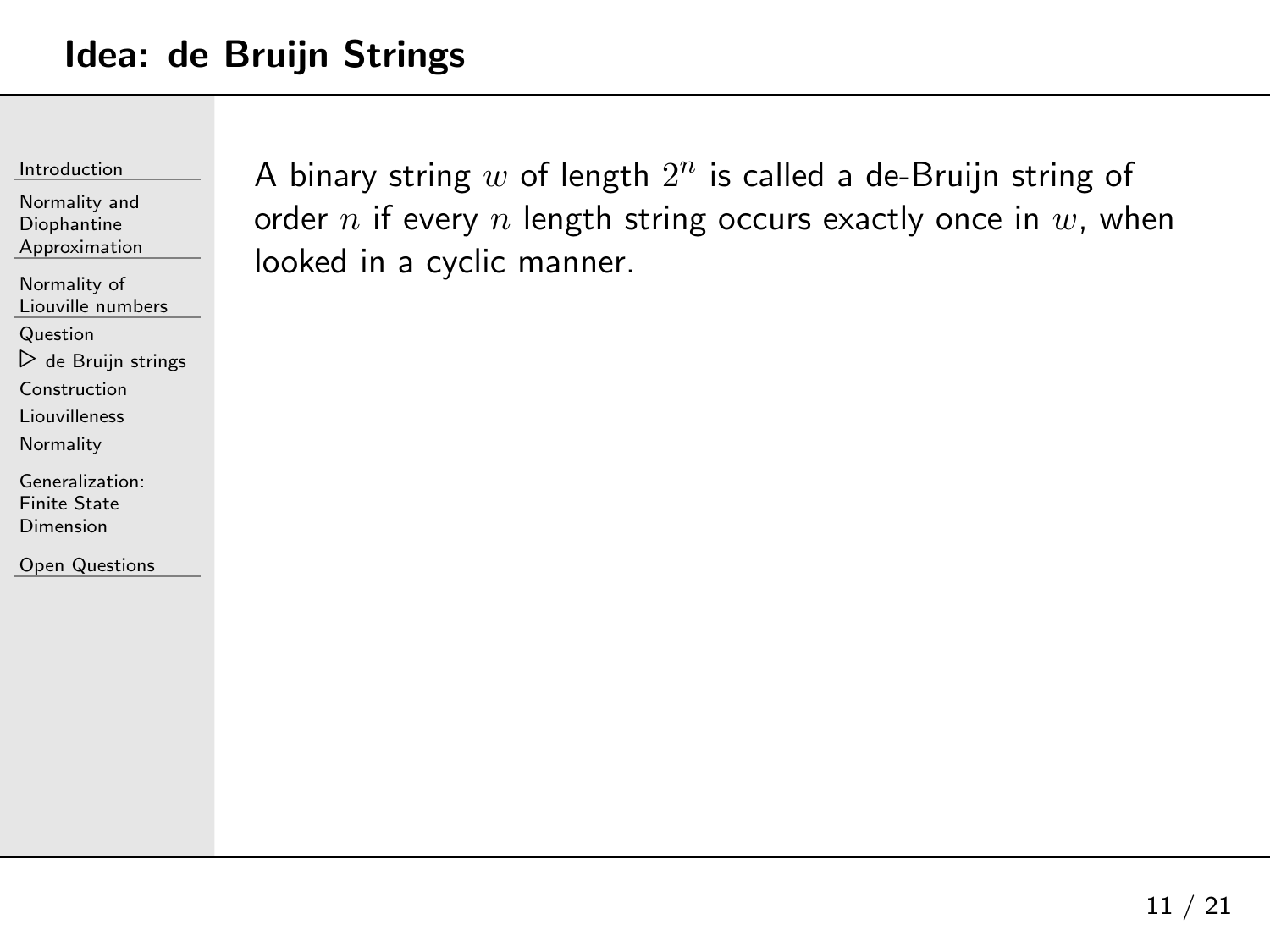Normality andDiophantine[Approximation](#page-23-0)

[Normality](#page-28-0) of Liouville numbers

**[Question](#page-29-0)** 

⊲ de Bruijn [strings](#page-34-0)

[Construction](#page-41-0)

[Liouvilleness](#page-49-0)

**[Normality](#page-55-0)** 

[Generalization:](#page-61-0)Finite State Dimension

Open [Questions](#page-73-0)

A binary string  $w$  of length  $2^n$  is called a de-Bruijn string of order  $n$  if every  $n$  length string occurs exactly once in  $w$ , when looked in <sup>a</sup> cyclic manner.

e.g. <sup>0110</sup> is <sup>a</sup> de-Bruin sequence of order 2:

0110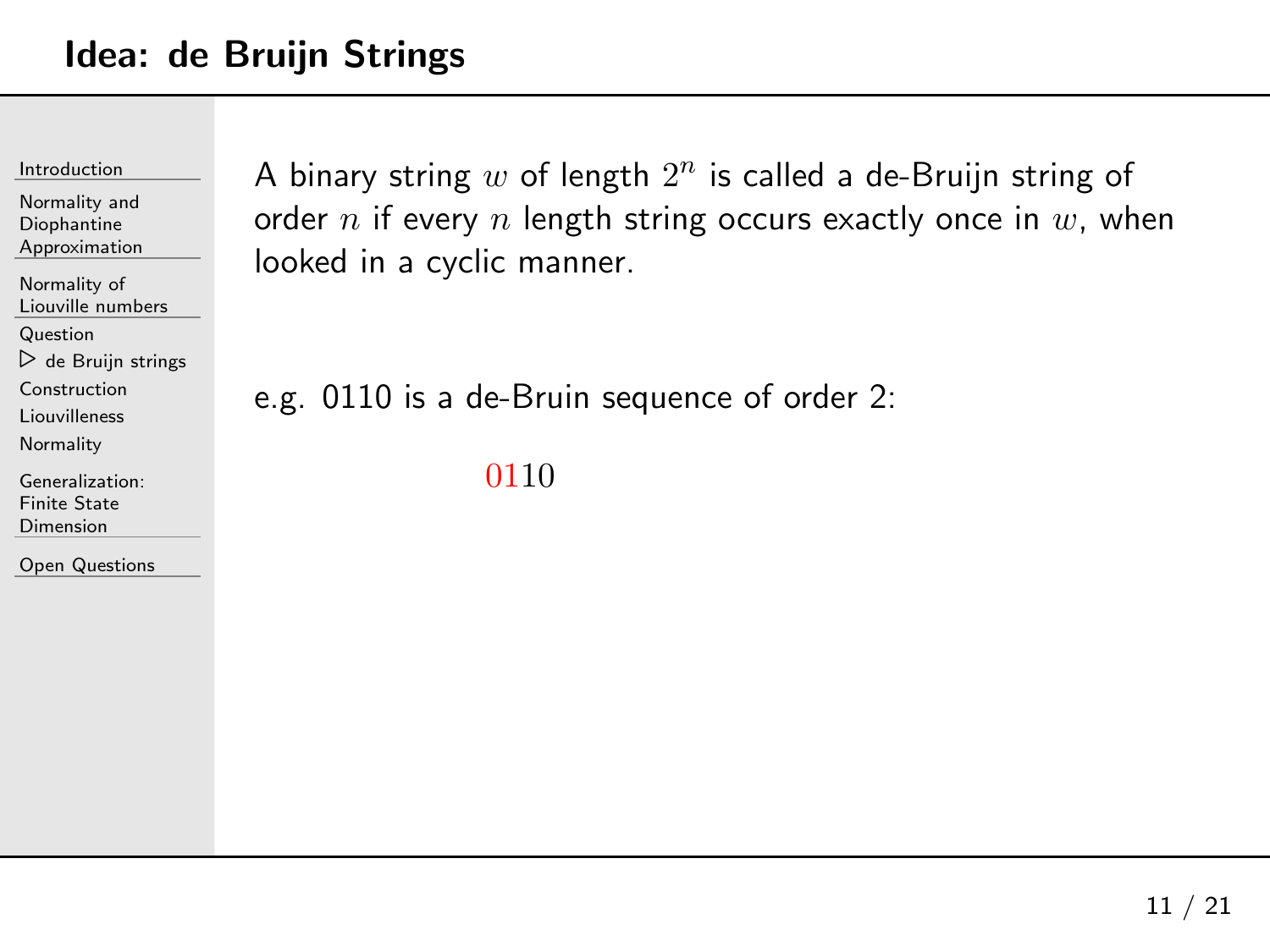Normality andDiophantine [Approximation](#page-23-0)[Normality](#page-28-0) of Liouville numbers **[Question](#page-29-0)**  ⊲ de Bruijn [strings](#page-34-0) [Construction](#page-41-0) [Liouvilleness](#page-49-0)**[Normality](#page-55-0)** [Generalization:](#page-61-0)

Finite State Dimension

Open [Questions](#page-73-0)

A binary string  $w$  of length  $2^n$  is called a de-Bruijn string of order  $n$  if every  $n$  length string occurs exactly once in  $w$ , when looked in <sup>a</sup> cyclic manner.

e.g. <sup>0110</sup> is <sup>a</sup> de-Bruin sequence of order 2:

<sup>0110</sup> <sup>0110</sup>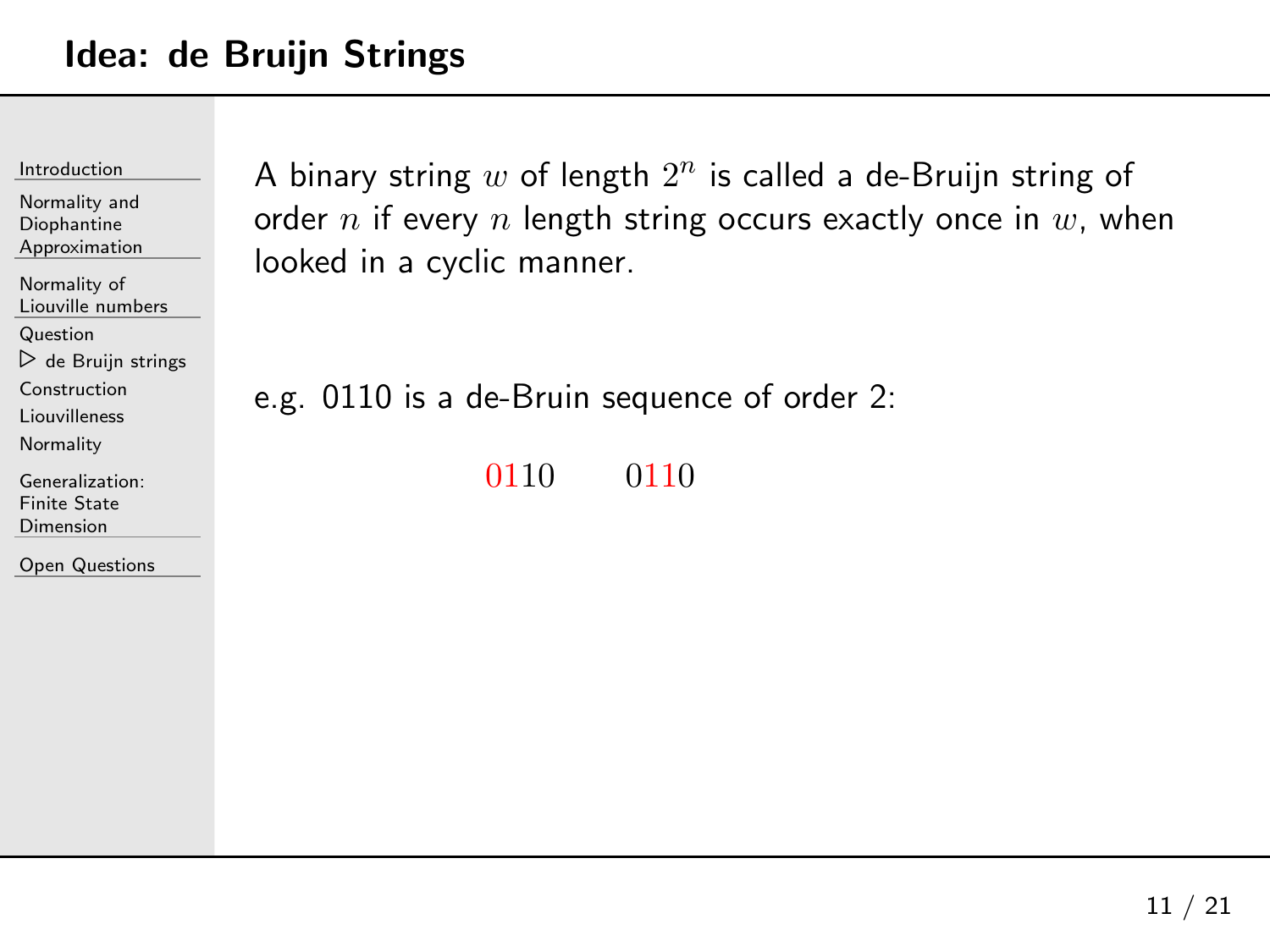| Introduction |
|--------------|
|              |

| Normality and<br>Diophantine<br>Approximation                                                |  |  |
|----------------------------------------------------------------------------------------------|--|--|
| Normality of<br>Liouville numbers                                                            |  |  |
| Question<br>$\triangleright$ de Bruijn strings<br>Construction<br>Liouvilleness<br>Normality |  |  |
| Generalization:<br>Finite State                                                              |  |  |

Open [Questions](#page-73-0)

Dimension

A binary string  $w$  of length  $2^n$  is called a de-Bruijn string of order  $n$  if every  $n$  length string occurs exactly once in  $w$ , when looked in <sup>a</sup> cyclic manner.

e.g. <sup>0110</sup> is <sup>a</sup> de-Bruin sequence of order 2:

<sup>0110</sup> <sup>0110</sup> <sup>0110</sup>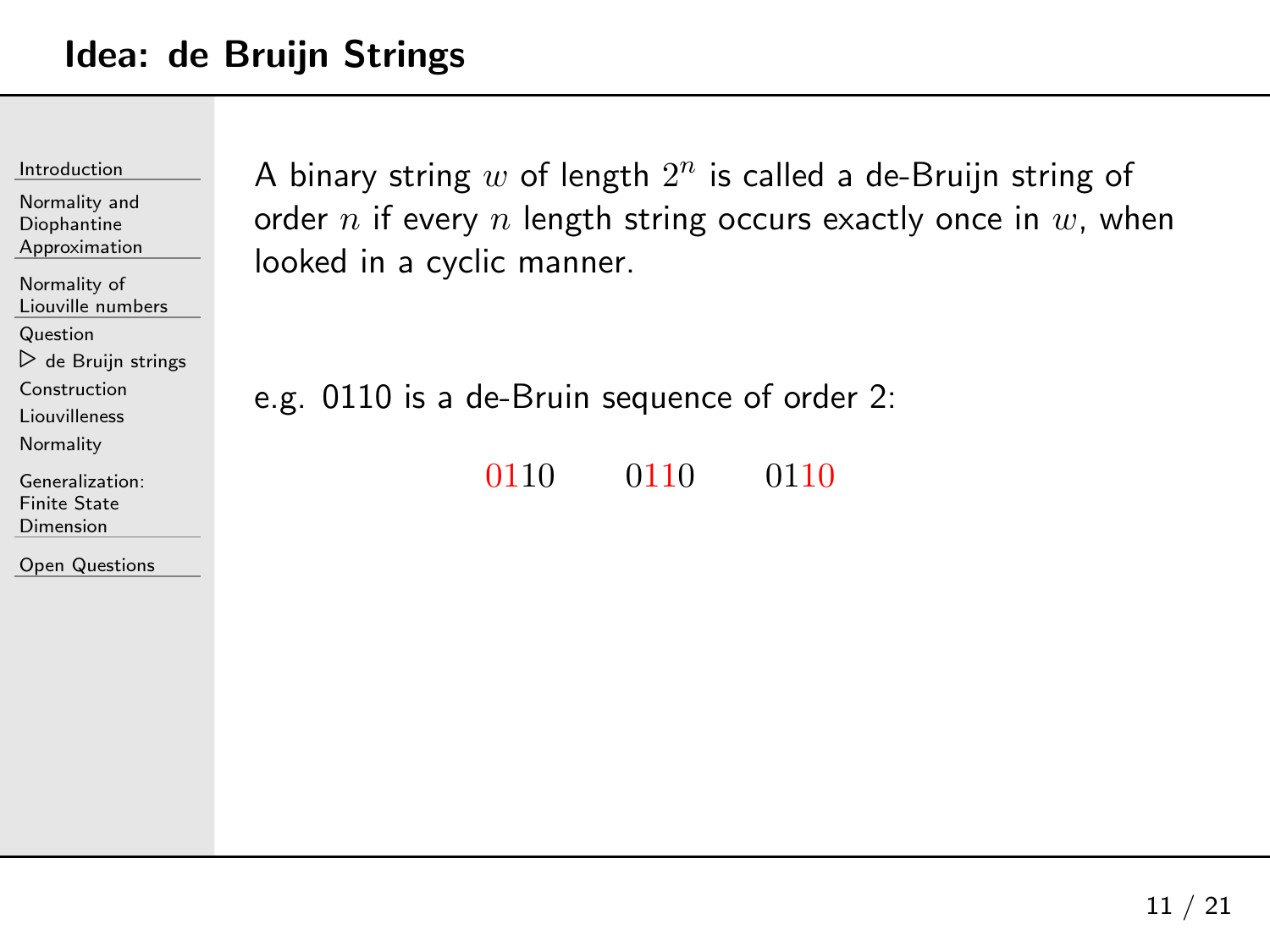| Introduction<br>Normality and<br>Diophantine<br>Approximation | A binary st<br>order $n$ if $\cdot$ |
|---------------------------------------------------------------|-------------------------------------|
| Normality of<br>Liouville numbers                             | looked in a                         |
| Question                                                      |                                     |
| $\triangleright$ de Bruijn strings                            |                                     |
| Construction                                                  | e.g. 0110                           |
| Liouvilleness                                                 |                                     |
| Normality                                                     |                                     |
| Generalization:                                               |                                     |
| <b>Finite State</b>                                           |                                     |
| Dimension                                                     |                                     |
| <b>Open Questions</b>                                         |                                     |

A binary string  $w$  of length  $2^n$  is called a de-Bruijn string of every  $n$  length string occurs exactly once in  $w$ , when a cyclic manner.

is a de-Bruin sequence of order 2:

<sup>0110</sup> <sup>0110</sup> <sup>0110</sup> <sup>0110</sup>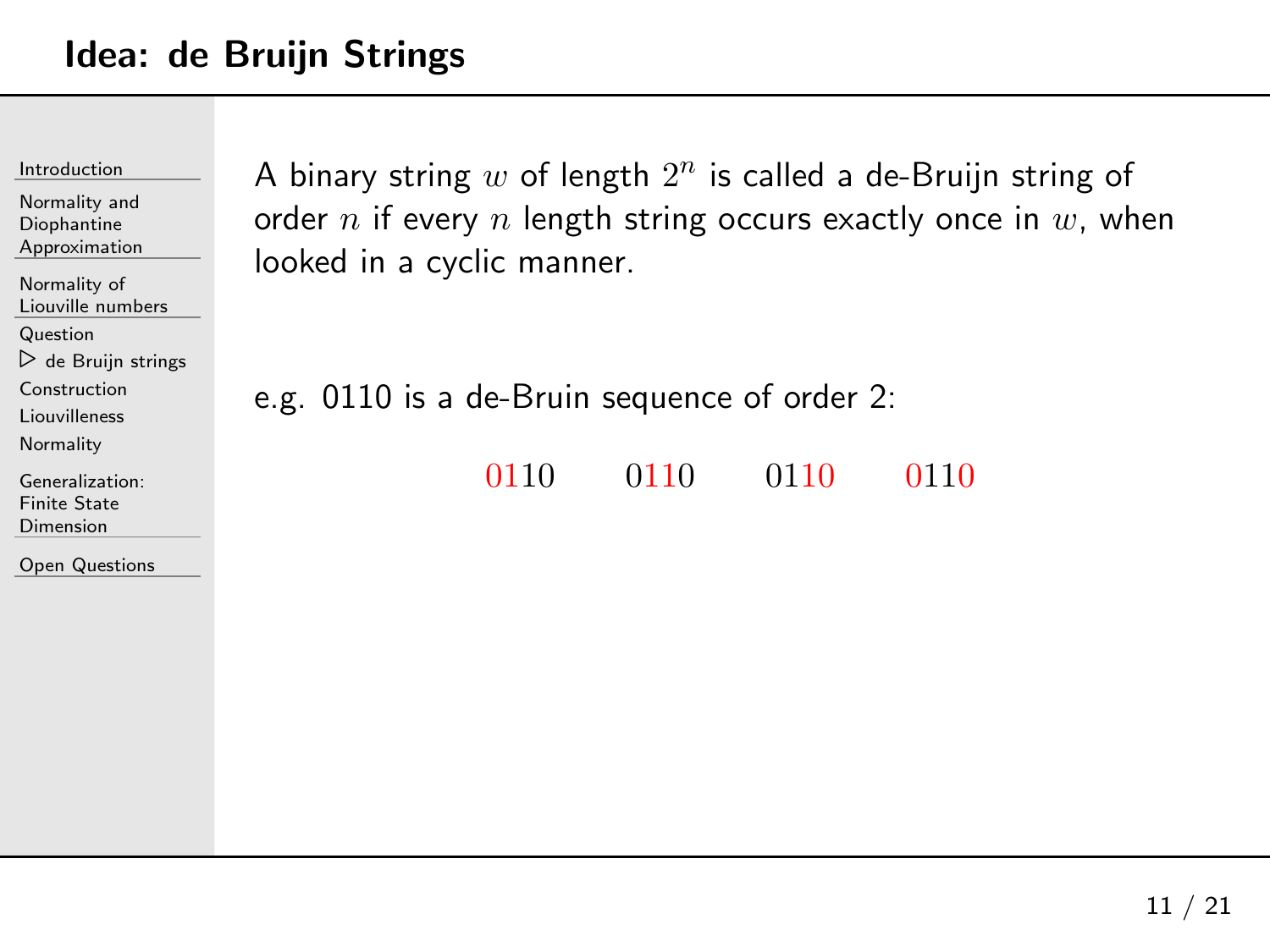Normality andDiophantine[Approximation](#page-23-0)

[Normality](#page-28-0) of Liouville numbers

[Question](#page-29-0)

⊲ de Bruijn [strings](#page-34-0)

[Construction](#page-41-0)

[Liouvilleness](#page-49-0)

**[Normality](#page-55-0)** 

[Generalization:](#page-61-0)Finite State Dimension

Open [Questions](#page-73-0)

A binary string  $w$  of length  $2^n$  is called a de-Bruijn string of order  $n$  if every  $n$  length string occurs exactly once in  $w$ , when looked in <sup>a</sup> cyclic manner.

e.g. <sup>0110</sup> is <sup>a</sup> de-Bruin sequence of order 2:

<sup>0110</sup> <sup>0110</sup> <sup>0110</sup> <sup>0110</sup>

**Theorem** (N. G. de Bruijn 1946, I. J. Good 1946). Let  $\Sigma$  be a<br>finite alphabet, and  $l_{\delta}\in\mathbb{N}$ . Then there exists a de Pruijn string. finite alphabet, and  $k\in\mathbb{N}$ . Then there exists a de Bruijn string from the alphabet  $\Sigma$  of order  $k.$  This string has length  $|\Sigma|^k.$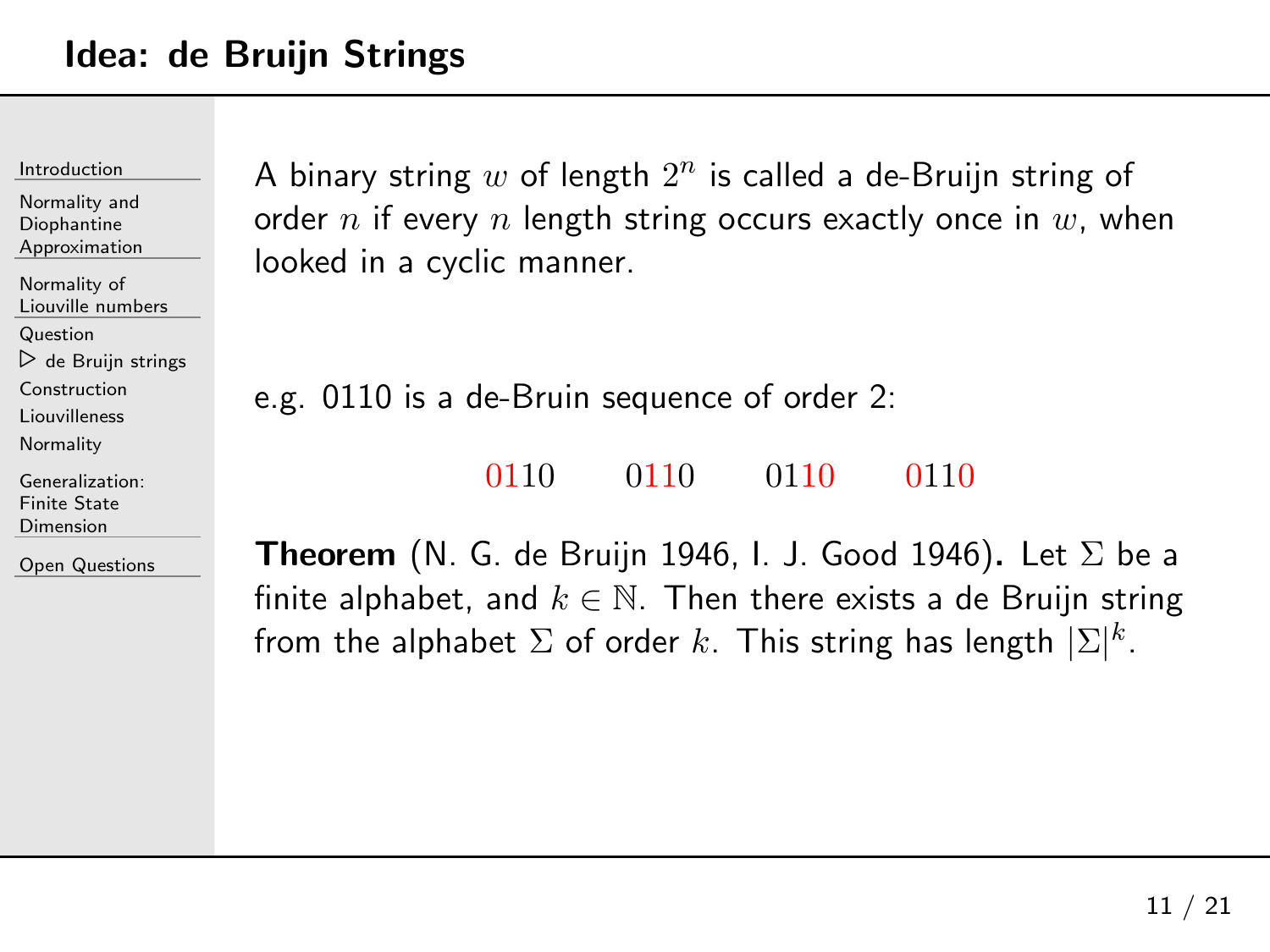Normality andDiophantine[Approximation](#page-23-0)

[Normality](#page-28-0) of Liouville numbers

[Question](#page-29-0)

⊲ de Bruijn [strings](#page-34-0)

[Construction](#page-41-0)

[Liouvilleness](#page-49-0)

**[Normality](#page-55-0)** 

[Generalization:](#page-61-0)Finite State Dimension

Open [Questions](#page-73-0)

A binary string  $w$  of length  $2^n$  is called a de-Bruijn string of order  $n$  if every  $n$  length string occurs exactly once in  $w$ , when looked in <sup>a</sup> cyclic manner.

e.g. <sup>0110</sup> is <sup>a</sup> de-Bruin sequence of order 2:

<sup>0110</sup> <sup>0110</sup> <sup>0110</sup> <sup>0110</sup>

**Theorem** (N. G. de Bruijn 1946, I. J. Good 1946). Let  $\Sigma$  be a<br>finite alphabet, and  $l_{\delta}\in\mathbb{N}$ . Then there exists a de Pruijn string. finite alphabet, and  $k\in\mathbb{N}$ . Then there exists a de Bruijn string from the alphabet  $\Sigma$  of order  $k.$  This string has length  $|\Sigma|^k.$ 

de Bruijn sequences are <sup>a</sup> standard tool in the study of normality.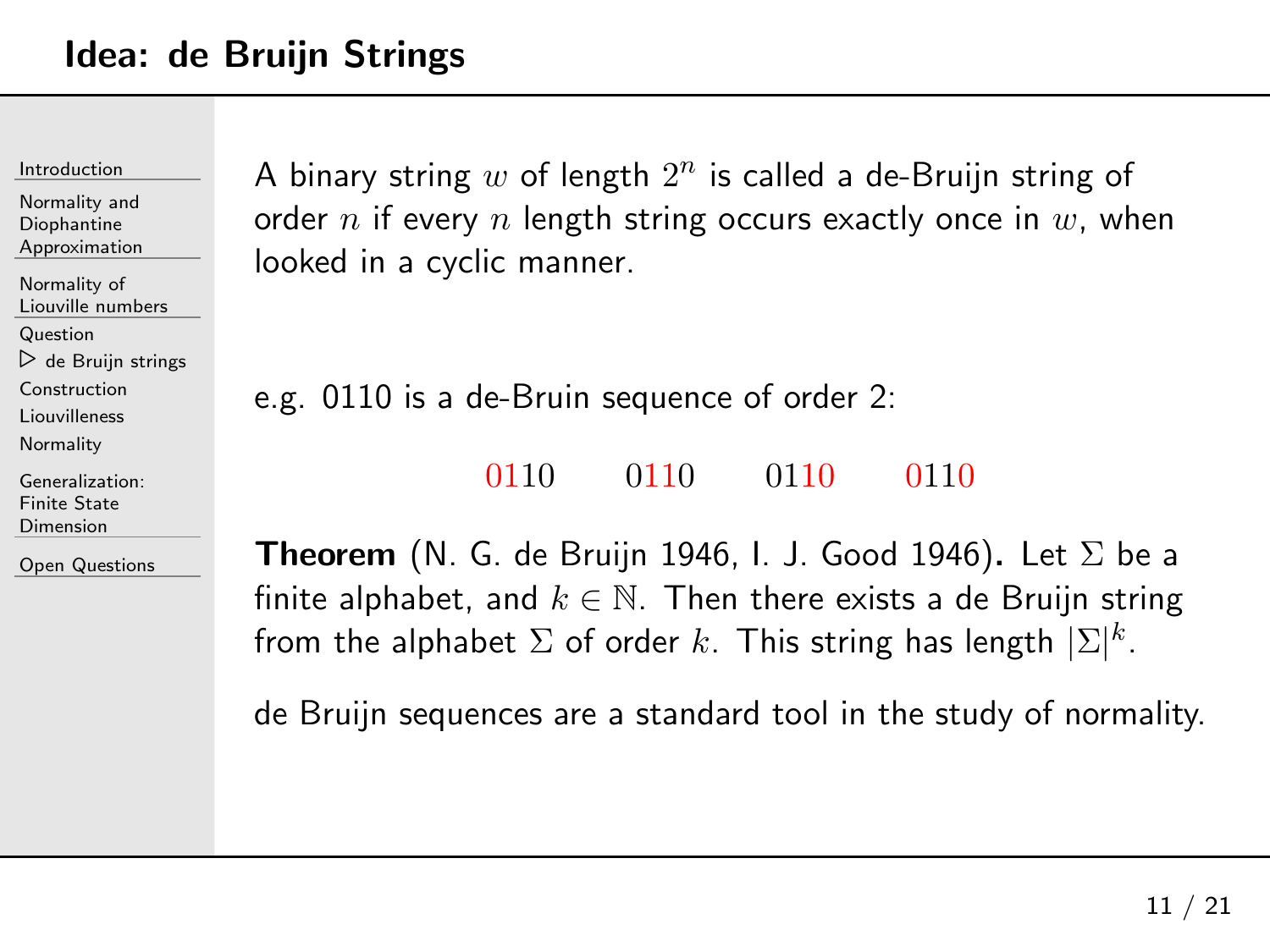<span id="page-41-0"></span>[Introduction](#page-1-0)

Normality andDiophantine[Approximation](#page-23-0)

[Normality](#page-28-0) of Liouville numbers

[Question](#page-29-0)

de Bruijn [strings](#page-34-0)

⊲ [Construction](#page-41-0)

[Liouvilleness](#page-49-0)

**[Normality](#page-55-0)** 

[Generalization:](#page-61-0)Finite State Dimension

Open [Questions](#page-73-0)

Denote the lexicographically least binary de Bruijn string of order  $k$  as  $B(k).$  Consider the number defined as follows.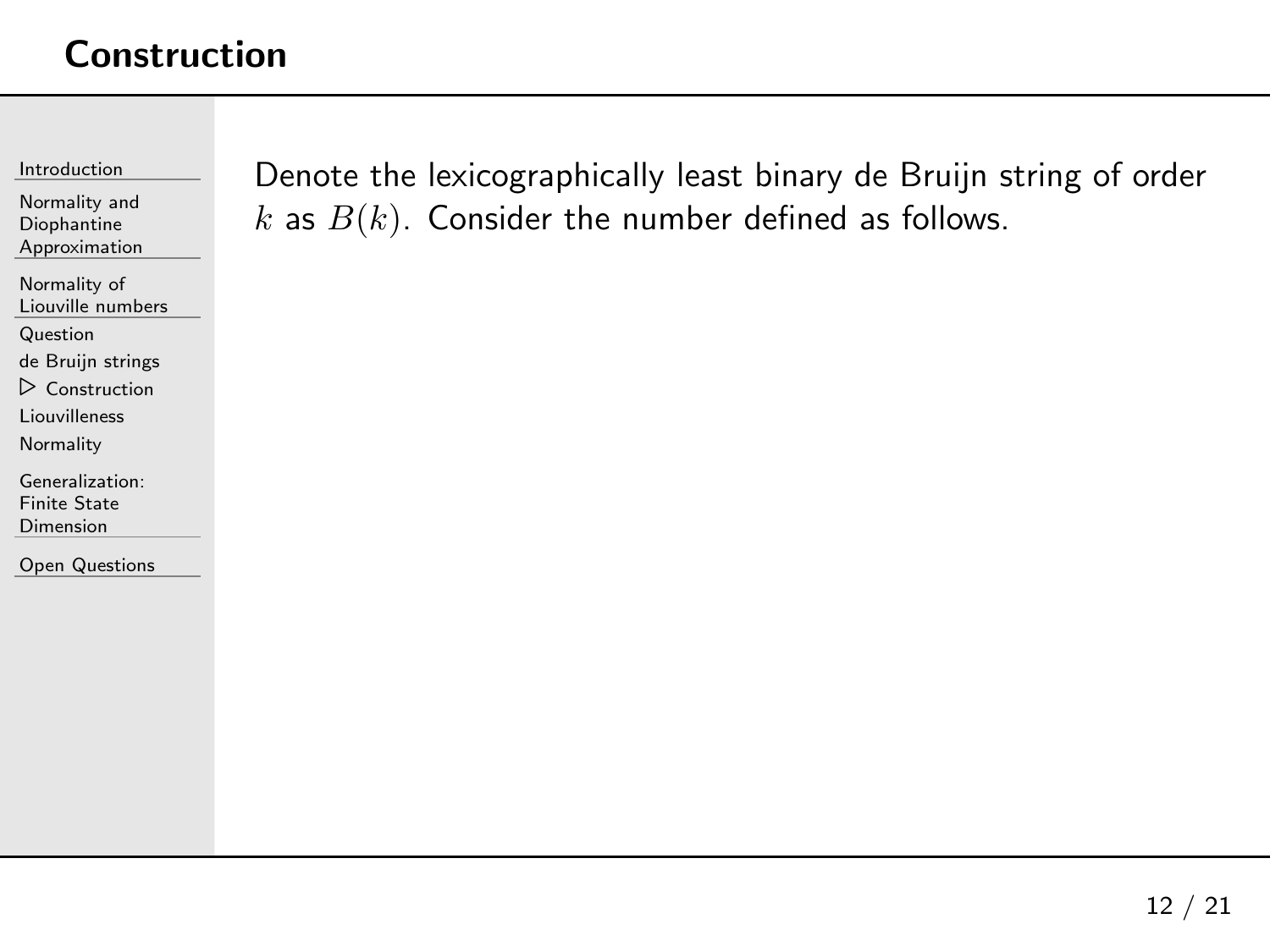[Introduction](#page-1-0)

Normality andDiophantine[Approximation](#page-23-0)

[Normality](#page-28-0) of Liouville numbers

[Question](#page-29-0)

de Bruijn [strings](#page-34-0)

⊲ [Construction](#page-41-0)

[Liouvilleness](#page-49-0)

**[Normality](#page-55-0)** 

[Generalization:](#page-61-0)Finite State Dimension

Open [Questions](#page-73-0)

Denote the lexicographically least binary de Bruijn string of order  $k$  as  $B(k).$  Consider the number defined as follows.

 $\beta =$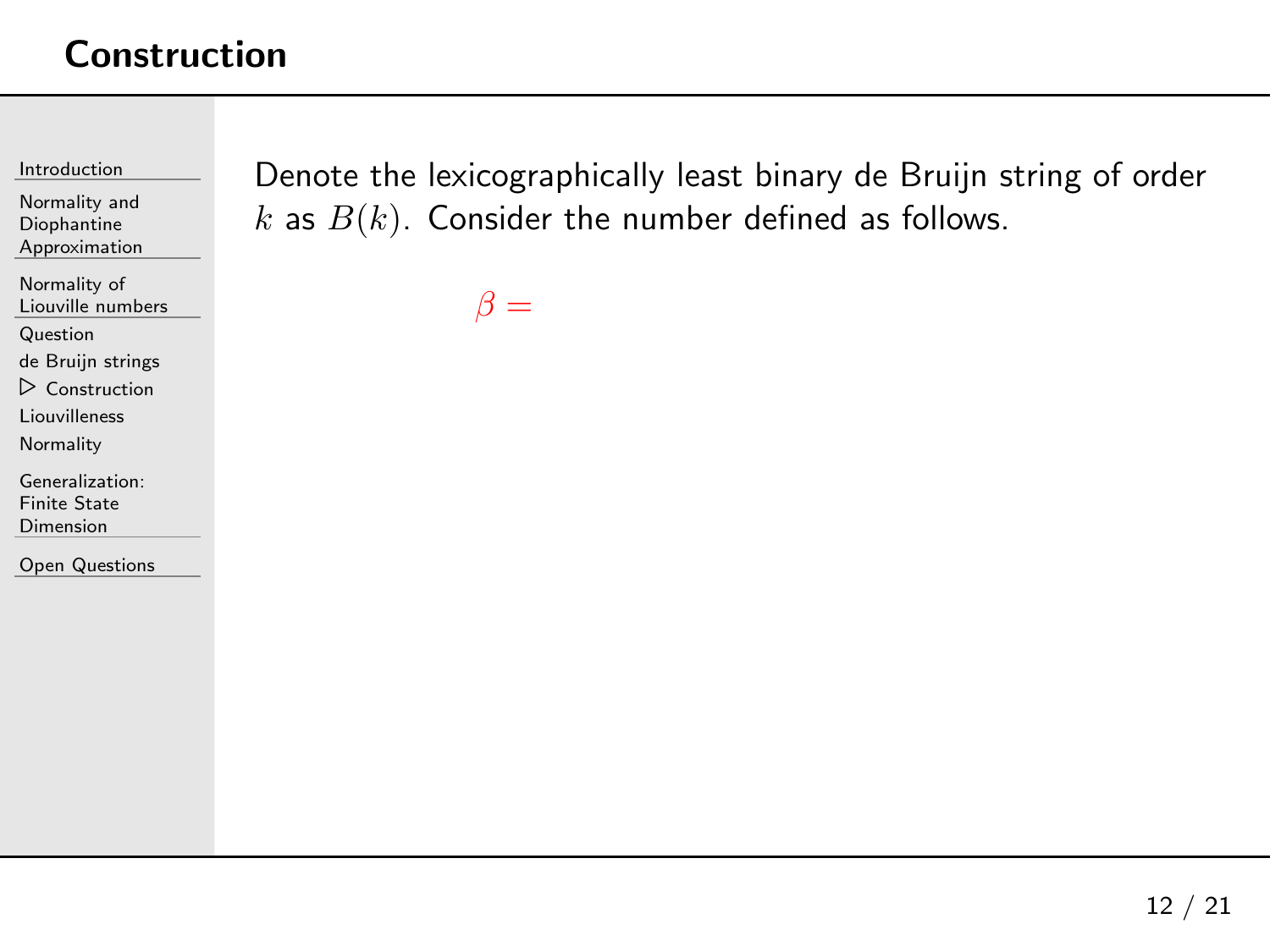[Introduction](#page-1-0)

Normality andDiophantine[Approximation](#page-23-0)

[Normality](#page-28-0) of Liouville numbers

[Question](#page-29-0)

de Bruijn [strings](#page-34-0)

⊲ [Construction](#page-41-0)

[Liouvilleness](#page-49-0)

**[Normality](#page-55-0)** 

[Generalization:](#page-61-0)Finite State Dimension

Open [Questions](#page-73-0)

Denote the lexicographically least binary de Bruijn string of order  $k$  as  $B(k).$  Consider the number defined as follows.

 $\beta = B(1)^{11}$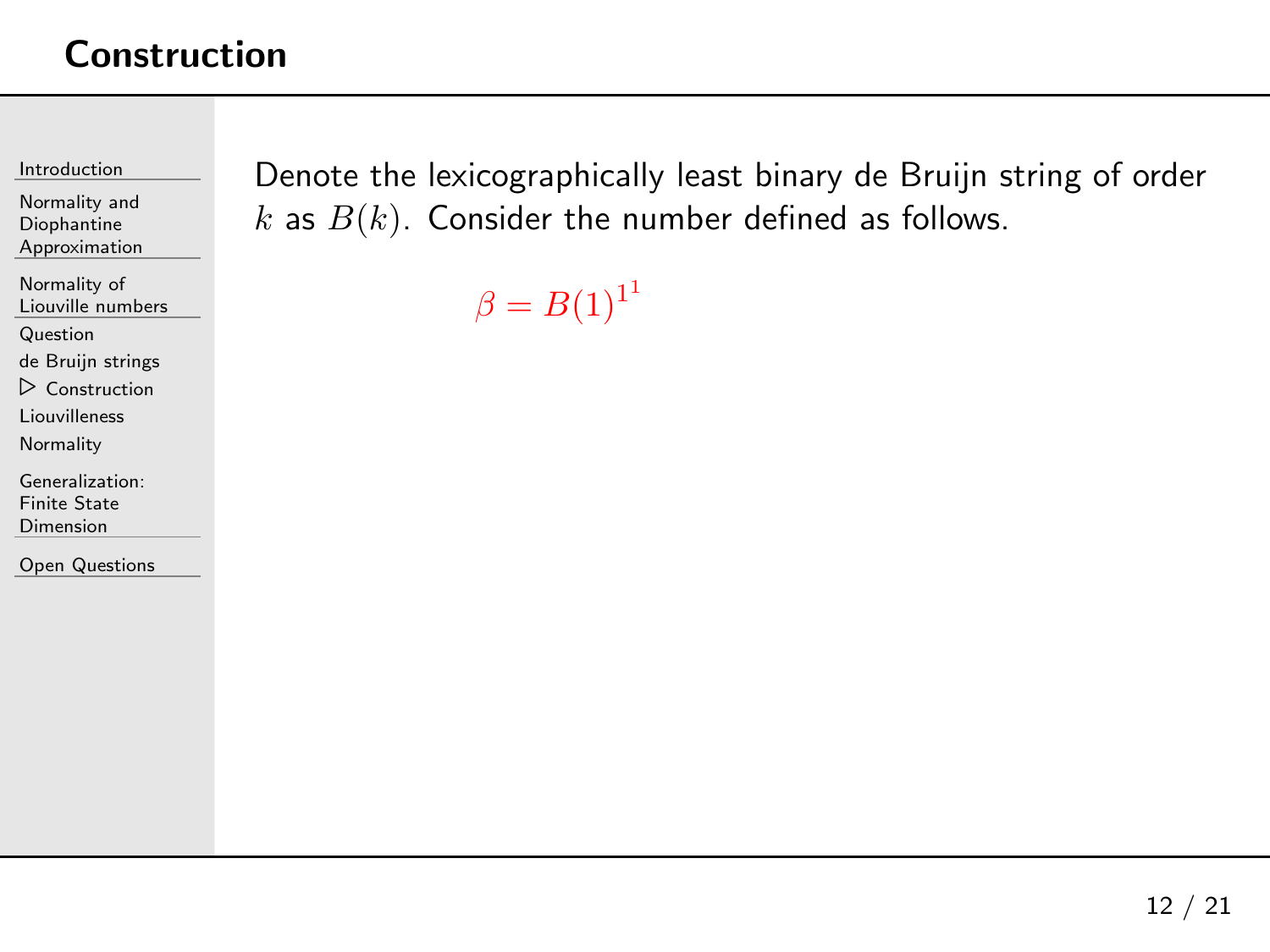[Introduction](#page-1-0)

Normality andDiophantine[Approximation](#page-23-0)

[Normality](#page-28-0) of Liouville numbers

[Question](#page-29-0)

de Bruijn [strings](#page-34-0)

⊲ [Construction](#page-41-0)

[Liouvilleness](#page-49-0)

**[Normality](#page-55-0)** 

[Generalization:](#page-61-0)Finite State Dimension

Open [Questions](#page-73-0)

Denote the lexicographically least binary de Bruijn string of order  $k$  as  $B(k).$  Consider the number defined as follows.

 $\beta = B(1)^{1^1} B(2)^{2^2}$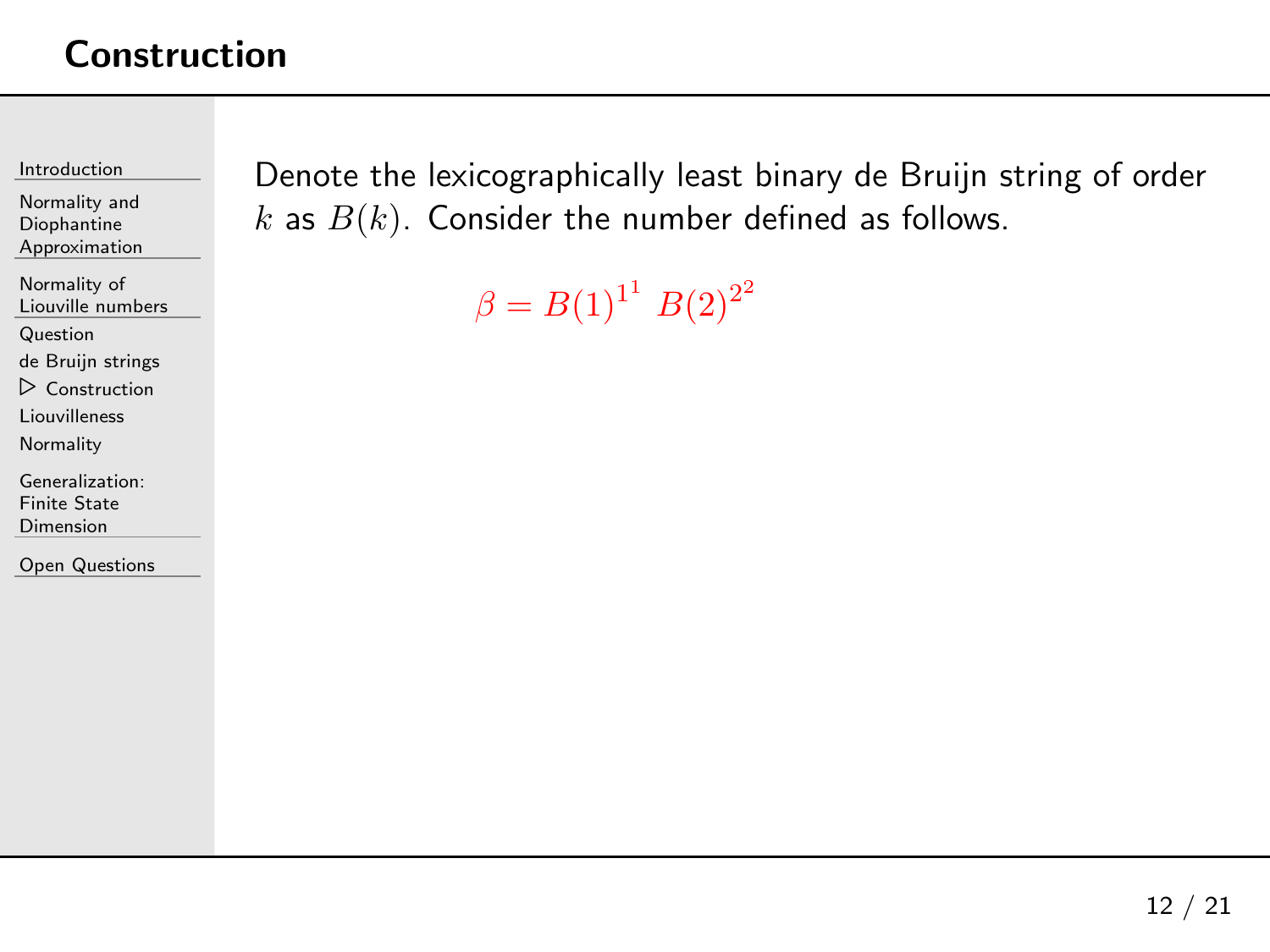[Introduction](#page-1-0)

Normality andDiophantine[Approximation](#page-23-0)

[Normality](#page-28-0) of Liouville numbers

[Question](#page-29-0)

de Bruijn [strings](#page-34-0)

⊲ [Construction](#page-41-0)

[Liouvilleness](#page-49-0)

**[Normality](#page-55-0)** 

[Generalization:](#page-61-0)Finite State Dimension

Open [Questions](#page-73-0)

Denote the lexicographically least binary de Bruijn string of order  $k$  as  $B(k).$  Consider the number defined as follows.

 $\beta = B(1)^{1^1} B(2)^{2^2} \dots B(k)^{k^k} \dots$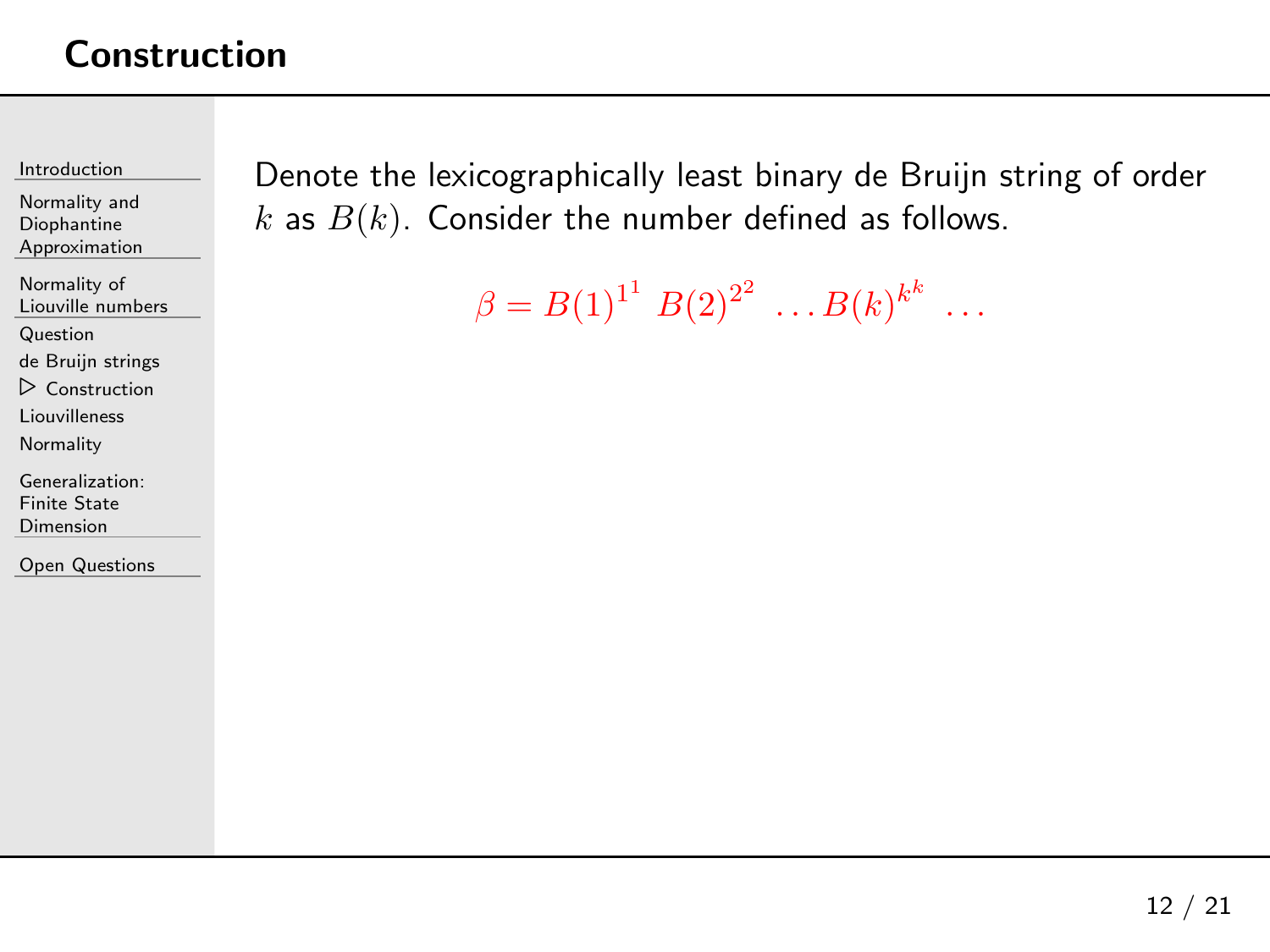[Introduction](#page-1-0)

Normality andDiophantine[Approximation](#page-23-0)

[Normality](#page-28-0) of Liouville numbers

[Question](#page-29-0)

de Bruijn [strings](#page-34-0)

⊲ [Construction](#page-41-0)

[Liouvilleness](#page-49-0)

**[Normality](#page-55-0)** 

[Generalization:](#page-61-0)Finite State Dimension

Open [Questions](#page-73-0)

Denote the lexicographically least binary de Bruijn string of order  $k$  as  $B(k).$  Consider the number defined as follows.

 $\beta = B(1)^{1^1} B(2)^{2^2} \dots B(k)^{k^k} \dots$ 

 $\beta$  is a normal Liouville number.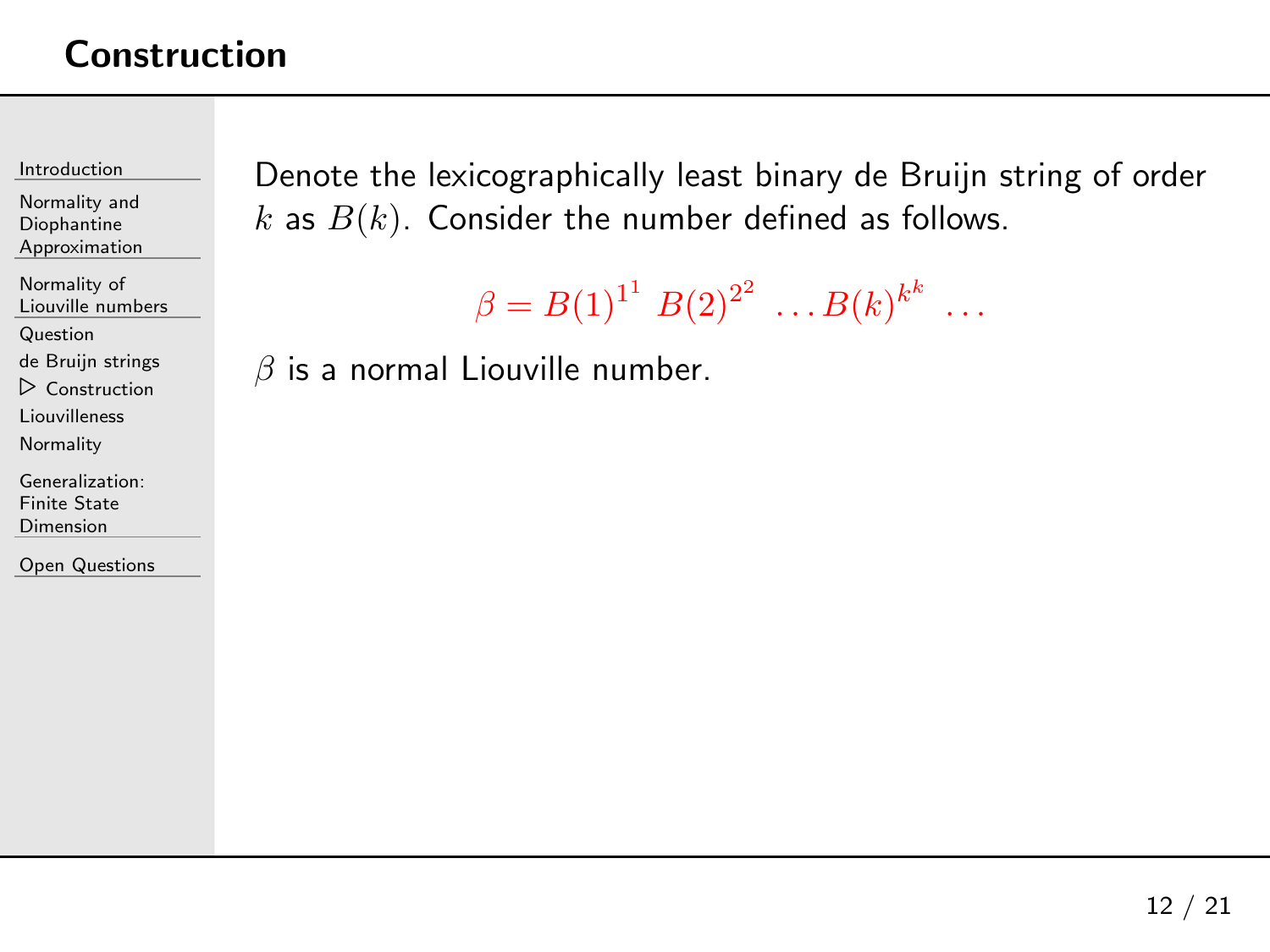[Introduction](#page-1-0)

Normality andDiophantine[Approximation](#page-23-0)

[Normality](#page-28-0) of Liouville numbers

[Question](#page-29-0)

de Bruijn [strings](#page-34-0)

⊲ [Construction](#page-41-0)

[Liouvilleness](#page-49-0)

**[Normality](#page-55-0)** 

[Generalization:](#page-61-0)Finite State Dimension

Open [Questions](#page-73-0)

Denote the lexicographically least binary de Bruijn string of order  $k$  as  $B(k).$  Consider the number defined as follows.

```
\beta = B(1)^{1^1} B(2)^{2^2} \dots B(k)^{k^k} \dots
```
 $\beta$  is a normal Liouville number.

Intuition (Liouville Number): The stages have lengths approximately  $k!$  as in Liouville's constant. Hence we can try to form <sup>a</sup> diophantine approximation as in Liouville's constant.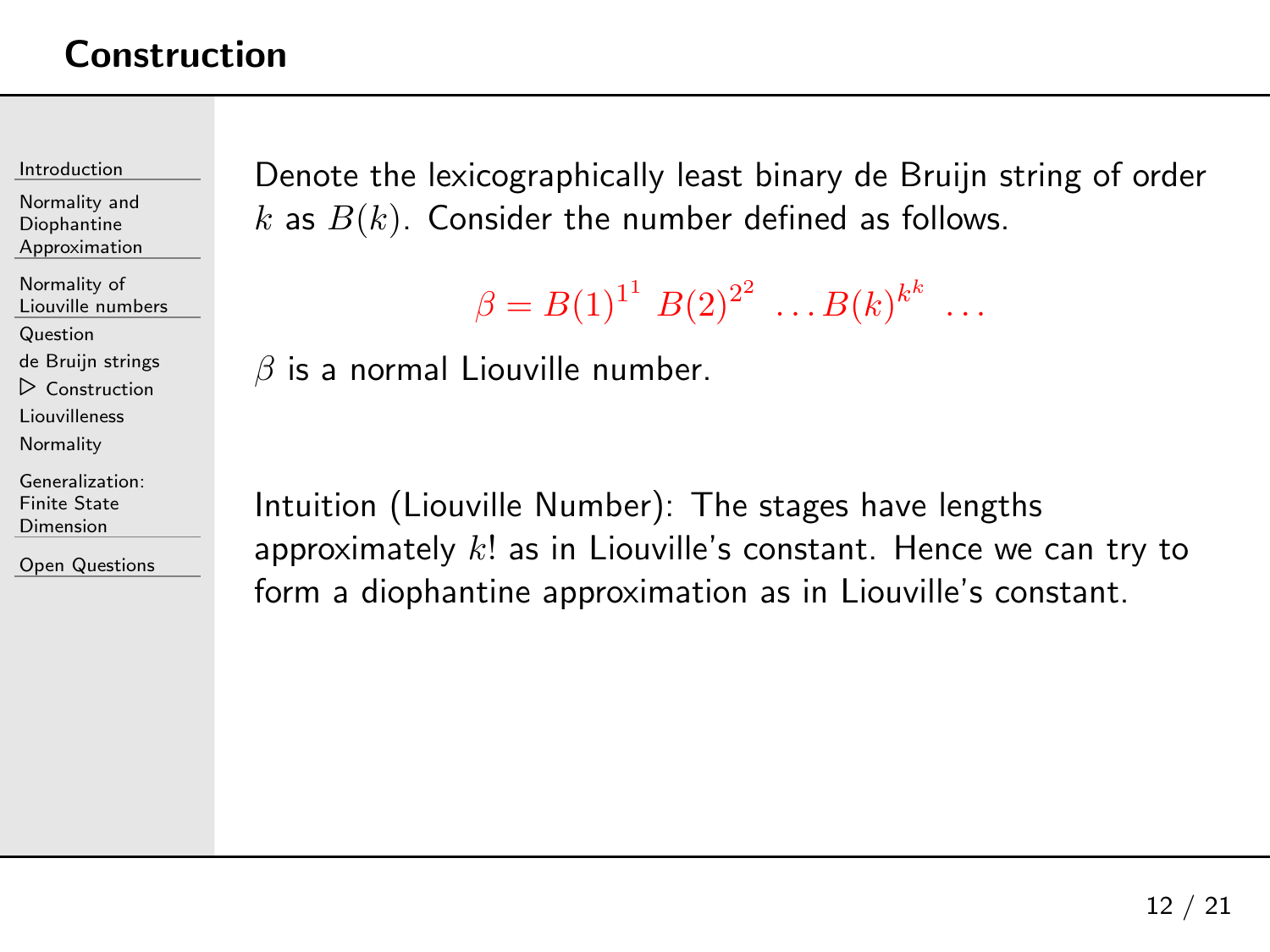[Introduction](#page-1-0)

Normality andDiophantine[Approximation](#page-23-0)

[Normality](#page-28-0) of Liouville numbers

[Question](#page-29-0)

de Bruijn [strings](#page-34-0)

⊲ [Construction](#page-41-0)

[Liouvilleness](#page-49-0)

**[Normality](#page-55-0)** 

[Generalization:](#page-61-0)Finite State Dimension

Open [Questions](#page-73-0)

Denote the lexicographically least binary de Bruijn string of order  $k$  as  $B(k).$  Consider the number defined as follows.

```
\beta = B(1)^{1^1} B(2)^{2^2} \dots B(k)^{k^k} \dots
```
 $\beta$  is a normal Liouville number.

Intuition (Liouville Number): The stages have lengths approximately  $k!$  as in Liouville's constant. Hence we can try to form <sup>a</sup> diophantine approximation as in Liouville's constant.

Intution (Normality): The basic building block of each stage  $k$  is a balanced string of all orders  $\leq k$ .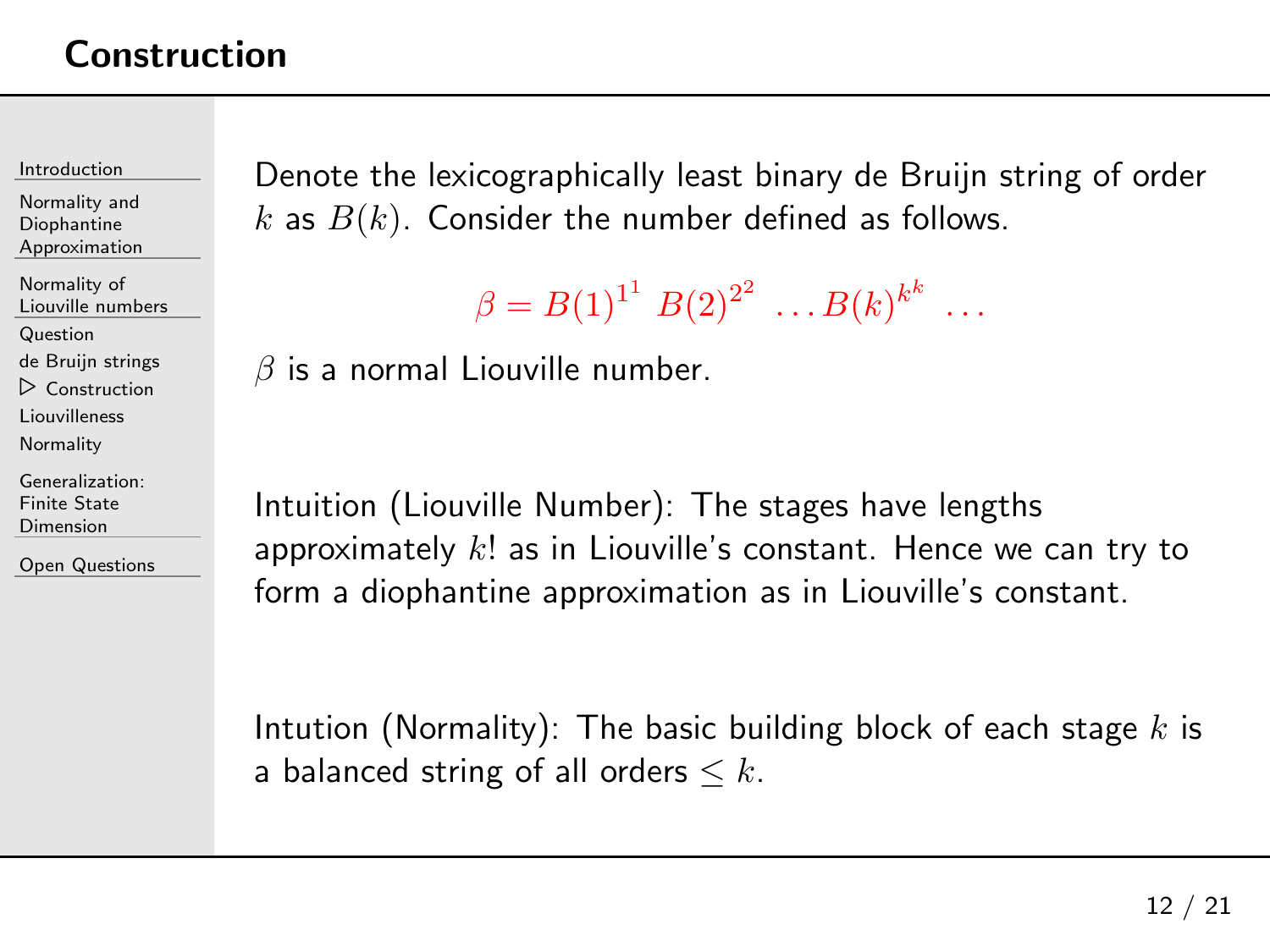<span id="page-49-0"></span>

| Introduction                   |  |  |
|--------------------------------|--|--|
| Normality and                  |  |  |
| Diophantine                    |  |  |
| Approximation                  |  |  |
| Normality of                   |  |  |
| Liouville numbers              |  |  |
| Question                       |  |  |
| de Bruijn strings              |  |  |
| Construction                   |  |  |
| $\triangleright$ Liouvilleness |  |  |
| Normality                      |  |  |
| Generalization:                |  |  |
| <b>Finite State</b>            |  |  |
| Dimension                      |  |  |
| <b>Open Questions</b>          |  |  |

## The length of stage  $k$  is  $2^k\,\,k^k.$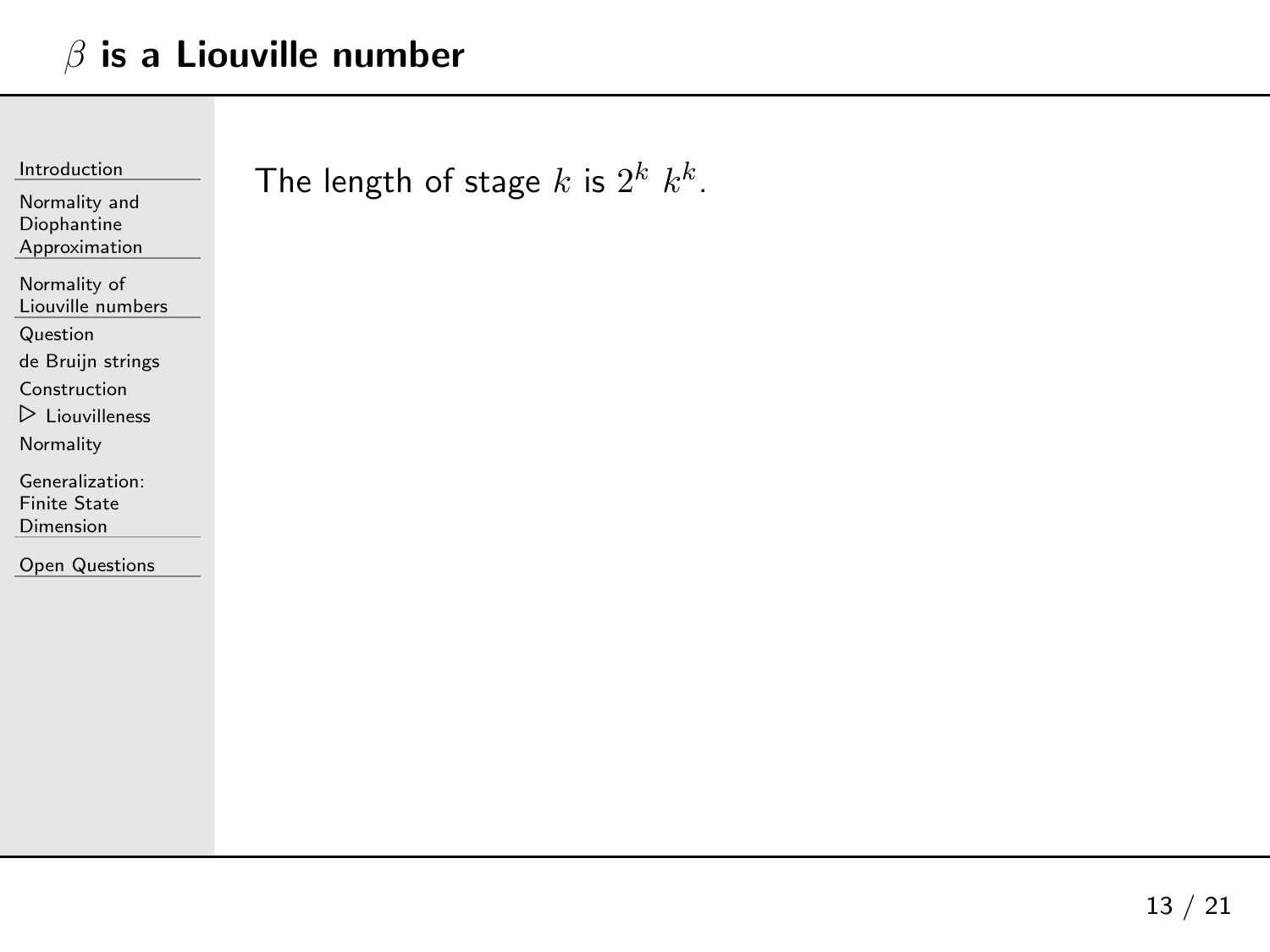[Introduction](#page-1-0)

Normality andDiophantine[Approximation](#page-23-0)

[Normality](#page-28-0) of Liouville numbers

[Question](#page-29-0)

de Bruijn [strings](#page-34-0)

[Construction](#page-41-0)

⊲ [Liouvilleness](#page-49-0)

**[Normality](#page-55-0)** 

[Generalization:](#page-61-0)Finite State Dimension

Open [Questions](#page-73-0)

The length of stage  $k$  is  $2^k$   $k^k$  . The length of the prefix up to and including stage  $k$  is  $L_k = \sum_{i=0}^k 2^i i^i = O((2k)^k).$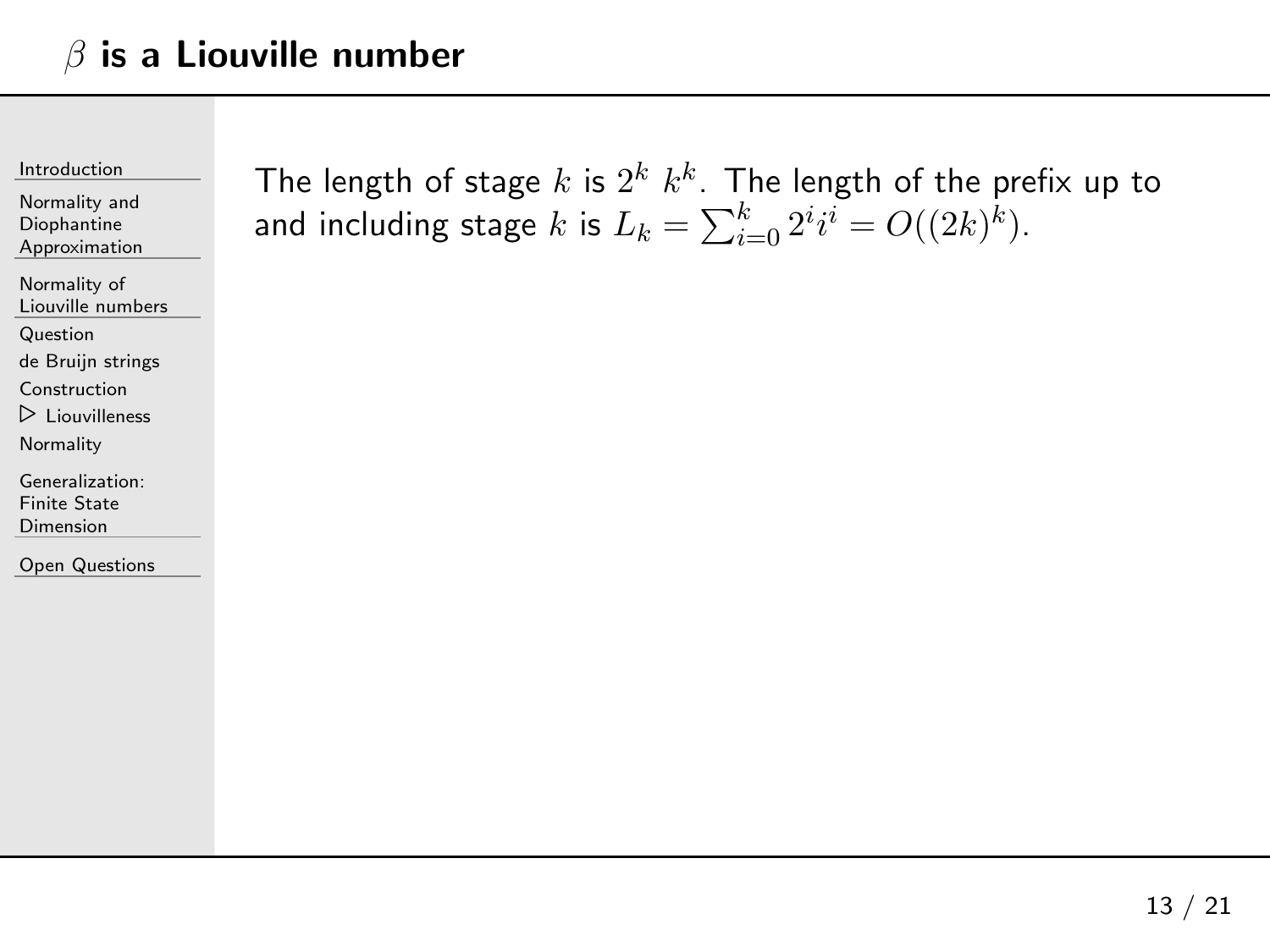[Introduction](#page-1-0)

Normality andDiophantine[Approximation](#page-23-0)

[Normality](#page-28-0) of Liouville numbers

[Question](#page-29-0)

de Bruijn [strings](#page-34-0)

[Construction](#page-41-0)

⊲ [Liouvilleness](#page-49-0)

[Normality](#page-55-0)

[Generalization:](#page-61-0)Finite State Dimension

Open [Questions](#page-73-0)

The length of stage  $k$  is  $2^k$   $k^k$  . The length of the prefix up to and including stage  $k$  is  $L_k = \sum_{i=0}^k 2^i i^i = O((2k)^k).$ 

Consider the rational number  $b_{k}$  at level  $k$  defined to have the same binary expansion as  $\beta$  up to stage  $k$ , followed by a periodic pattern of  $B(k+1)$ .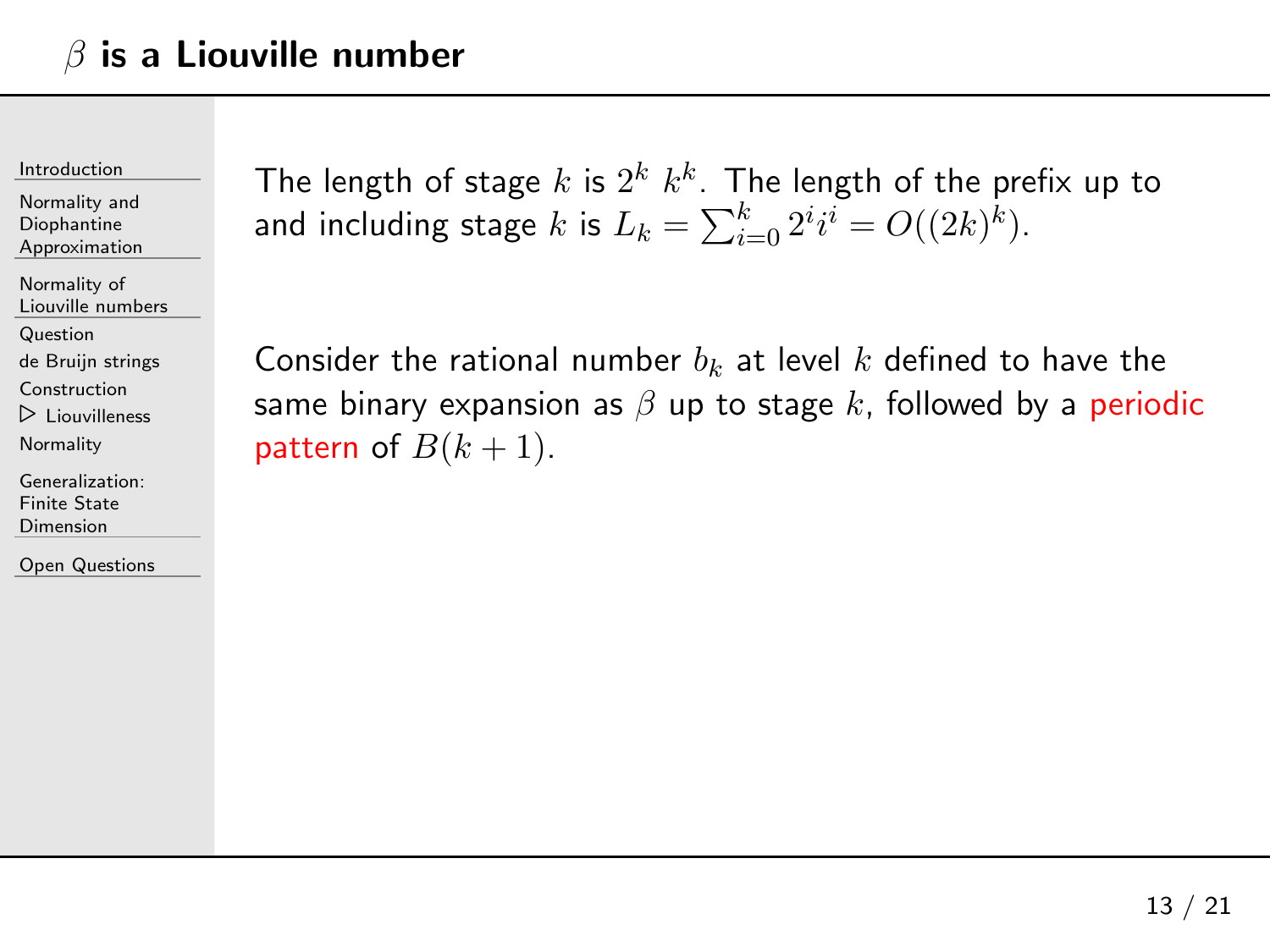[Introduction](#page-1-0)

Normality andDiophantine[Approximation](#page-23-0)

[Normality](#page-28-0) of Liouville numbers

[Question](#page-29-0)

de Bruijn [strings](#page-34-0)

[Construction](#page-41-0)

⊲ [Liouvilleness](#page-49-0)

**[Normality](#page-55-0)** 

[Generalization:](#page-61-0)Finite State Dimension

Open [Questions](#page-73-0)

The length of stage  $k$  is  $2^k$   $k^k$  . The length of the prefix up to and including stage  $k$  is  $L_k = \sum_{i=0}^k 2^i i^i = O((2k)^k).$ 

Consider the rational number  $b_{k}$  at level  $k$  defined to have the same binary expansion as  $\beta$  up to stage  $k$ , followed by a periodic pattern of  $B(k+1)$ . The length of its denominator is  $O(L_k).$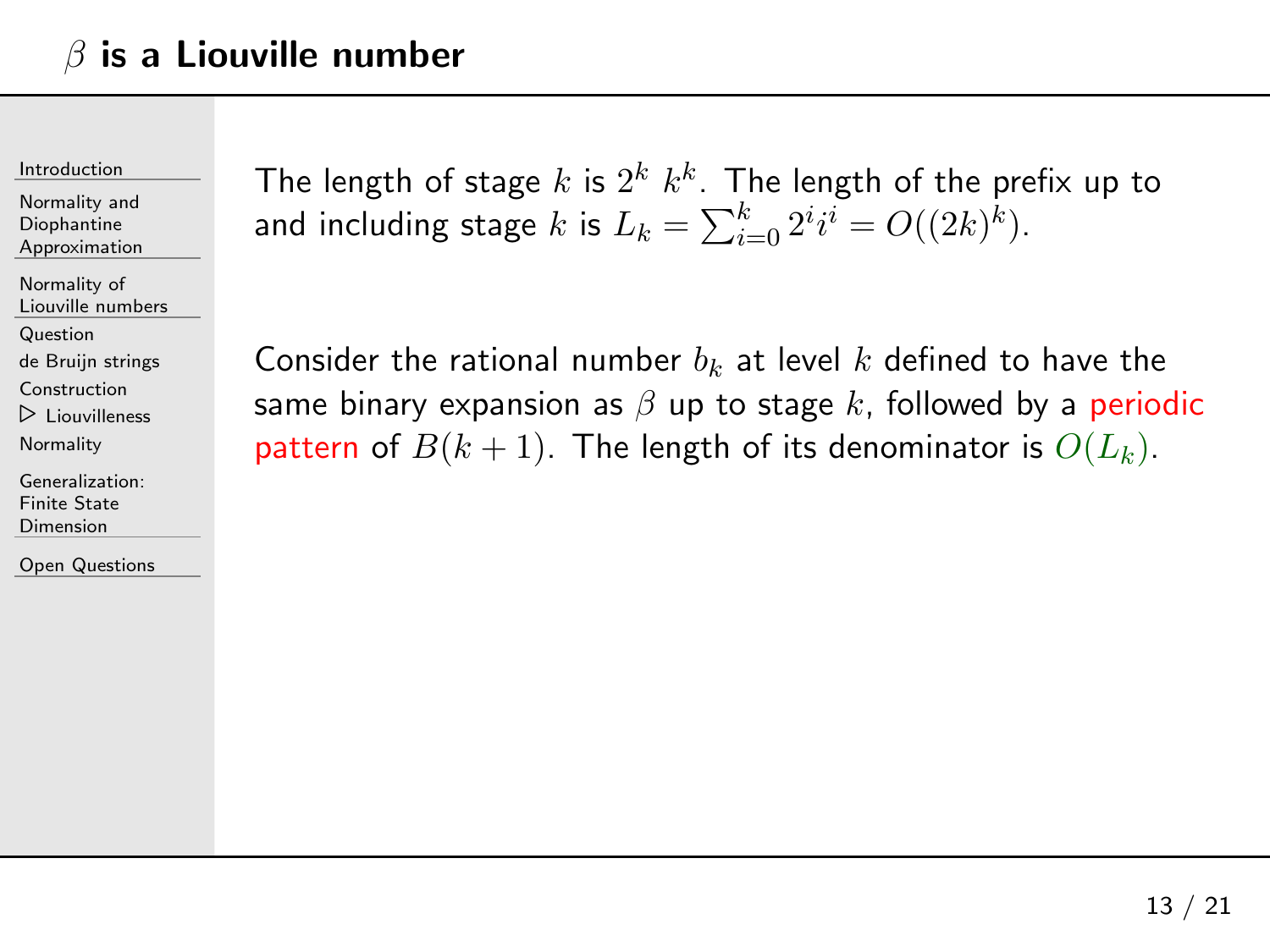[Introduction](#page-1-0)

Normality andDiophantine[Approximation](#page-23-0)

[Normality](#page-28-0) of Liouville numbers

[Question](#page-29-0)

de Bruijn [strings](#page-34-0)

[Construction](#page-41-0)

⊲ [Liouvilleness](#page-49-0)

**[Normality](#page-55-0)** 

[Generalization:](#page-61-0)Finite State Dimension

Open [Questions](#page-73-0)

The length of stage  $k$  is  $2^k$   $k^k$  . The length of the prefix up to and including stage  $k$  is  $L_k = \sum_{i=0}^k 2^i i^i = O((2k)^k).$ 

Consider the rational number  $b_{k}$  at level  $k$  defined to have the same binary expansion as  $\beta$  up to stage  $k$ , followed by a periodic pattern of  $B(k+1)$ . The length of its denominator is  $O(L_k).$ 

$$
|b_k - \beta| \le \frac{1}{2^{(2(k+1))^{k+1}}} \le \frac{1}{(2^{O((2k)^k)})^k}
$$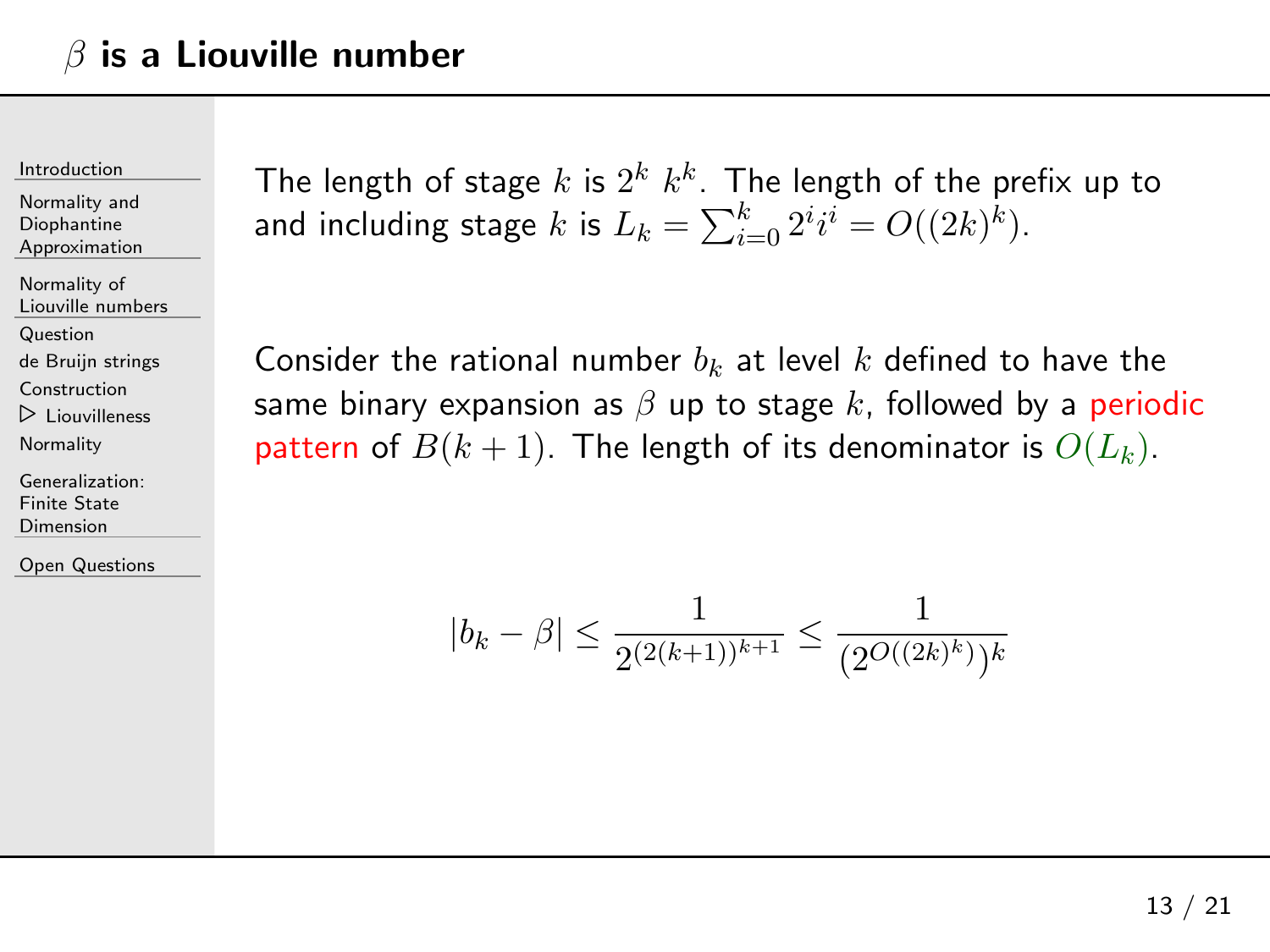[Introduction](#page-1-0)

Normality andDiophantine[Approximation](#page-23-0)

[Normality](#page-28-0) of Liouville numbers

[Question](#page-29-0)

de Bruijn [strings](#page-34-0)

[Construction](#page-41-0)

⊲ [Liouvilleness](#page-49-0)

**[Normality](#page-55-0)** 

[Generalization:](#page-61-0)Finite State Dimension

Open [Questions](#page-73-0)

The length of stage  $k$  is  $2^k$   $k^k$  . The length of the prefix up to and including stage  $k$  is  $L_k = \sum_{i=0}^k 2^i i^i = O((2k)^k).$ 

Consider the rational number  $b_{k}$  at level  $k$  defined to have the same binary expansion as  $\beta$  up to stage  $k$ , followed by a periodic pattern of  $B(k+1)$ . The length of its denominator is  $O(L_k).$ 

$$
|b_k - \beta| \le \frac{1}{2^{(2(k+1))^{k+1}}} \le \frac{1}{(2^{O((2k)^k)})^k}
$$

Hence  $\beta$  is a Liouville number.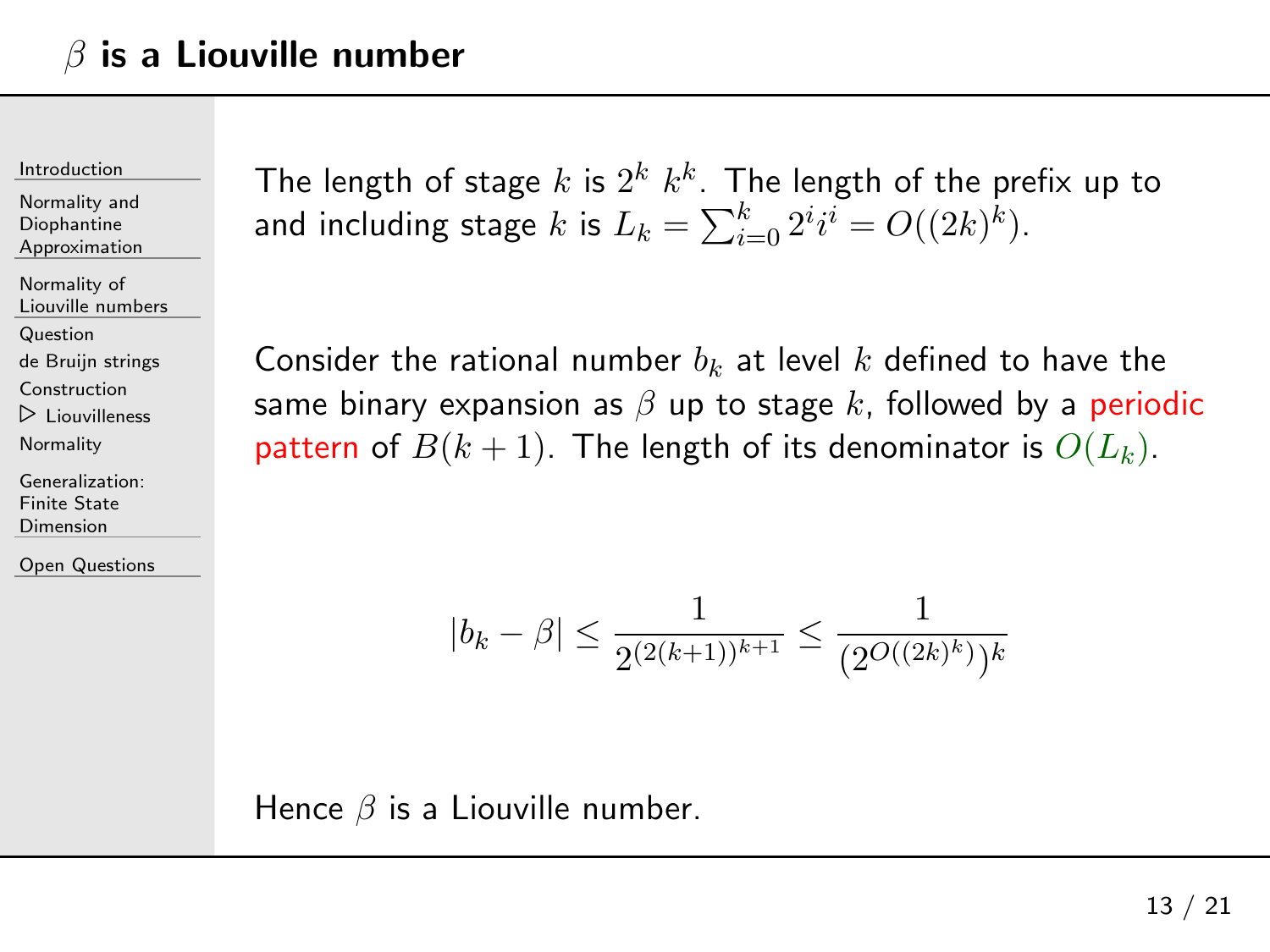<span id="page-55-0"></span>[Introduction](#page-1-0)

Normality andDiophantine[Approximation](#page-23-0)

[Normality](#page-28-0) of Liouville numbers

[Question](#page-29-0)

de Bruijn [strings](#page-34-0)

[Construction](#page-41-0)

[Liouvilleness](#page-49-0)

⊲ [Normality](#page-55-0)

[Generalization:](#page-61-0)Finite State Dimension

Open [Questions](#page-73-0)

In  $B(k)$ , every string of length  $k$  appears once (wrapping around).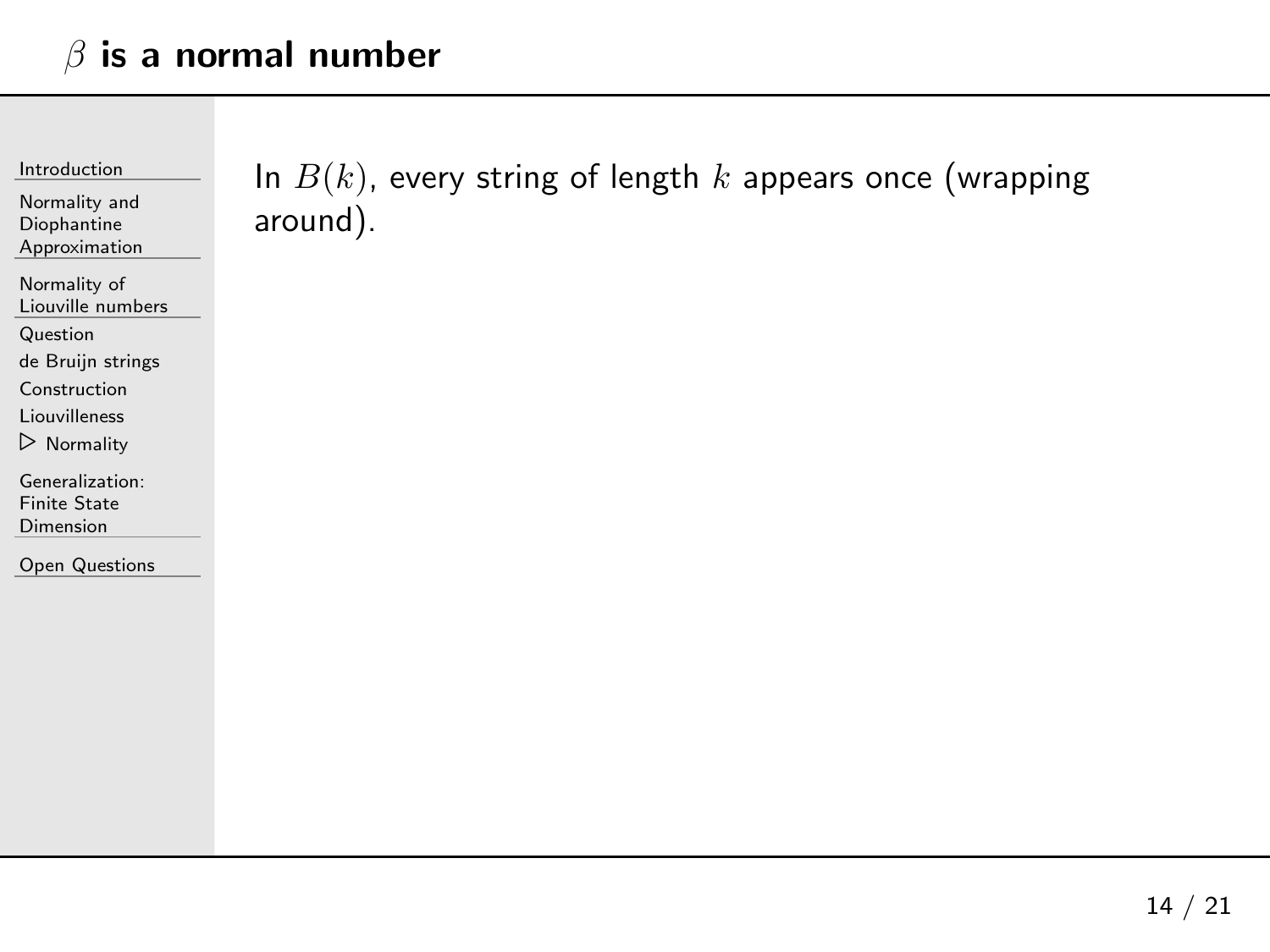[Introduction](#page-1-0)

Normality andDiophantine[Approximation](#page-23-0)

[Normality](#page-28-0) of Liouville numbers

[Question](#page-29-0)

de Bruijn [strings](#page-34-0)

[Construction](#page-41-0)

[Liouvilleness](#page-49-0)

⊲ [Normality](#page-55-0)

[Generalization:](#page-61-0)Finite State Dimension

Open [Questions](#page-73-0)

In  $B(k)$ , every string of length  $k$  appears once (wrapping around). Hence every string  $w$  of length  $n\leq k$  appears with the<br> right frequency  $\frac{1}{2^{k-n}}$ .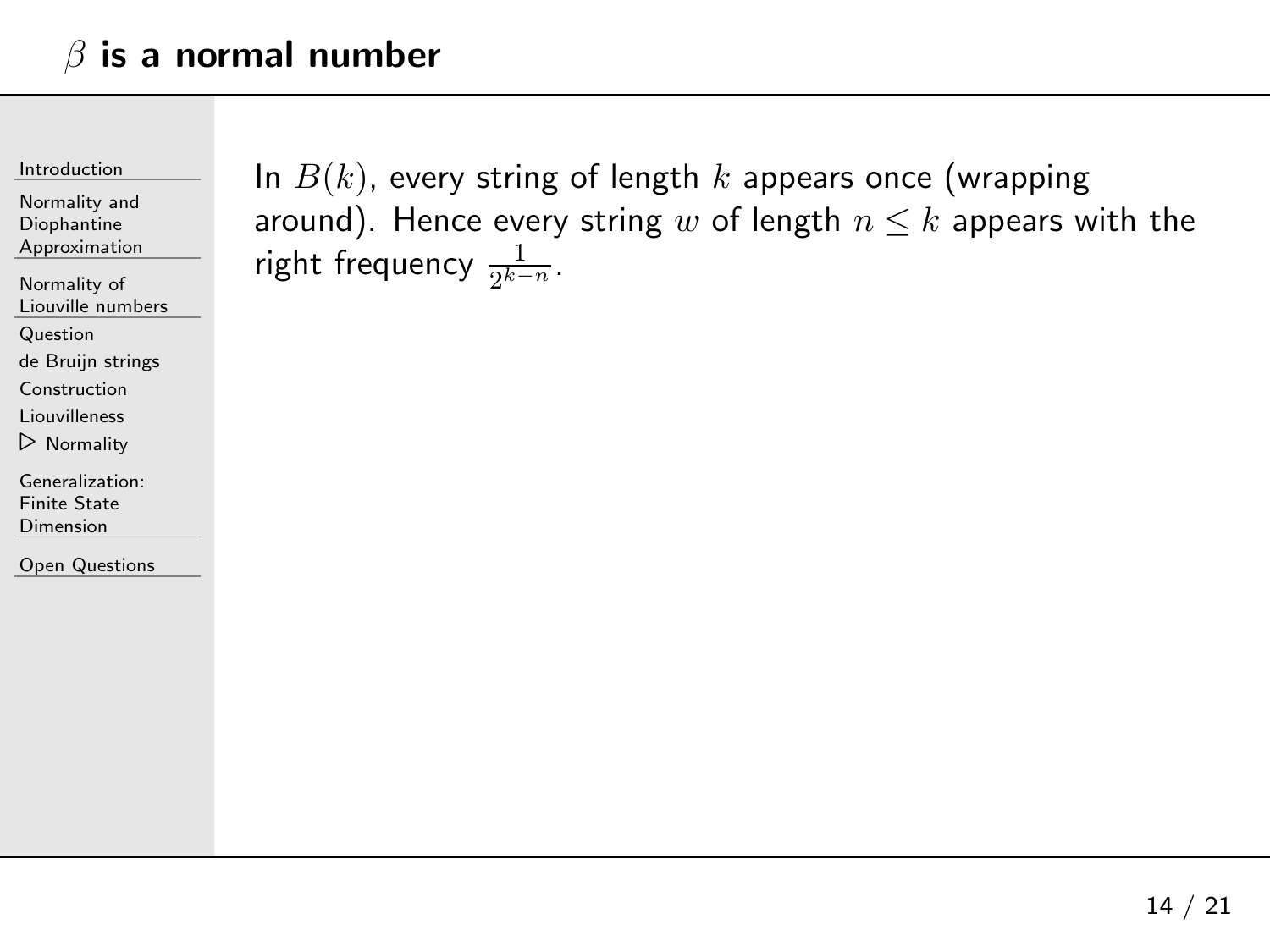[Introduction](#page-1-0)

Normality andDiophantine[Approximation](#page-23-0)

[Normality](#page-28-0) of Liouville numbers

[Question](#page-29-0)

de Bruijn [strings](#page-34-0)

[Construction](#page-41-0)

[Liouvilleness](#page-49-0)

⊲ [Normality](#page-55-0)

[Generalization:](#page-61-0)Finite State Dimension

Open [Questions](#page-73-0)

In  $B(k)$ , every string of length  $k$  appears once (wrapping around). Hence every string  $w$  of length  $n\leq k$  appears with the<br> right frequency  $\frac{1}{2^{k-n}}$ .

Hence for all  $k \geq |w|$ , the frequency of any string  $w$  is  $\frac{1}{2^w}$  at the end of every block  $B(k)$ .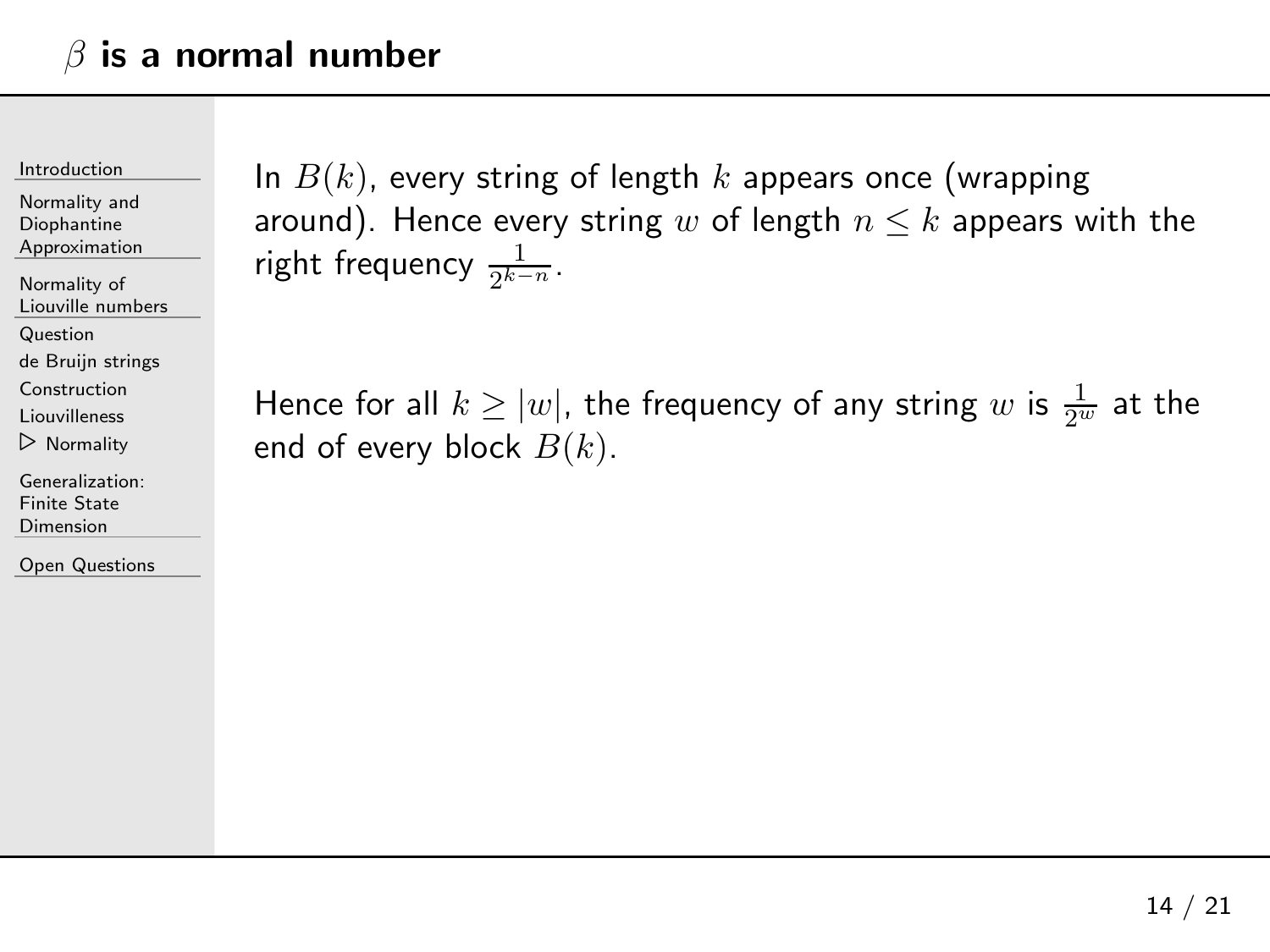[Introduction](#page-1-0)

Normality andDiophantine[Approximation](#page-23-0)

[Normality](#page-28-0) of Liouville numbers

[Question](#page-29-0)

de Bruijn [strings](#page-34-0)

[Construction](#page-41-0)

[Liouvilleness](#page-49-0)

⊲ [Normality](#page-55-0)

[Generalization:](#page-61-0)Finite State Dimension

Open [Questions](#page-73-0)

In  $B(k)$ , every string of length  $k$  appears once (wrapping around). Hence every string  $w$  of length  $n\leq k$  appears with the<br> right frequency  $\frac{1}{2^{k-n}}$ .

Hence for all  $k \geq |w|$ , the frequency of any string  $w$  is  $\frac{1}{2^w}$  at the end of every block  $B(k).$  What about within  $B(k)$ ?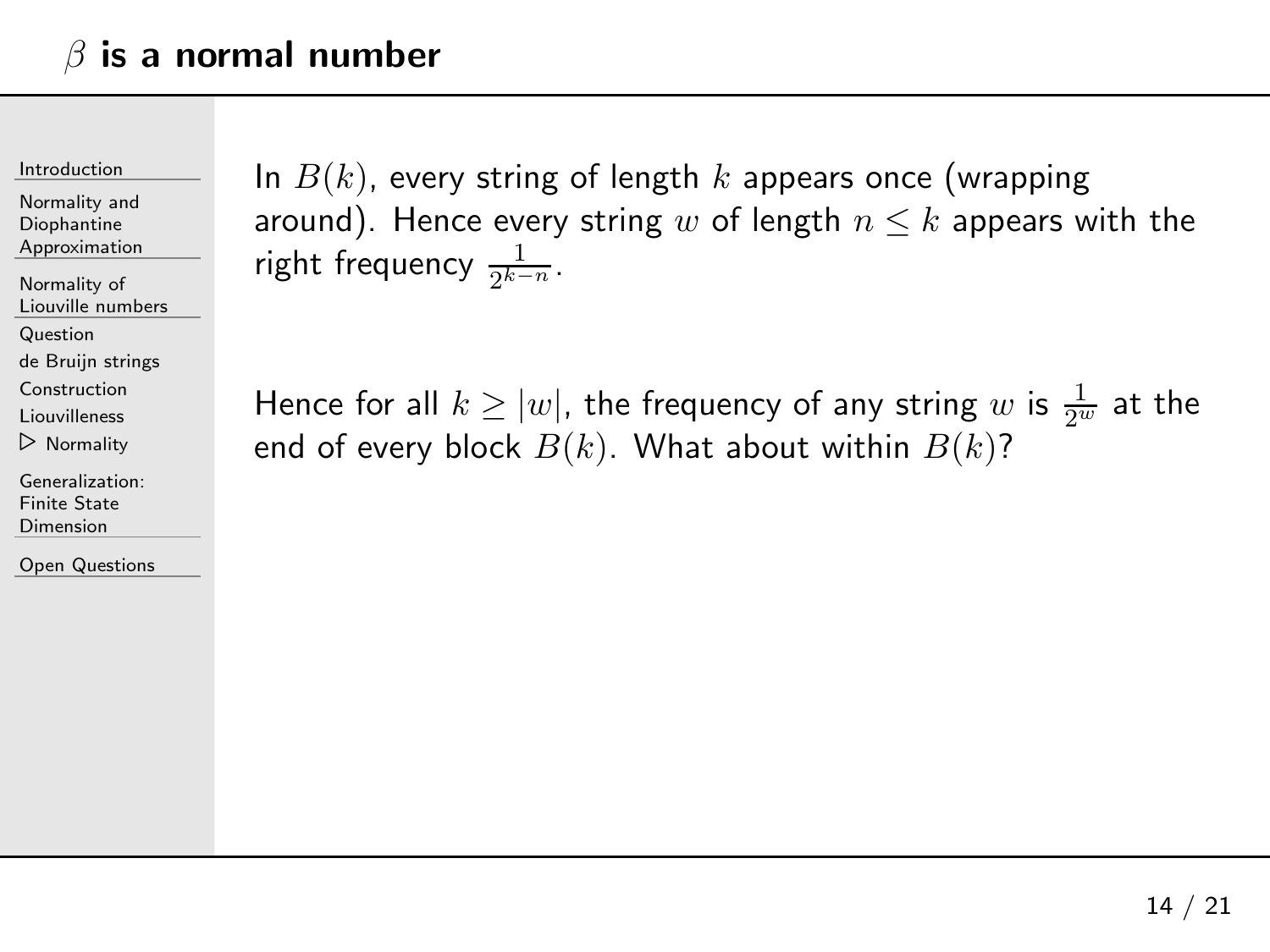[Introduction](#page-1-0)

Normality andDiophantine[Approximation](#page-23-0)

[Normality](#page-28-0) of Liouville numbers

[Question](#page-29-0)

de Bruijn [strings](#page-34-0)

[Construction](#page-41-0)

[Liouvilleness](#page-49-0)

⊲ [Normality](#page-55-0)

[Generalization:](#page-61-0)Finite State Dimension

Open [Questions](#page-73-0)

In  $B(k)$ , every string of length  $k$  appears once (wrapping around). Hence every string  $w$  of length  $n\leq k$  appears with the<br> right frequency  $\frac{1}{2^{k-n}}$ .

Hence for all  $k \geq |w|$ , the frequency of any string  $w$  is  $\frac{1}{2^w}$  at the end of every block  $B(k).$  What about within  $B(k)$ ?

For every large enough  $k$ , length $(B(k)) = o(L_{k-1})$ .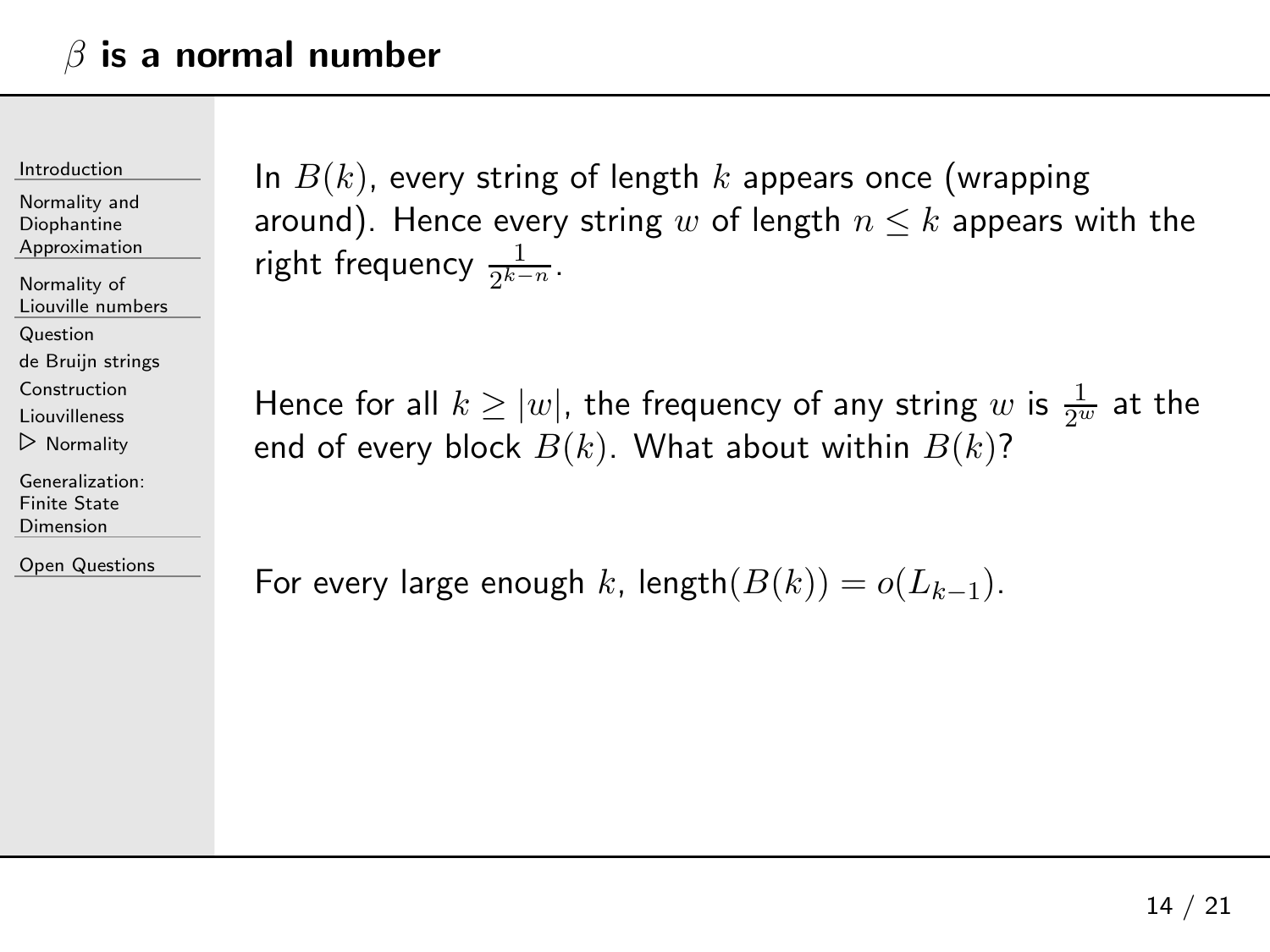[Introduction](#page-1-0)

Normality andDiophantine[Approximation](#page-23-0)

[Normality](#page-28-0) of Liouville numbers

[Question](#page-29-0)

de Bruijn [strings](#page-34-0)

[Construction](#page-41-0)

[Liouvilleness](#page-49-0)

⊲ [Normality](#page-55-0)

[Generalization:](#page-61-0)Finite State Dimension

Open [Questions](#page-73-0)

In  $B(k)$ , every string of length  $k$  appears once (wrapping around). Hence every string  $w$  of length  $n\leq k$  appears with the<br> right frequency  $\frac{1}{2^{k-n}}$ .

Hence for all  $k \geq |w|$ , the frequency of any string  $w$  is  $\frac{1}{2^w}$  at the end of every block  $B(k).$  What about within  $B(k)$ ?

For every large enough  $k$ , length $(B(k)) = o(L_{k-1})$ . Hence the deviations from balance within  $B(k)$  is insignificant for lengths from  $L_{k-1}$  to  $L_{k-1}$  + length $(B_k)$ .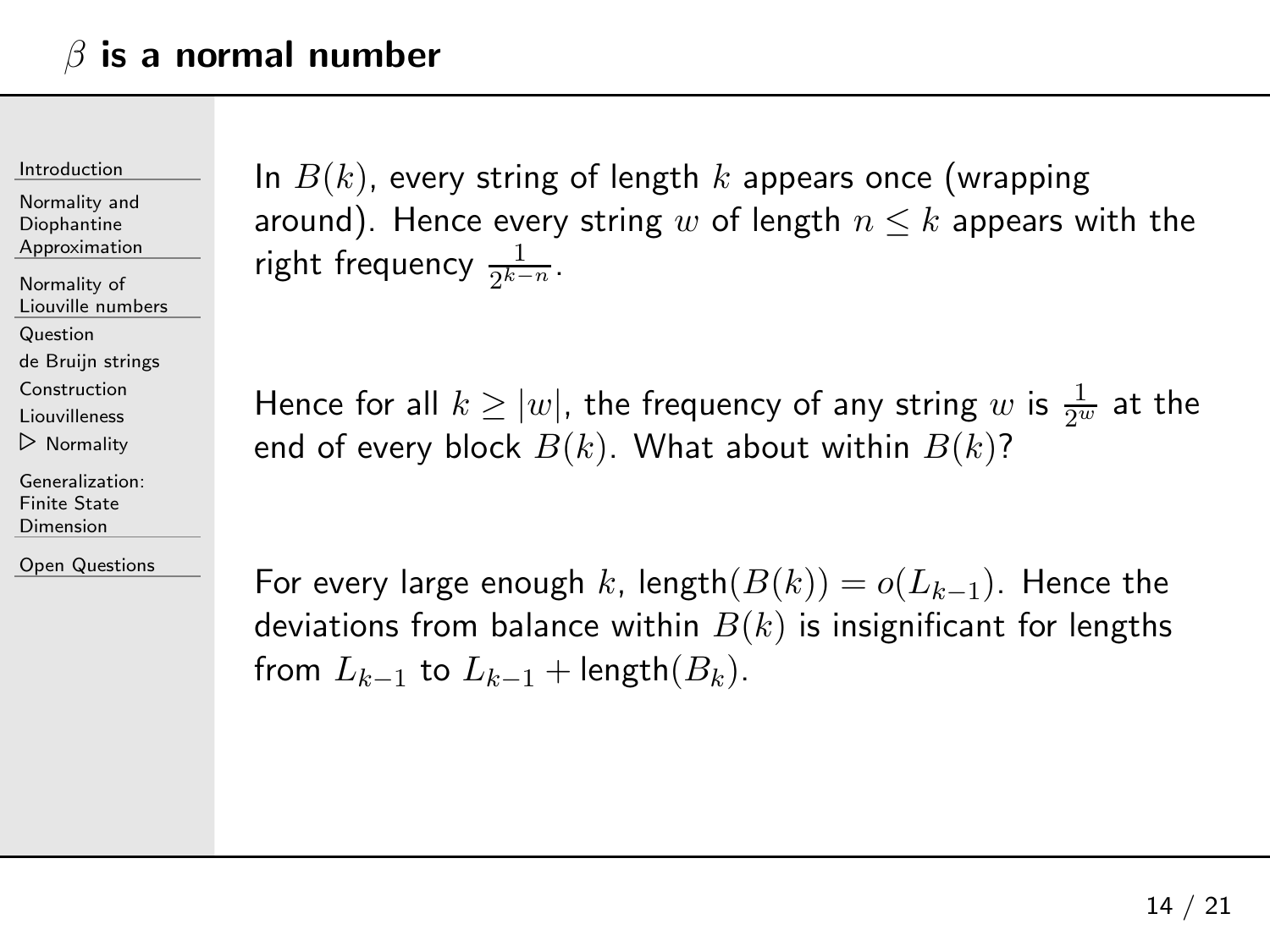<span id="page-61-0"></span>Normality andDiophantine[Approximation](#page-23-0)

[Normality](#page-28-0) of Liouville numbers

[Generalization:](#page-61-0)

 $\triangleright$  Dimension Finite State

[Definition](#page-62-0)

[Normality](#page-66-0) and FSD

[Construction](#page-71-0)

Open [Questions](#page-73-0)

## Generalization: Finite State Dimension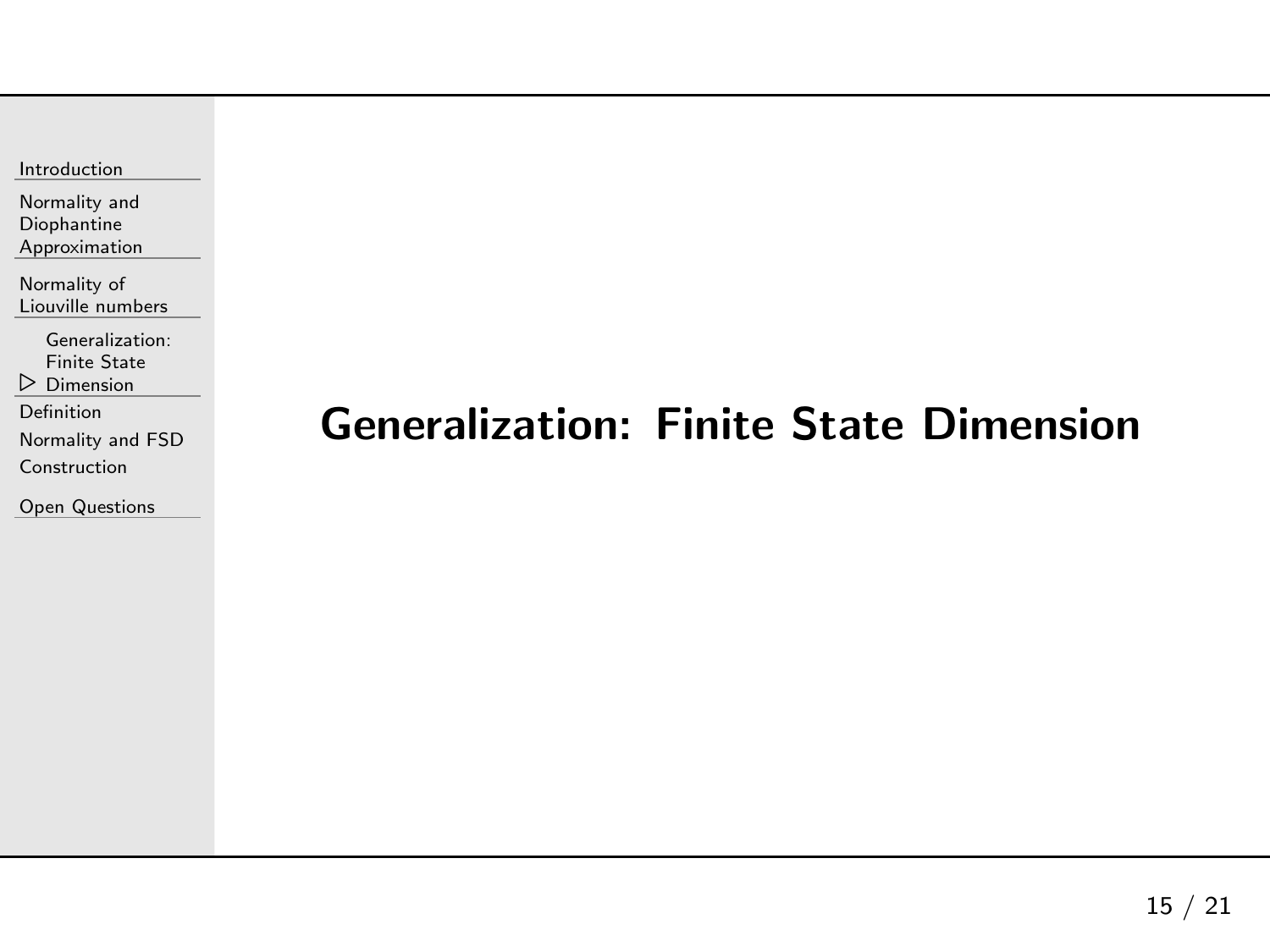<span id="page-62-0"></span>
$$
\pi(\omega[0 \dots n-1], w) = \frac{|\{i \mid 0 \le i \le n-k-1 \omega[i \dots i+k-1] = w\}|}{n-k-1}.
$$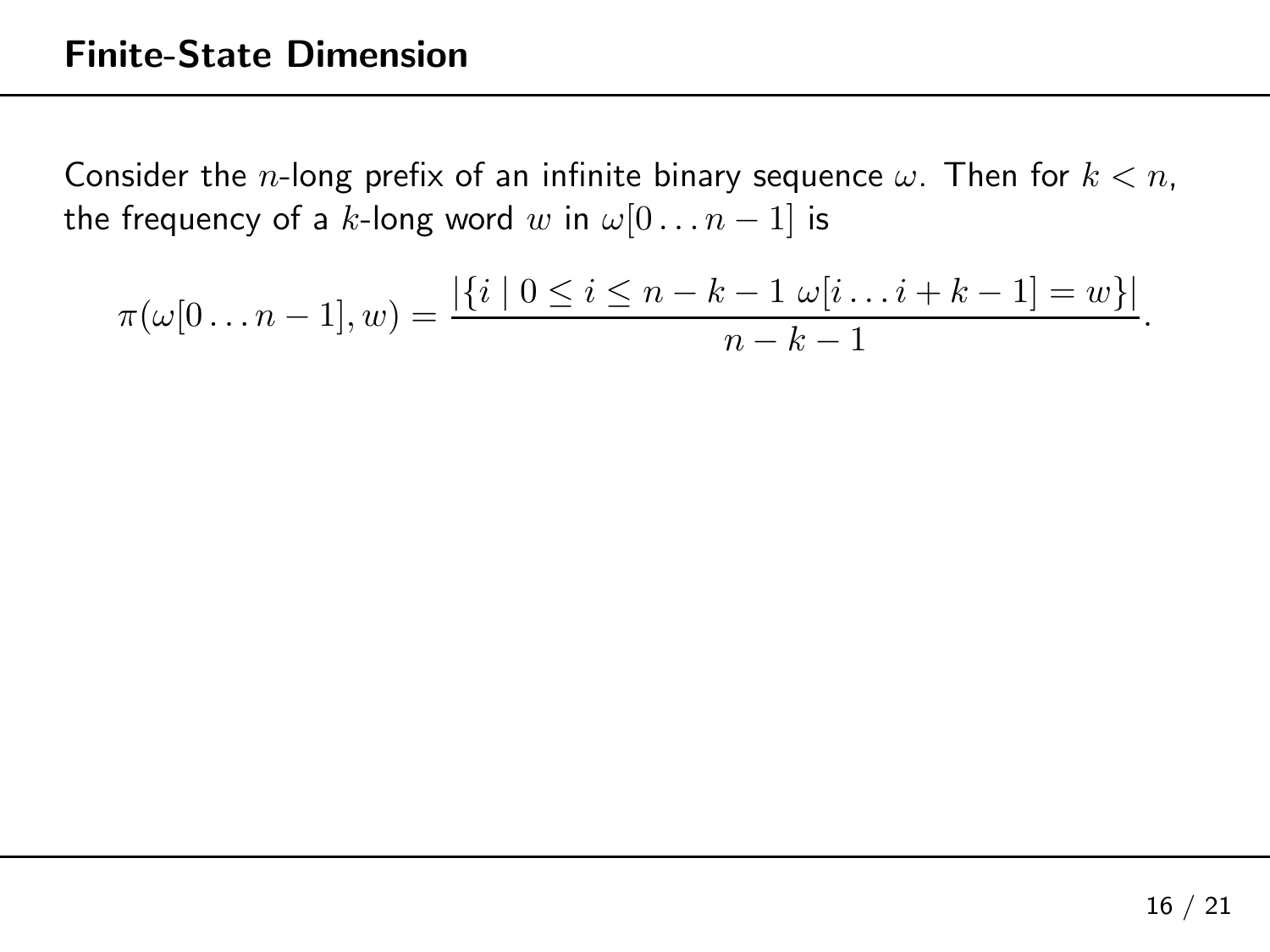$$
\pi(\omega[0 \dots n-1], w) = \frac{|\{i \mid 0 \le i \le n-k-1 \omega[i \dots i+k-1] = w\}|}{n-k-1}.
$$

The entropy of this probability distribution is

$$
H_{k,n}(\omega)=\sum_{w\in\Sigma^k}-\pi(\omega[0\ldots n-1],w)\log\pi(\omega[0\ldots n-1],w).
$$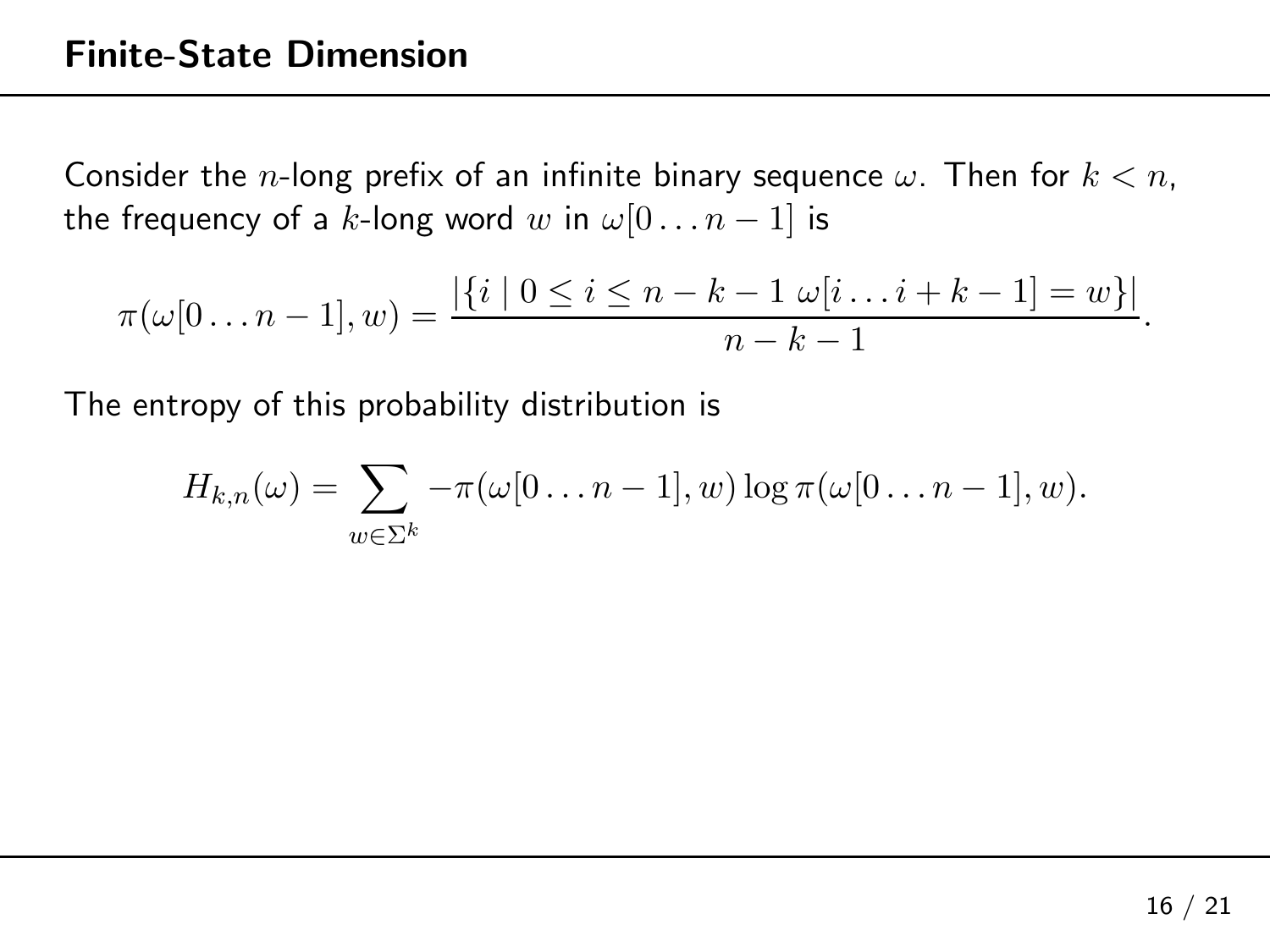$$
\pi(\omega[0 \dots n-1], w) = \frac{|\{i \mid 0 \le i \le n-k-1 \omega[i \dots i+k-1] = w\}|}{n-k-1}.
$$

The entropy of this probability distribution is

$$
H_{k,n}(\omega)=\sum_{w\in\Sigma^k}-\pi(\omega[0\ldots n-1],w)\log\pi(\omega[0\ldots n-1],w).
$$

The  $k$ -entropy rate of  $\omega$  is defined as

$$
H_k(\omega) = \frac{1}{k} \liminf_{n \to \infty} H_{k,n}(\omega).
$$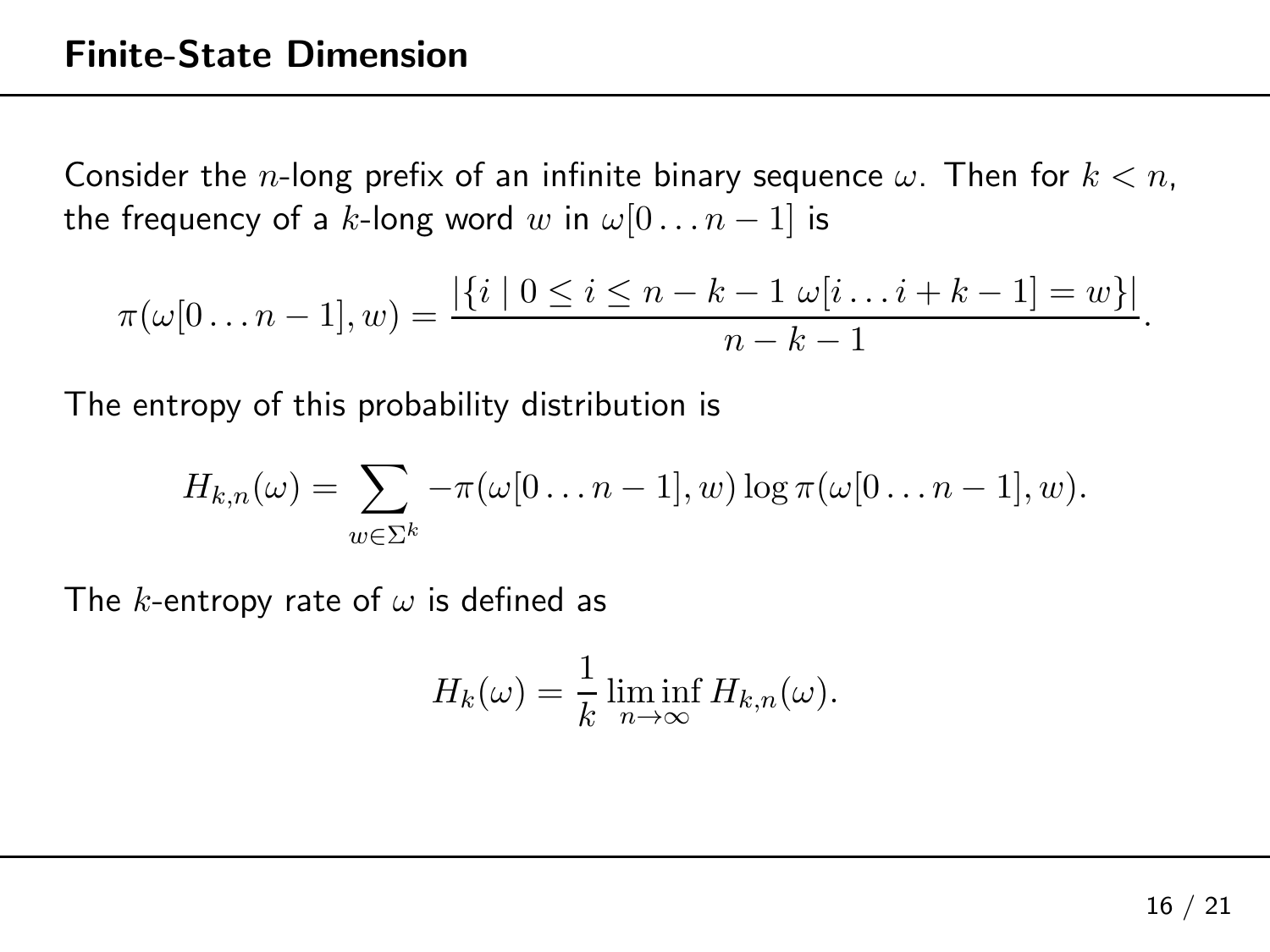$$
\pi(\omega[0 \dots n-1], w) = \frac{|\{i \mid 0 \le i \le n-k-1 \omega[i \dots i+k-1] = w\}|}{n-k-1}.
$$

The entropy of this probability distribution is

$$
H_{k,n}(\omega)=\sum_{w\in\Sigma^k}-\pi(\omega[0\ldots n-1],w)\log\pi(\omega[0\ldots n-1],w).
$$

The  $k$ -entropy rate of  $\omega$  is defined as

$$
H_k(\omega) = \frac{1}{k} \liminf_{n \to \infty} H_{k,n}(\omega).
$$

The finite-dimensional entropy rate of  $\omega$  is defined as  $H(\omega)=\inf_k H_k(\omega).$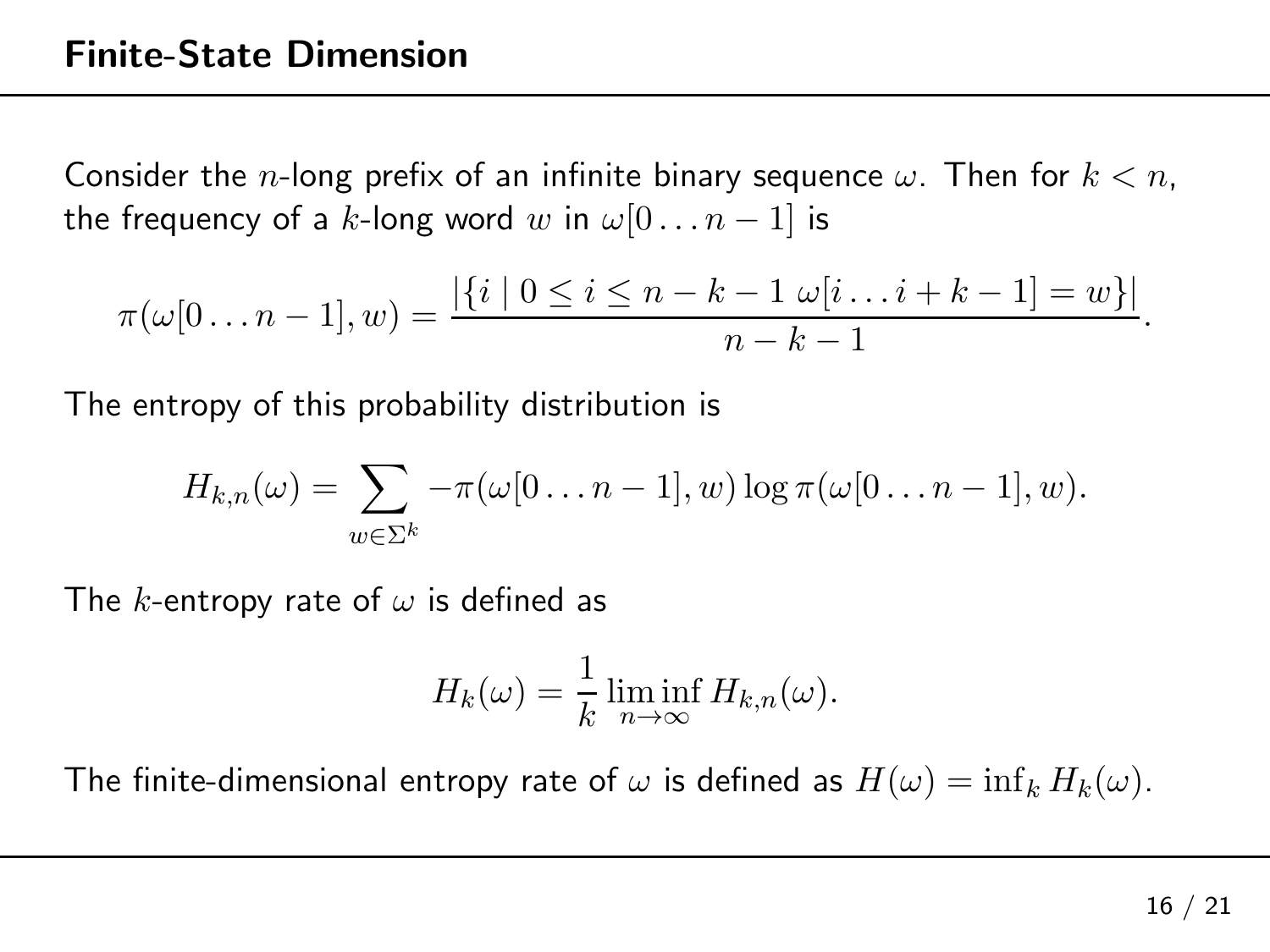## <span id="page-66-0"></span>Normality and Finite-state dimension

[Introduction](#page-1-0)

Normality andDiophantine[Approximation](#page-23-0)

[Normality](#page-28-0) of Liouville numbers

[Generalization:](#page-61-0)

Finite State Dimension

[Definition](#page-62-0)

[Normality](#page-66-0) and

⊲FSD

[Construction](#page-71-0)

Open [Questions](#page-73-0)

<sup>A</sup> binary sequence is normal if and only if it has finite state dimension <sup>1</sup> (Schnorr and Stimm 1971,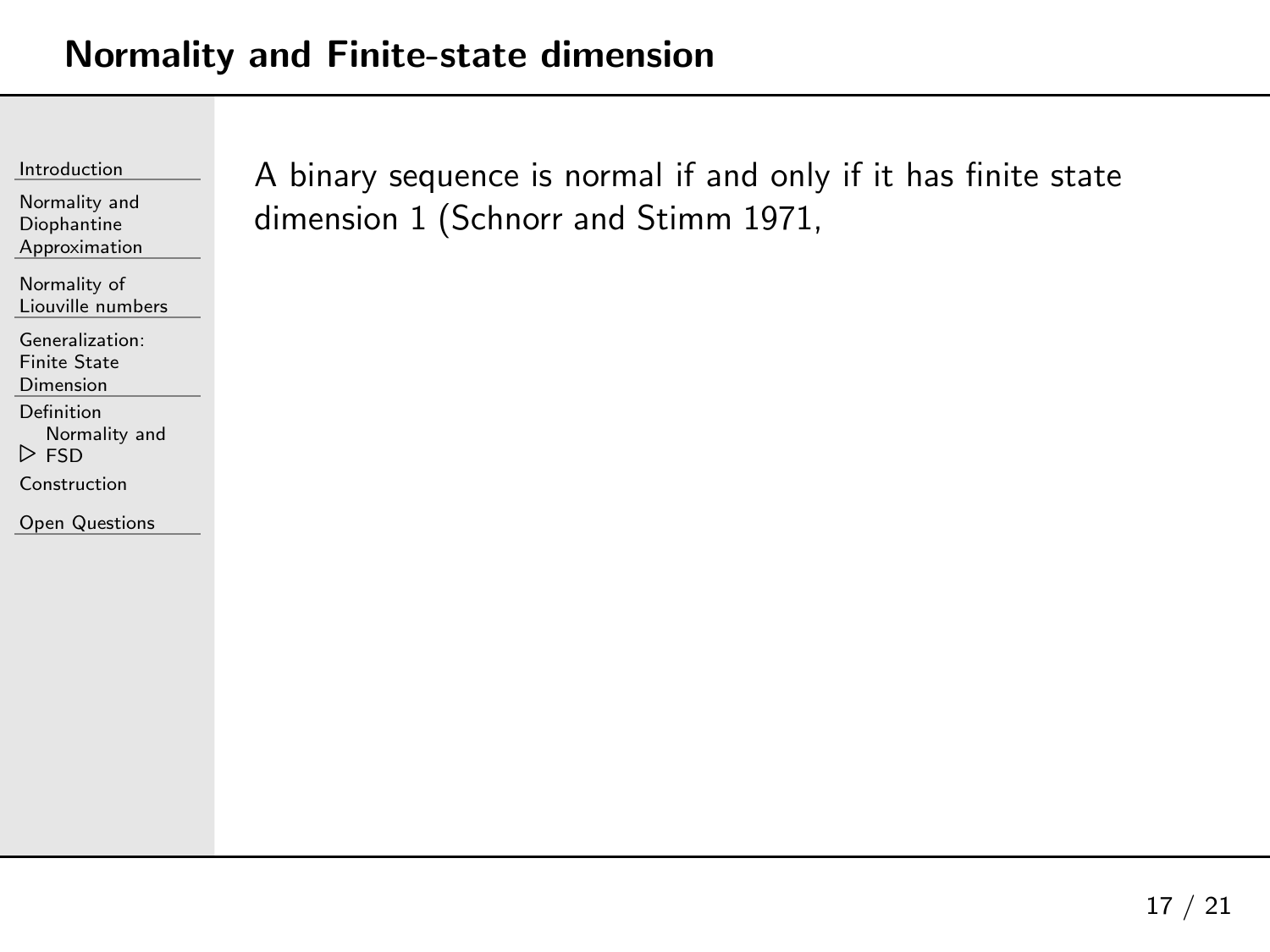Normality andDiophantine[Approximation](#page-23-0)

[Normality](#page-28-0) of Liouville numbers

[Generalization:](#page-61-0)

Finite State Dimension

[Definition](#page-62-0)

[Normality](#page-66-0) and

⊲FSD

[Construction](#page-71-0)

Open [Questions](#page-73-0)

<sup>A</sup> binary sequence is normal if and only if it has finite state dimension <sup>1</sup> (Schnorr and Stimm 1971, Becher and Heiber 2012.)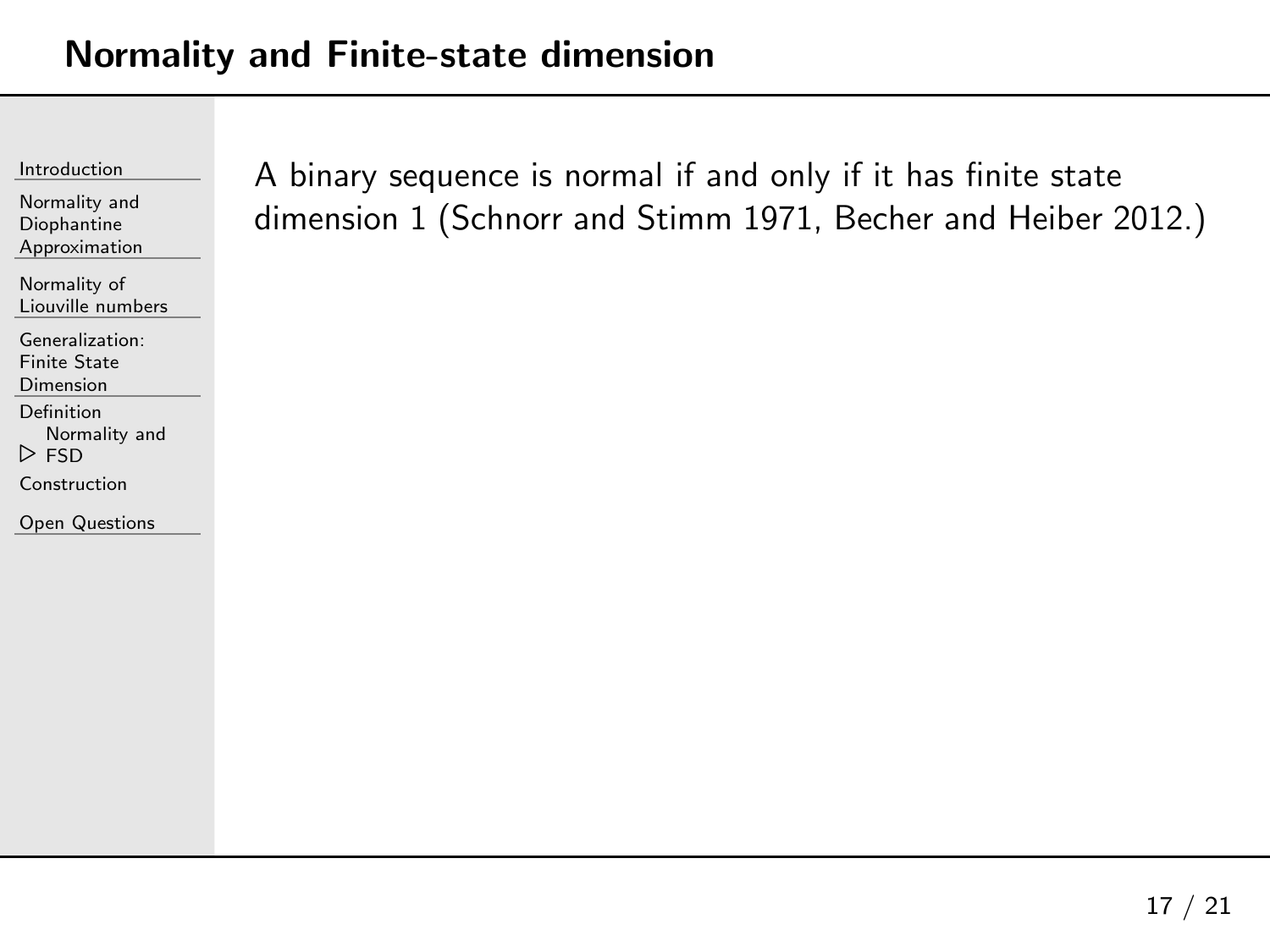Normality andDiophantine[Approximation](#page-23-0)

[Normality](#page-28-0) of Liouville numbers

[Generalization:](#page-61-0)

Finite State

Dimension

[Definition](#page-62-0)

[Normality](#page-66-0) and

⊲FSD

[Construction](#page-71-0)

Open [Questions](#page-73-0)

<sup>A</sup> binary sequence is normal if and only if it has finite state dimension <sup>1</sup> (Schnorr and Stimm 1971, Becher and Heiber 2012.)

Every binary sequence has <sup>a</sup> finite-state dimension between <sup>0</sup> and 1.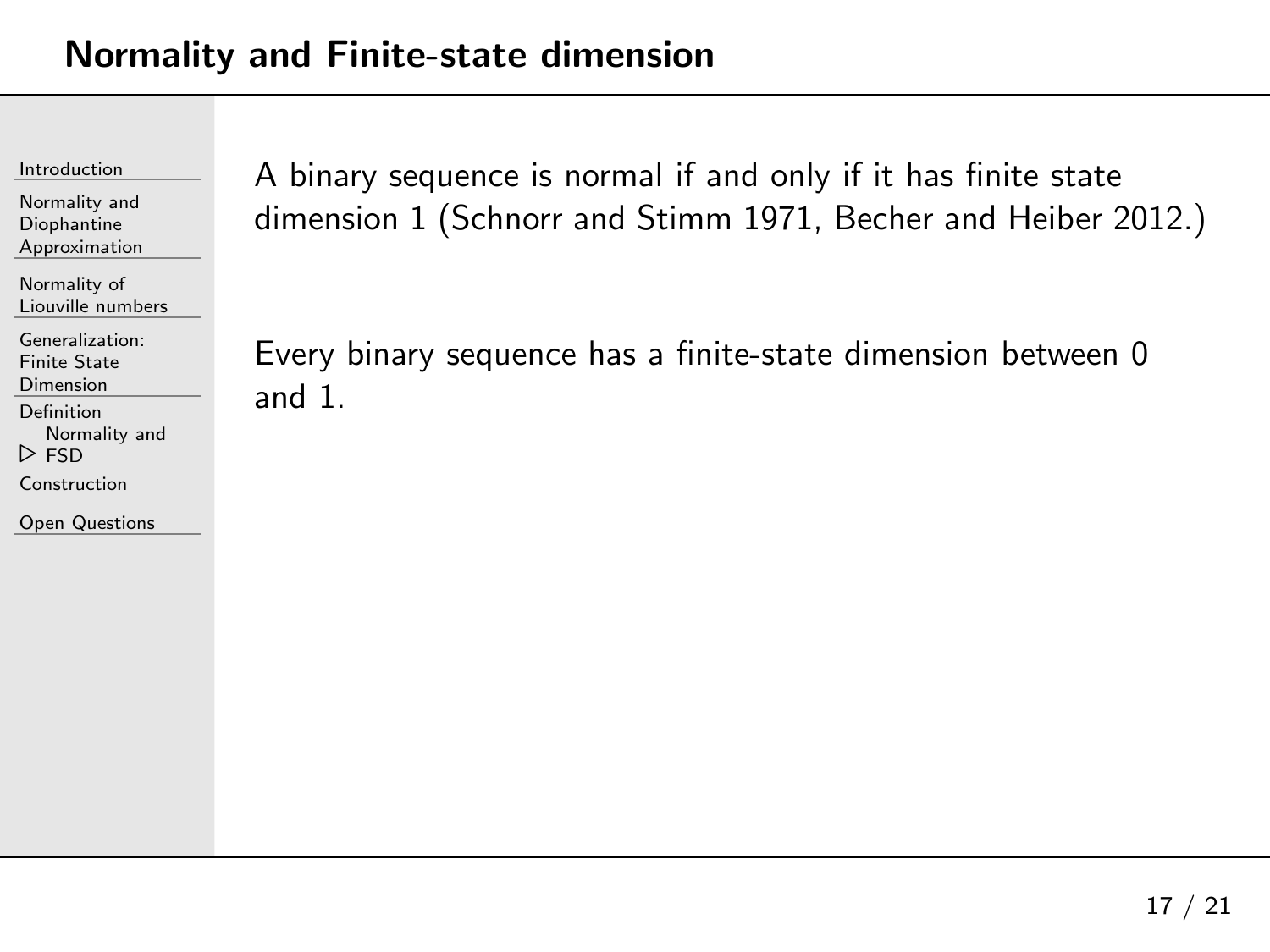Normality andDiophantine[Approximation](#page-23-0)

[Normality](#page-28-0) of Liouville numbers

[Generalization:](#page-61-0)

Finite State Dimension

[Definition](#page-62-0)

 [Normality](#page-66-0) and⊲FSD

[Construction](#page-71-0)

Open [Questions](#page-73-0)

<sup>A</sup> binary sequence is normal if and only if it has finite state dimension <sup>1</sup> (Schnorr and Stimm 1971, Becher and Heiber 2012.)

Every binary sequence has <sup>a</sup> finite-state dimension between <sup>0</sup> and 1.

Finite-state dimension thus provides <sup>a</sup> quantification of the "non-normality" of binary expansions of reals.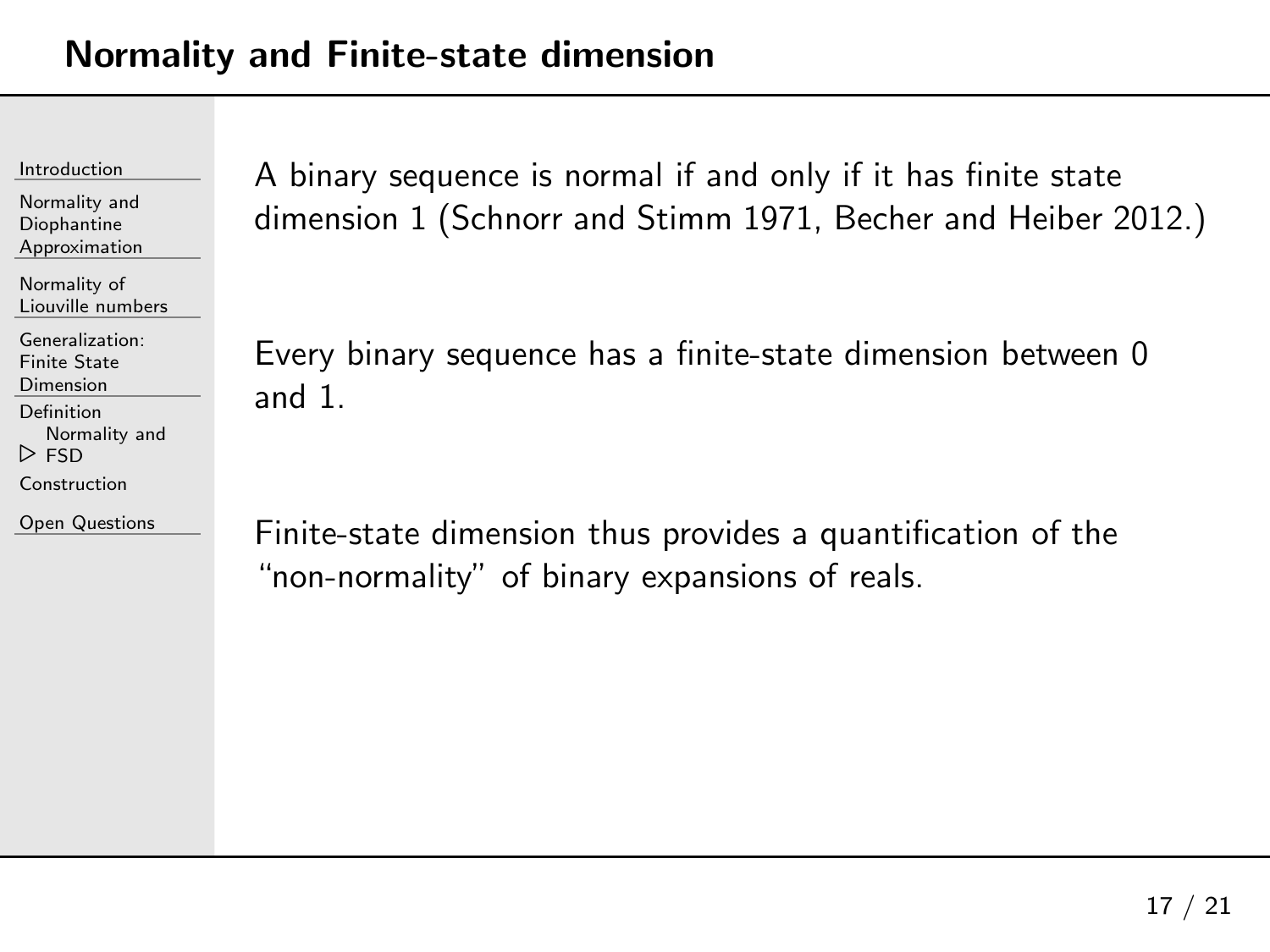Normality andDiophantine[Approximation](#page-23-0)

[Normality](#page-28-0) of Liouville numbers

[Generalization:](#page-61-0)Finite State

Dimension

[Definition](#page-62-0)

[Normality](#page-66-0) and

⊲FSD

[Construction](#page-71-0)

Open [Questions](#page-73-0)

<sup>A</sup> binary sequence is normal if and only if it has finite state dimension <sup>1</sup> (Schnorr and Stimm 1971, Becher and Heiber 2012.)

Every binary sequence has <sup>a</sup> finite-state dimension between <sup>0</sup> and 1.

Finite-state dimension thus provides <sup>a</sup> quantification of the "non-normality" of binary expansions of reals.

Can we produce Liouville numbers of any <sup>g</sup>iven finite-state dimension in  $[0,1]$ ?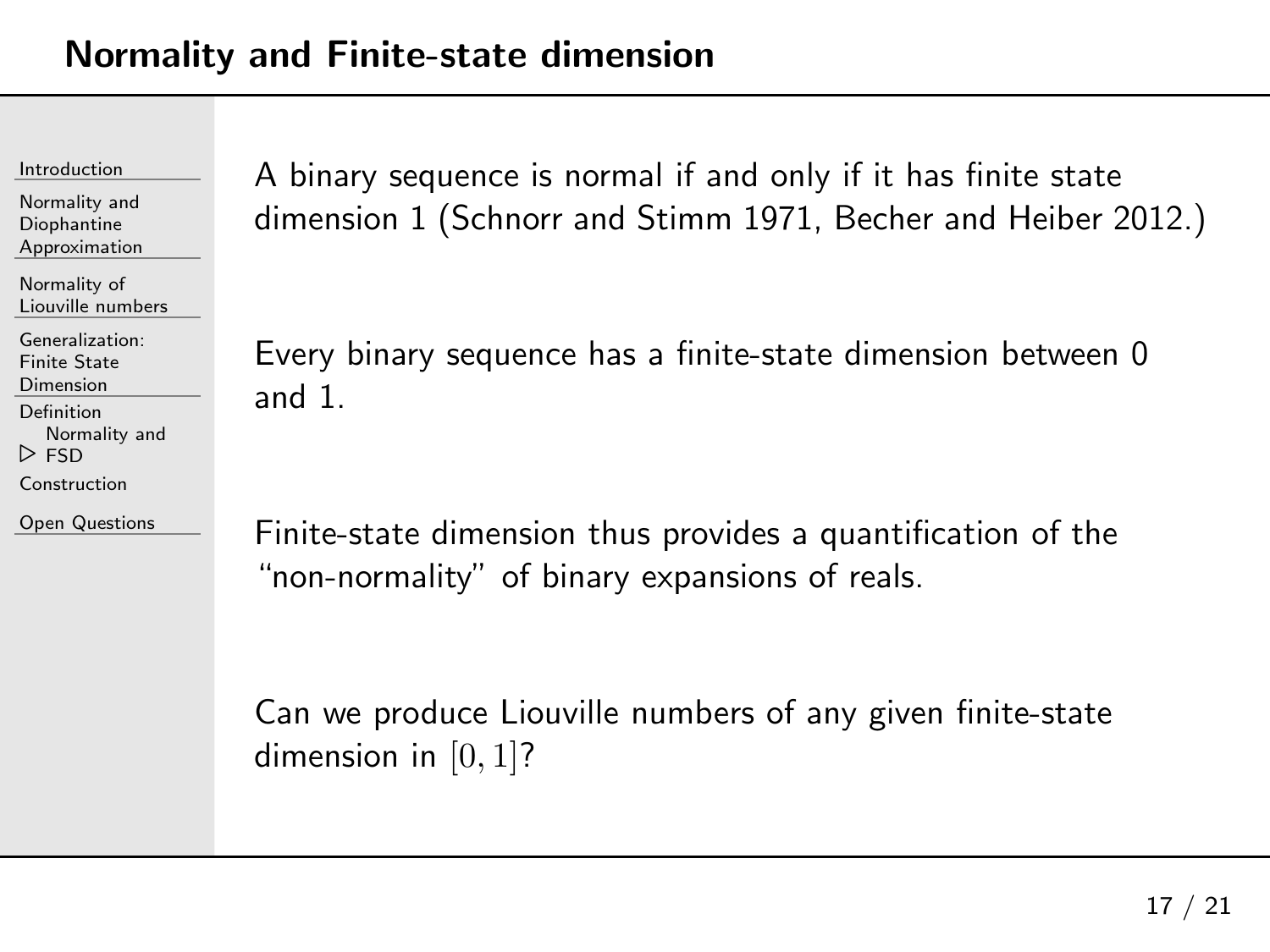<span id="page-71-0"></span>Let  $m,n$  be positive integers,  $m < n.$  We construct a Liouville number with finite-state dimension  $\displaystyle m/n.$ 

$$
\alpha_{m/n} = 0 \cdot \left( (0^{2^1})^{n-m} B(1)^m \right)^{1^1} \left( (0^{2^2})^{n-m} B(2)^m \right)^{2^2} \dots \left( (0^{2^k})^{n-m} B(k)^m \right)^{k^k}
$$

.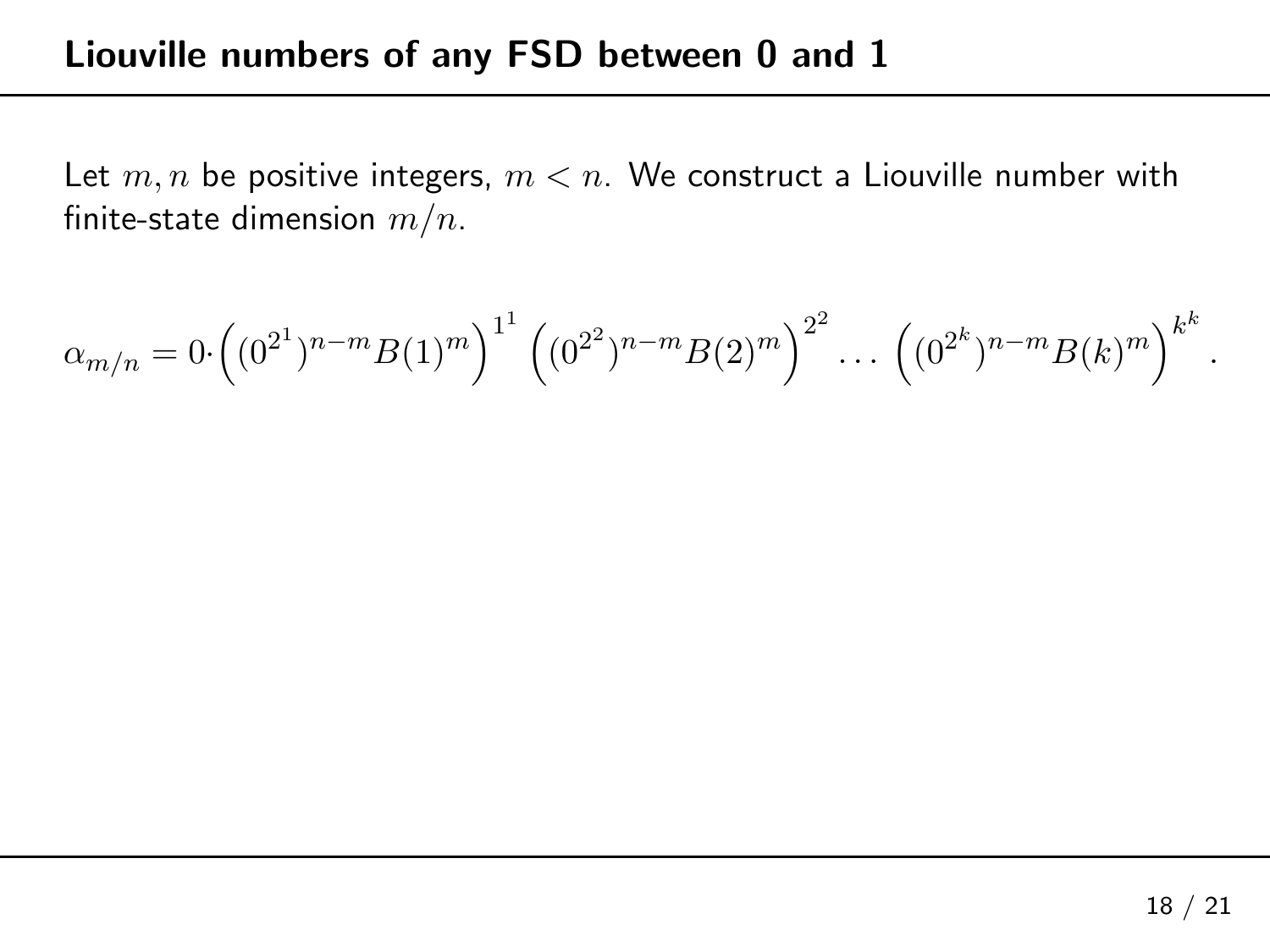Let  $m,n$  be positive integers,  $m < n.$  We construct a Liouville number with finite-state dimension  $\displaystyle m/n.$ 

$$
\alpha_{m/n} = 0 \cdot \left( (0^{2^1})^{n-m} B(1)^m \right)^{1^1} \left( (0^{2^2})^{n-m} B(2)^m \right)^{2^2} \dots \left( (0^{2^k})^{n-m} B(k)^m \right)^{k^k}
$$

 $\alpha_{m/n}$  is a Liouville number with finite-state dimension  $m/n$ .

.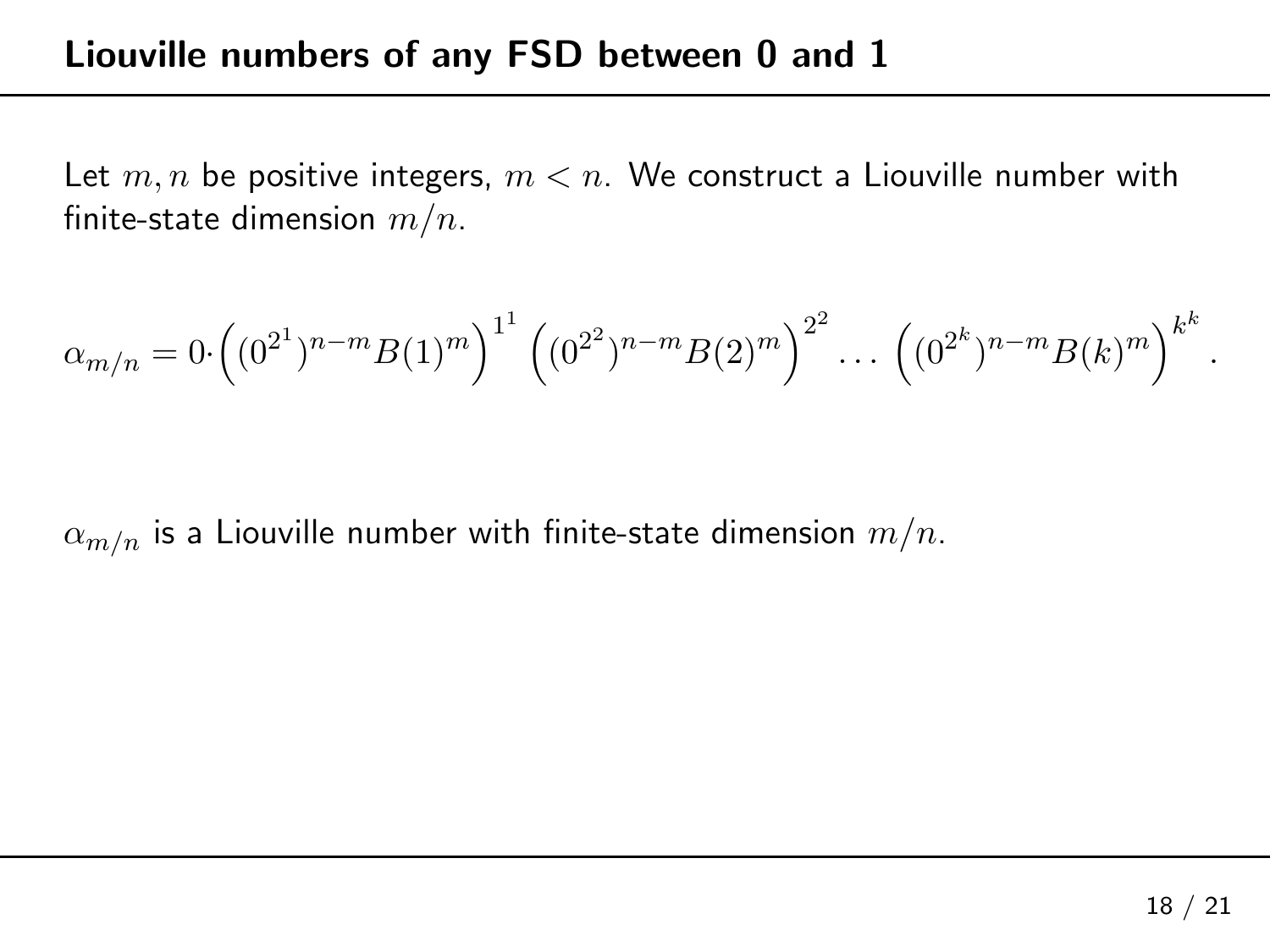<span id="page-73-0"></span>

| Introduction |
|--------------|
|--------------|

Normality andDiophantine[Approximation](#page-23-0)

[Normality](#page-28-0) of Liouville numbers

[Generalization:](#page-61-0)Finite State Dimension

⊲ Open [Questions](#page-73-0) Open [Questions](#page-74-0)

## Open Questions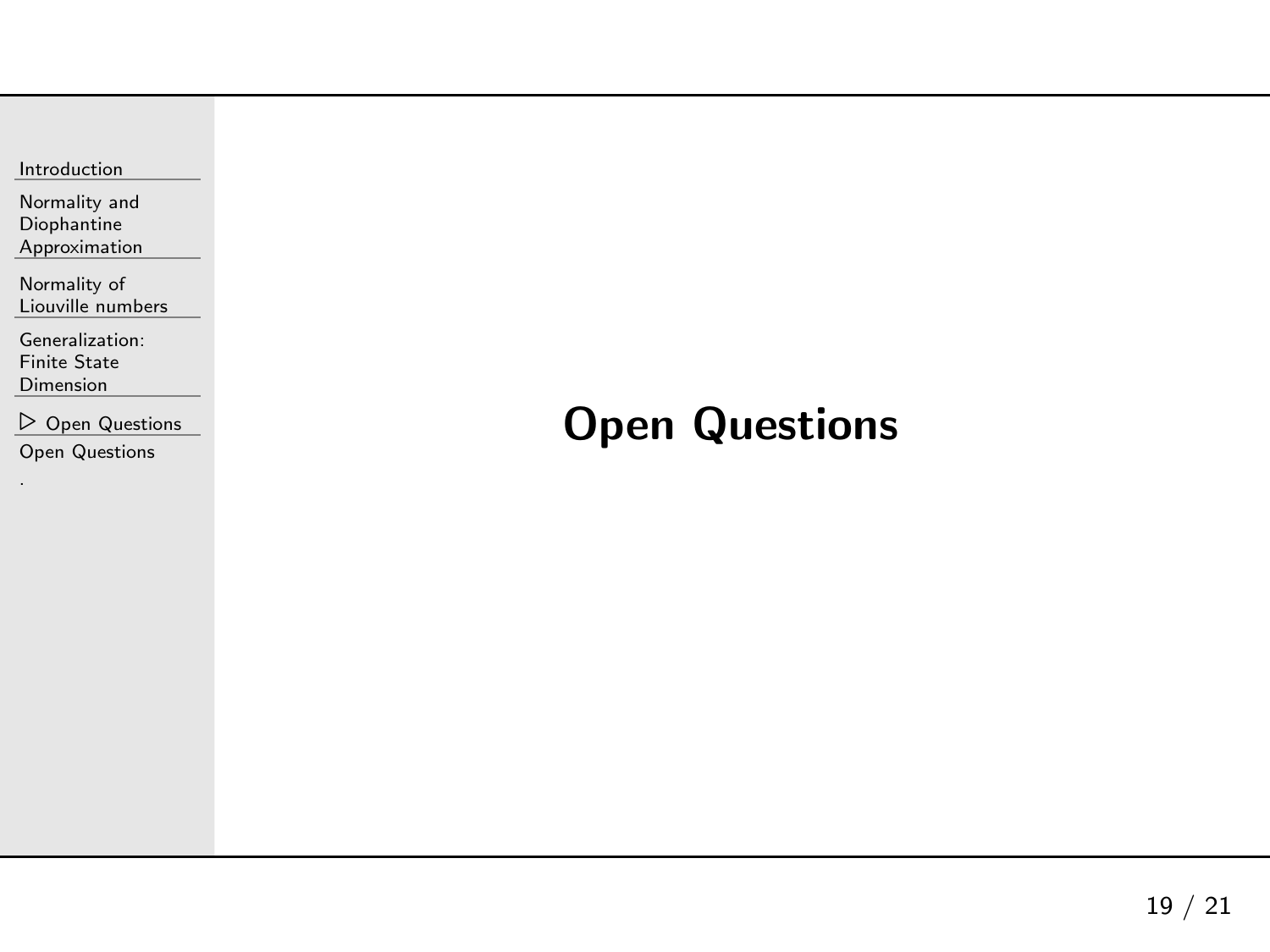## <span id="page-74-0"></span>Open Questions

[Introduction](#page-1-0)

Normality andDiophantine[Approximation](#page-23-0)

[Normality](#page-28-0) of Liouville numbers

[Generalization:](#page-61-0)Finite State Dimension

Open [Questions](#page-73-0) ⊲ Open [Questions](#page-74-0)  $\Box$  Can we construct absolutely normal Liouville numbers? They exist. (Bugeaud, 2002)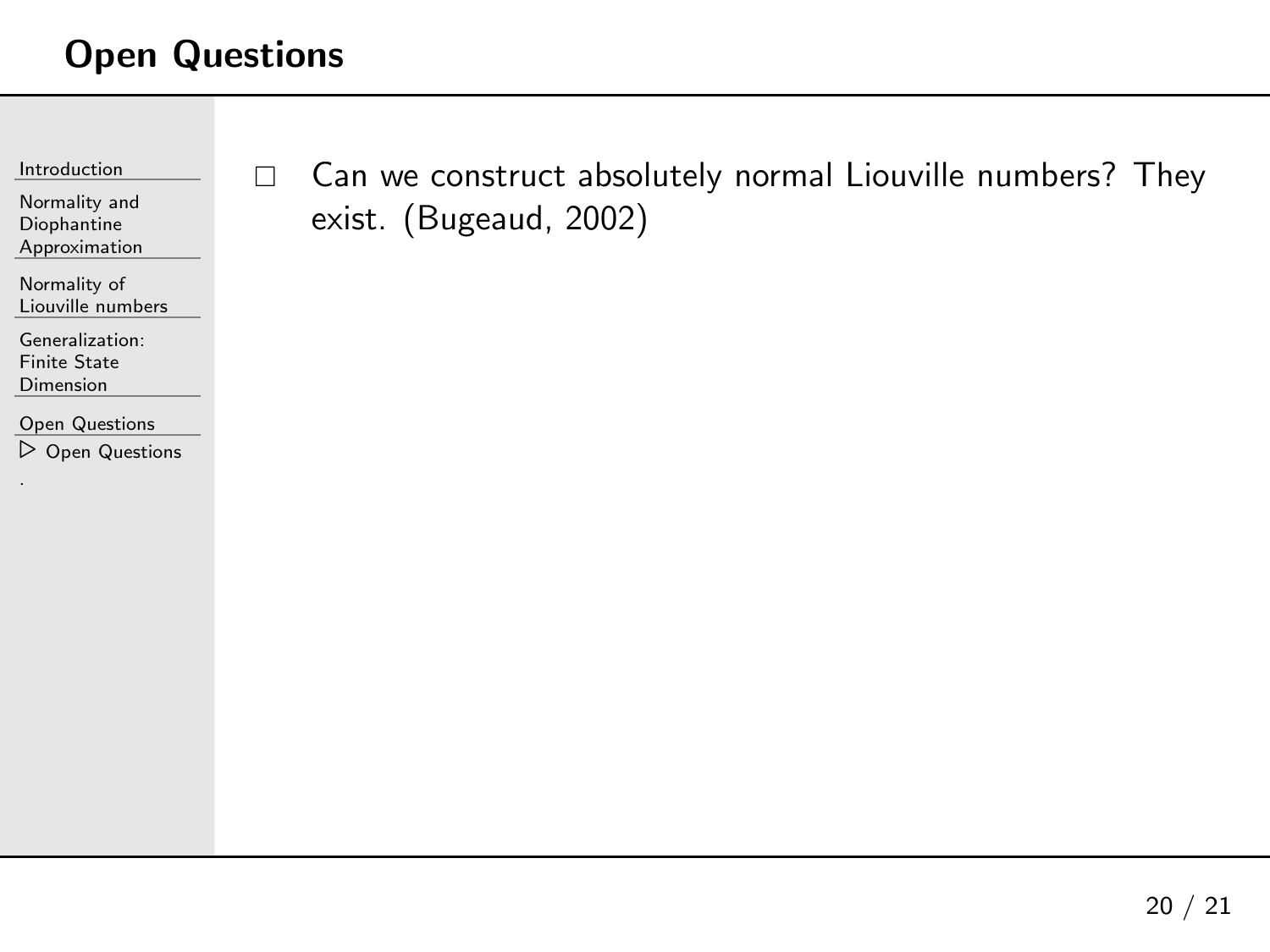## Open Questions

 $\Box$ 

| Introduction |
|--------------|
|              |

Normality andDiophantine[Approximation](#page-23-0)

[Normality](#page-28-0) of Liouville numbers

[Generalization:](#page-61-0)Finite State Dimension

Open [Questions](#page-73-0) ⊲ Open [Questions](#page-74-0)  $\Box$  Can we construct absolutely normal Liouville numbers? They exist. (Bugeaud, 2002)

Can we construct algebraic normal numbers?